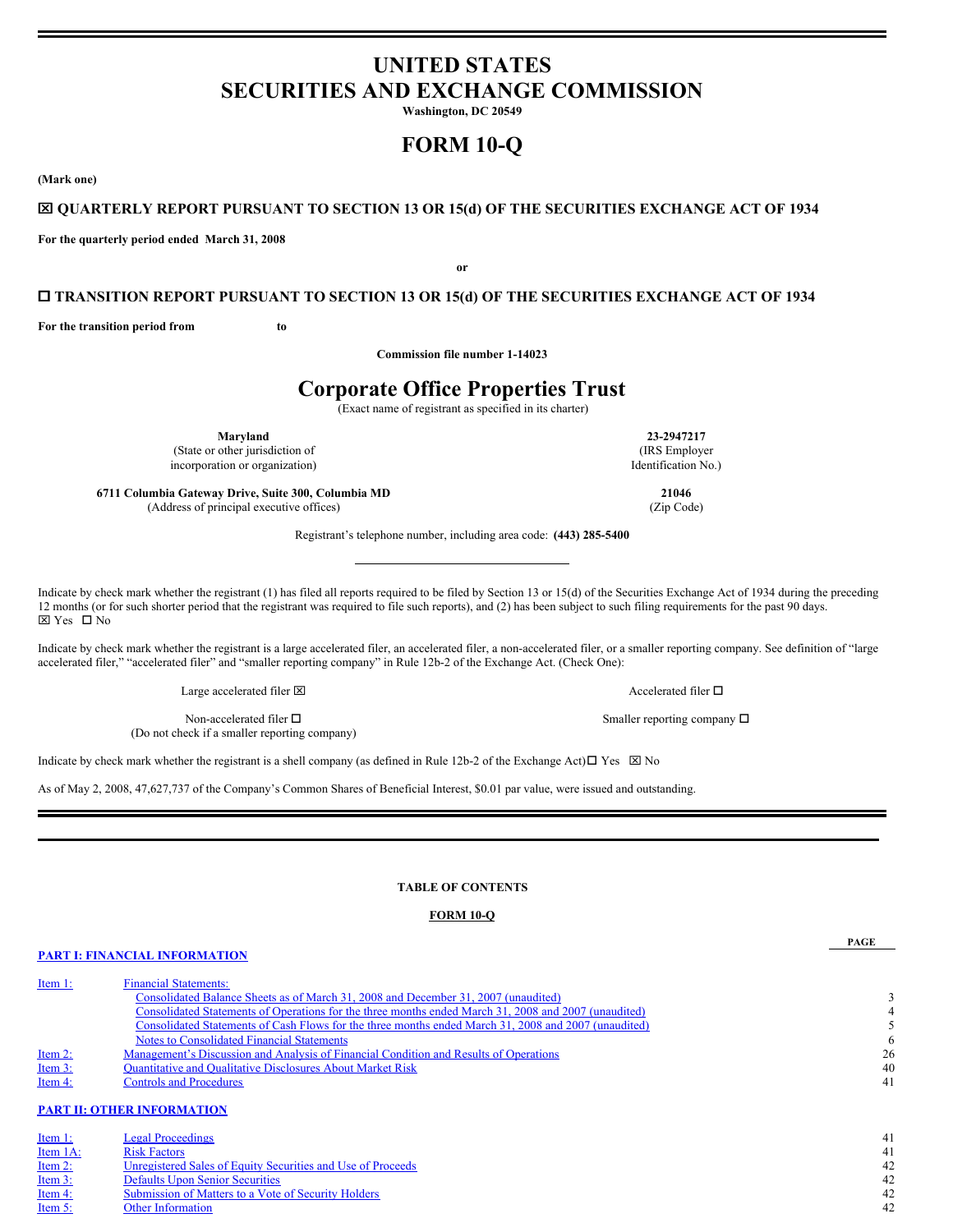<span id="page-1-2"></span>2

# **PART I: FINANCIAL INFORMATION**

**ITEM 1. Financial Statements**

# <span id="page-1-1"></span><span id="page-1-0"></span>**Corporate Office Properties Trust and Subsidiaries Consolidated Balance Sheets (Dollars in thousands) (unaudited)**

|                                                                                                                        |             | March 31,<br>2008 |    | December 31,<br>2007 |  |
|------------------------------------------------------------------------------------------------------------------------|-------------|-------------------|----|----------------------|--|
| <b>Assets</b>                                                                                                          |             |                   |    |                      |  |
| Investment in real estate:                                                                                             |             |                   |    |                      |  |
| Operating properties, net                                                                                              | $\mathbf S$ | 2,205,138         | \$ | 2,192,954            |  |
| Property held for sale, net                                                                                            |             | 2,978             |    | 14,988               |  |
| Projects under construction or development                                                                             |             | 408,963           |    | 396,012              |  |
| Total commercial real estate properties, net                                                                           |             | 2,617,079         |    | 2,603,954            |  |
| Cash and cash equivalents                                                                                              |             | 37,607            |    | 24,638               |  |
| Restricted cash                                                                                                        |             | 16,712            |    | 15,121               |  |
| Accounts receivable, net                                                                                               |             | 19,832            |    | 24,831               |  |
| Deferred rent receivable                                                                                               |             | 56,330            |    | 53,631               |  |
| Intangible assets on real estate acquisitions, net                                                                     |             | 102,647           |    | 108,661              |  |
| Deferred charges, net                                                                                                  |             | 48,231            |    | 49,051               |  |
| Prepaid and other assets                                                                                               |             | 38,306            |    | 51,966               |  |
| <b>Total assets</b>                                                                                                    | \$          | 2,936,744         | \$ | 2,931,853            |  |
|                                                                                                                        |             |                   |    |                      |  |
| Liabilities and shareholders' equity                                                                                   |             |                   |    |                      |  |
| Liabilities:                                                                                                           |             |                   |    |                      |  |
| Mortgage and other loans payable                                                                                       | \$          | 1,645,968         | \$ | 1,625,842            |  |
| 3.5% Exchangeable Senior Notes                                                                                         |             | 200,000           |    | 200,000              |  |
| Accounts payable and accrued expenses                                                                                  |             | 66,210            |    | 75,535               |  |
| Rents received in advance and security deposits                                                                        |             | 33,169            |    | 31,234               |  |
| Dividends and distributions payable                                                                                    |             | 22,519            |    | 22,441               |  |
| Deferred revenue associated with acquired operating leases                                                             |             | 10,665            |    | 11,530               |  |
| Distributions in excess of investment in unconsolidated real estate joint venture                                      |             | 4.215             |    | 4,246                |  |
| Other liabilities                                                                                                      |             | 10,171            |    | 8,288                |  |
| <b>Total liabilities</b>                                                                                               |             | 1.992.917         |    | 1,979,116            |  |
| Minority interests:                                                                                                    |             |                   |    |                      |  |
| Common units in the Operating Partnership                                                                              |             | 111,904           |    | 114,127              |  |
| Preferred units in the Operating Partnership                                                                           |             | 8,800             |    | 8,800                |  |
| Other consolidated real estate joint ventures                                                                          |             | 8,421             |    | 7,168                |  |
| Total minority interests                                                                                               |             | 129,125           |    | 130.095              |  |
| Commitments and contingencies (Note 20)                                                                                |             |                   |    |                      |  |
| Shareholders' equity:                                                                                                  |             |                   |    |                      |  |
| Preferred Shares of beneficial interest (\$0.01 par value; shares authorized of 15,000,000, issued and outstanding of  |             |                   |    |                      |  |
| 8,121,667 at March 31, 2008 and December 31, 2007 (Note 13))                                                           |             | 81                |    | 81                   |  |
| Common Shares of beneficial interest (\$0.01 par value; 75,000,000 shares authorized, shares issued and outstanding of |             |                   |    |                      |  |
| 47,616,438 at March 31, 2008 and 47,366,475 at December 31, 2007)                                                      |             | 476               |    | 474                  |  |
| Additional paid-in capital                                                                                             |             | 953,473           |    | 950.615              |  |
| Cumulative distributions in excess of net income                                                                       |             | (134,960)         |    | (126, 156)           |  |
| Accumulated other comprehensive loss                                                                                   |             | (4,368)           |    | (2,372)              |  |
| Total shareholders' equity                                                                                             |             | 814,702           |    | 822,642              |  |
| Total liabilities and shareholders' equity                                                                             | S           | 2,936,744         | \$ | 2,931,853            |  |
|                                                                                                                        |             |                   |    |                      |  |

See accompanying notes to consolidated financial statements.

# <span id="page-1-3"></span>3

### **Corporate Office Properties Trust and Subsidiaries Consolidated Statements of Operations (Dollars in thousands, except per share data) (unaudited)**

|                                                            |      | For the Three Months<br>Ended March 31, |   |        |
|------------------------------------------------------------|------|-----------------------------------------|---|--------|
|                                                            | 2008 |                                         |   | 2007   |
| Revenues                                                   |      |                                         |   |        |
| Rental revenue                                             |      | 81,834                                  | S | 75,399 |
| Tenant recoveries and other real estate operations revenue |      | 15,446                                  |   | 13,610 |
| Construction contract revenues                             |      | 8,514                                   |   | 8,691  |
| Other service operations revenues                          |      | 478                                     |   | 1,386  |
| Total revenues                                             |      | 106.272                                 |   | 99,086 |
| <b>Expenses</b>                                            |      |                                         |   |        |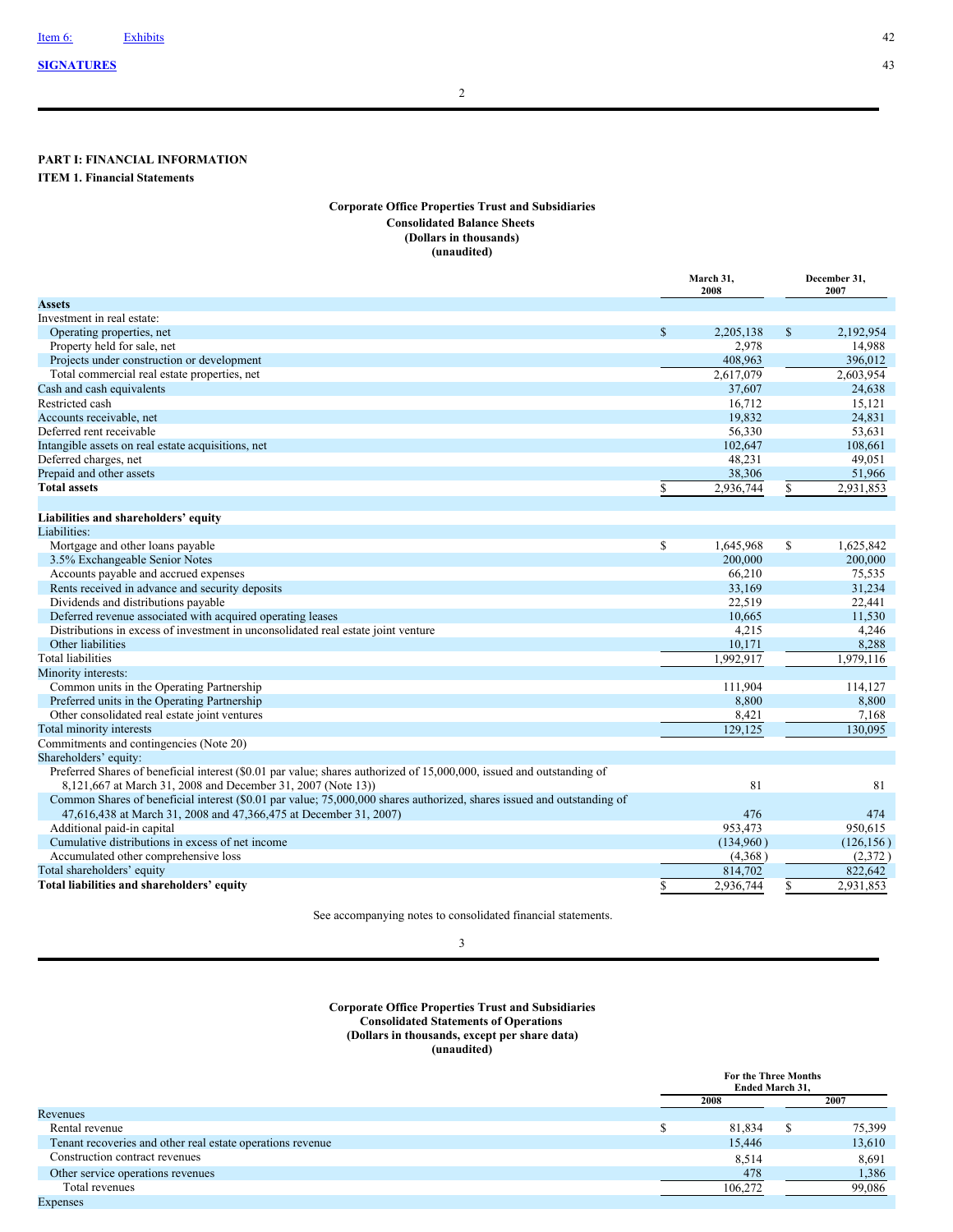| Property operating expenses                                                                                             |   | 34,563    |               | 31,583   |
|-------------------------------------------------------------------------------------------------------------------------|---|-----------|---------------|----------|
| Depreciation and other amortization associated with real estate operations                                              |   | 24,937    |               | 25,997   |
| Construction contract expenses                                                                                          |   | 8.283     |               | 8,483    |
| Other service operations expenses                                                                                       |   | 602       |               | 1,405    |
| General and administrative expenses                                                                                     |   | 5,933     |               | 4,877    |
| Total operating expenses                                                                                                |   | 74,318    |               | 72,345   |
| Operating income                                                                                                        |   | 31,954    |               | 26,741   |
| Interest expense                                                                                                        |   | (20, 329) |               | (19,776) |
| Amortization of deferred financing costs                                                                                |   | (803)     |               | (884)    |
| Gain on sales of non-real estate investments                                                                            |   | 46        |               |          |
| Income from continuing operations before equity in loss of unconsolidated entities, income taxes and minority interests |   | 10,868    |               | 6,081    |
| Equity in loss of unconsolidated entities                                                                               |   | (54)      |               | (94)     |
| Income tax expense                                                                                                      |   | (112)     |               | (105)    |
| Income from continuing operations before minority interests                                                             |   | 10,702    |               | 5,882    |
| Minority interests in income from continuing operations                                                                 |   |           |               |          |
| Common units in the Operating Partnership                                                                               |   | (994)     |               | (293)    |
| Preferred units in the Operating Partnership                                                                            |   | (165)     |               | (165)    |
| Other consolidated entities                                                                                             |   | 14        |               | 47       |
| Income from continuing operations                                                                                       |   | 9,557     |               | 5,471    |
| Income from discontinued operations, net of minority interests                                                          |   | 1,036     |               | 76       |
| Income before gain on sales of real estate                                                                              |   | 10,593    |               | 5,547    |
| Gain on sales of real estate, net of minority interests and taxes                                                       |   | 802       |               |          |
| Net income                                                                                                              |   | 11,395    |               | 5,547    |
| Preferred share dividends                                                                                               |   | (4,025)   |               | (3,993)  |
| Net income available to common shareholders                                                                             | S | 7,370     | \$            | 1,554    |
| Basic earnings per common share                                                                                         |   |           |               |          |
| Income from continuing operations                                                                                       | S | 0.14      | S             | 0.03     |
| Discontinued operations                                                                                                 |   | 0.02      |               |          |
| Net income available to common shareholders                                                                             |   | 0.16      | \$            | 0.03     |
| Diluted earnings per common share                                                                                       |   |           |               |          |
| Income from continuing operations                                                                                       | S | 0.13      | <sup>\$</sup> | 0.03     |
| Discontinued operations                                                                                                 |   | 0.02      |               |          |
| Net income available to common shareholders                                                                             | S | 0.15      | \$            | 0.03     |
| Dividends declared per common share                                                                                     |   | 0.34      | $\mathbb{S}$  | 0.31     |
|                                                                                                                         |   |           |               |          |

See accompanying notes to consolidated financial statements.

<span id="page-2-0"></span>4

### **Corporate Office Properties Trust and Subsidiaries Consolidated Statements of Cash Flows (Dollars in thousands) (unaudited)**

| 2008<br>2007<br><b>Cash flows from operating activities</b><br>Net income<br>\$<br>11,395<br>S.<br>5,547<br>Adjustments to reconcile net income to net cash provided by operating activities:<br>Minority interests<br>1,589<br>426<br>Depreciation and other amortization<br>25,328<br>26,626<br>Amortization of deferred financing costs<br>803<br>884<br>Amortization of deferred market rental revenue<br>(445)<br>(511)<br>Equity in loss of unconsolidated entities<br>54<br>94<br>Gain on sales of real estate<br>(2,908)<br>Gain on sale of non-real estate investment<br>(46)<br>Share-based compensation<br>1.340<br>2,160<br>Excess income tax benefits from share-based compensation<br>(1,041)<br>Changes in operating assets and liabilities:<br>Increase in deferred rent receivable<br>(2,711)<br>(2,651)<br>Decrease in accounts receivable<br>4,999<br>1,889<br>Decrease in restricted cash and prepaid and other assets<br>1,040<br>1,349<br>Increase (decrease) in accounts payable, accrued expenses and other liabilities<br>807<br>(5, 129)<br>Increase in rents received in advance and security deposits<br>1,935<br>6,014<br>Other<br>131<br>(25)<br>Net cash provided by operating activities<br>43.090<br>35,853<br>Cash flows from investing activities<br>Purchases of and additions to commercial real estate properties<br>(49, 502)<br>(188,067)<br>Proceeds from sales of properties<br>25,270<br>(1,703)<br>Leasing costs paid<br>(4,059)<br>(Increase) decrease in restricted cash associated with investing activities<br>(200)<br>13,858<br>Other<br>(848)<br>(5,761)<br>Net cash used in investing activities<br>(184, 029)<br>(26,983)<br>Cash flows from financing activities<br>Proceeds from mortgage and other loans payable<br>56,000<br>188,090<br>Repayments of mortgage and other loans payable<br>(35, 847)<br>(10,380)<br>Net proceeds from issuance of common shares<br>392<br>5,120<br>Dividends paid<br>(16, 931)<br>(20, 114) |  | <b>For the Three Months Ended</b><br>March 31, |  |  |
|-------------------------------------------------------------------------------------------------------------------------------------------------------------------------------------------------------------------------------------------------------------------------------------------------------------------------------------------------------------------------------------------------------------------------------------------------------------------------------------------------------------------------------------------------------------------------------------------------------------------------------------------------------------------------------------------------------------------------------------------------------------------------------------------------------------------------------------------------------------------------------------------------------------------------------------------------------------------------------------------------------------------------------------------------------------------------------------------------------------------------------------------------------------------------------------------------------------------------------------------------------------------------------------------------------------------------------------------------------------------------------------------------------------------------------------------------------------------------------------------------------------------------------------------------------------------------------------------------------------------------------------------------------------------------------------------------------------------------------------------------------------------------------------------------------------------------------------------------------------------------------------------------------------------------------------------------------------------------------------|--|------------------------------------------------|--|--|
|                                                                                                                                                                                                                                                                                                                                                                                                                                                                                                                                                                                                                                                                                                                                                                                                                                                                                                                                                                                                                                                                                                                                                                                                                                                                                                                                                                                                                                                                                                                                                                                                                                                                                                                                                                                                                                                                                                                                                                                     |  |                                                |  |  |
|                                                                                                                                                                                                                                                                                                                                                                                                                                                                                                                                                                                                                                                                                                                                                                                                                                                                                                                                                                                                                                                                                                                                                                                                                                                                                                                                                                                                                                                                                                                                                                                                                                                                                                                                                                                                                                                                                                                                                                                     |  |                                                |  |  |
|                                                                                                                                                                                                                                                                                                                                                                                                                                                                                                                                                                                                                                                                                                                                                                                                                                                                                                                                                                                                                                                                                                                                                                                                                                                                                                                                                                                                                                                                                                                                                                                                                                                                                                                                                                                                                                                                                                                                                                                     |  |                                                |  |  |
|                                                                                                                                                                                                                                                                                                                                                                                                                                                                                                                                                                                                                                                                                                                                                                                                                                                                                                                                                                                                                                                                                                                                                                                                                                                                                                                                                                                                                                                                                                                                                                                                                                                                                                                                                                                                                                                                                                                                                                                     |  |                                                |  |  |
|                                                                                                                                                                                                                                                                                                                                                                                                                                                                                                                                                                                                                                                                                                                                                                                                                                                                                                                                                                                                                                                                                                                                                                                                                                                                                                                                                                                                                                                                                                                                                                                                                                                                                                                                                                                                                                                                                                                                                                                     |  |                                                |  |  |
|                                                                                                                                                                                                                                                                                                                                                                                                                                                                                                                                                                                                                                                                                                                                                                                                                                                                                                                                                                                                                                                                                                                                                                                                                                                                                                                                                                                                                                                                                                                                                                                                                                                                                                                                                                                                                                                                                                                                                                                     |  |                                                |  |  |
|                                                                                                                                                                                                                                                                                                                                                                                                                                                                                                                                                                                                                                                                                                                                                                                                                                                                                                                                                                                                                                                                                                                                                                                                                                                                                                                                                                                                                                                                                                                                                                                                                                                                                                                                                                                                                                                                                                                                                                                     |  |                                                |  |  |
|                                                                                                                                                                                                                                                                                                                                                                                                                                                                                                                                                                                                                                                                                                                                                                                                                                                                                                                                                                                                                                                                                                                                                                                                                                                                                                                                                                                                                                                                                                                                                                                                                                                                                                                                                                                                                                                                                                                                                                                     |  |                                                |  |  |
|                                                                                                                                                                                                                                                                                                                                                                                                                                                                                                                                                                                                                                                                                                                                                                                                                                                                                                                                                                                                                                                                                                                                                                                                                                                                                                                                                                                                                                                                                                                                                                                                                                                                                                                                                                                                                                                                                                                                                                                     |  |                                                |  |  |
|                                                                                                                                                                                                                                                                                                                                                                                                                                                                                                                                                                                                                                                                                                                                                                                                                                                                                                                                                                                                                                                                                                                                                                                                                                                                                                                                                                                                                                                                                                                                                                                                                                                                                                                                                                                                                                                                                                                                                                                     |  |                                                |  |  |
|                                                                                                                                                                                                                                                                                                                                                                                                                                                                                                                                                                                                                                                                                                                                                                                                                                                                                                                                                                                                                                                                                                                                                                                                                                                                                                                                                                                                                                                                                                                                                                                                                                                                                                                                                                                                                                                                                                                                                                                     |  |                                                |  |  |
|                                                                                                                                                                                                                                                                                                                                                                                                                                                                                                                                                                                                                                                                                                                                                                                                                                                                                                                                                                                                                                                                                                                                                                                                                                                                                                                                                                                                                                                                                                                                                                                                                                                                                                                                                                                                                                                                                                                                                                                     |  |                                                |  |  |
|                                                                                                                                                                                                                                                                                                                                                                                                                                                                                                                                                                                                                                                                                                                                                                                                                                                                                                                                                                                                                                                                                                                                                                                                                                                                                                                                                                                                                                                                                                                                                                                                                                                                                                                                                                                                                                                                                                                                                                                     |  |                                                |  |  |
|                                                                                                                                                                                                                                                                                                                                                                                                                                                                                                                                                                                                                                                                                                                                                                                                                                                                                                                                                                                                                                                                                                                                                                                                                                                                                                                                                                                                                                                                                                                                                                                                                                                                                                                                                                                                                                                                                                                                                                                     |  |                                                |  |  |
|                                                                                                                                                                                                                                                                                                                                                                                                                                                                                                                                                                                                                                                                                                                                                                                                                                                                                                                                                                                                                                                                                                                                                                                                                                                                                                                                                                                                                                                                                                                                                                                                                                                                                                                                                                                                                                                                                                                                                                                     |  |                                                |  |  |
|                                                                                                                                                                                                                                                                                                                                                                                                                                                                                                                                                                                                                                                                                                                                                                                                                                                                                                                                                                                                                                                                                                                                                                                                                                                                                                                                                                                                                                                                                                                                                                                                                                                                                                                                                                                                                                                                                                                                                                                     |  |                                                |  |  |
|                                                                                                                                                                                                                                                                                                                                                                                                                                                                                                                                                                                                                                                                                                                                                                                                                                                                                                                                                                                                                                                                                                                                                                                                                                                                                                                                                                                                                                                                                                                                                                                                                                                                                                                                                                                                                                                                                                                                                                                     |  |                                                |  |  |
|                                                                                                                                                                                                                                                                                                                                                                                                                                                                                                                                                                                                                                                                                                                                                                                                                                                                                                                                                                                                                                                                                                                                                                                                                                                                                                                                                                                                                                                                                                                                                                                                                                                                                                                                                                                                                                                                                                                                                                                     |  |                                                |  |  |
|                                                                                                                                                                                                                                                                                                                                                                                                                                                                                                                                                                                                                                                                                                                                                                                                                                                                                                                                                                                                                                                                                                                                                                                                                                                                                                                                                                                                                                                                                                                                                                                                                                                                                                                                                                                                                                                                                                                                                                                     |  |                                                |  |  |
|                                                                                                                                                                                                                                                                                                                                                                                                                                                                                                                                                                                                                                                                                                                                                                                                                                                                                                                                                                                                                                                                                                                                                                                                                                                                                                                                                                                                                                                                                                                                                                                                                                                                                                                                                                                                                                                                                                                                                                                     |  |                                                |  |  |
|                                                                                                                                                                                                                                                                                                                                                                                                                                                                                                                                                                                                                                                                                                                                                                                                                                                                                                                                                                                                                                                                                                                                                                                                                                                                                                                                                                                                                                                                                                                                                                                                                                                                                                                                                                                                                                                                                                                                                                                     |  |                                                |  |  |
|                                                                                                                                                                                                                                                                                                                                                                                                                                                                                                                                                                                                                                                                                                                                                                                                                                                                                                                                                                                                                                                                                                                                                                                                                                                                                                                                                                                                                                                                                                                                                                                                                                                                                                                                                                                                                                                                                                                                                                                     |  |                                                |  |  |
|                                                                                                                                                                                                                                                                                                                                                                                                                                                                                                                                                                                                                                                                                                                                                                                                                                                                                                                                                                                                                                                                                                                                                                                                                                                                                                                                                                                                                                                                                                                                                                                                                                                                                                                                                                                                                                                                                                                                                                                     |  |                                                |  |  |
|                                                                                                                                                                                                                                                                                                                                                                                                                                                                                                                                                                                                                                                                                                                                                                                                                                                                                                                                                                                                                                                                                                                                                                                                                                                                                                                                                                                                                                                                                                                                                                                                                                                                                                                                                                                                                                                                                                                                                                                     |  |                                                |  |  |
|                                                                                                                                                                                                                                                                                                                                                                                                                                                                                                                                                                                                                                                                                                                                                                                                                                                                                                                                                                                                                                                                                                                                                                                                                                                                                                                                                                                                                                                                                                                                                                                                                                                                                                                                                                                                                                                                                                                                                                                     |  |                                                |  |  |
|                                                                                                                                                                                                                                                                                                                                                                                                                                                                                                                                                                                                                                                                                                                                                                                                                                                                                                                                                                                                                                                                                                                                                                                                                                                                                                                                                                                                                                                                                                                                                                                                                                                                                                                                                                                                                                                                                                                                                                                     |  |                                                |  |  |
|                                                                                                                                                                                                                                                                                                                                                                                                                                                                                                                                                                                                                                                                                                                                                                                                                                                                                                                                                                                                                                                                                                                                                                                                                                                                                                                                                                                                                                                                                                                                                                                                                                                                                                                                                                                                                                                                                                                                                                                     |  |                                                |  |  |
|                                                                                                                                                                                                                                                                                                                                                                                                                                                                                                                                                                                                                                                                                                                                                                                                                                                                                                                                                                                                                                                                                                                                                                                                                                                                                                                                                                                                                                                                                                                                                                                                                                                                                                                                                                                                                                                                                                                                                                                     |  |                                                |  |  |
|                                                                                                                                                                                                                                                                                                                                                                                                                                                                                                                                                                                                                                                                                                                                                                                                                                                                                                                                                                                                                                                                                                                                                                                                                                                                                                                                                                                                                                                                                                                                                                                                                                                                                                                                                                                                                                                                                                                                                                                     |  |                                                |  |  |
|                                                                                                                                                                                                                                                                                                                                                                                                                                                                                                                                                                                                                                                                                                                                                                                                                                                                                                                                                                                                                                                                                                                                                                                                                                                                                                                                                                                                                                                                                                                                                                                                                                                                                                                                                                                                                                                                                                                                                                                     |  |                                                |  |  |
|                                                                                                                                                                                                                                                                                                                                                                                                                                                                                                                                                                                                                                                                                                                                                                                                                                                                                                                                                                                                                                                                                                                                                                                                                                                                                                                                                                                                                                                                                                                                                                                                                                                                                                                                                                                                                                                                                                                                                                                     |  |                                                |  |  |
|                                                                                                                                                                                                                                                                                                                                                                                                                                                                                                                                                                                                                                                                                                                                                                                                                                                                                                                                                                                                                                                                                                                                                                                                                                                                                                                                                                                                                                                                                                                                                                                                                                                                                                                                                                                                                                                                                                                                                                                     |  |                                                |  |  |
|                                                                                                                                                                                                                                                                                                                                                                                                                                                                                                                                                                                                                                                                                                                                                                                                                                                                                                                                                                                                                                                                                                                                                                                                                                                                                                                                                                                                                                                                                                                                                                                                                                                                                                                                                                                                                                                                                                                                                                                     |  |                                                |  |  |
|                                                                                                                                                                                                                                                                                                                                                                                                                                                                                                                                                                                                                                                                                                                                                                                                                                                                                                                                                                                                                                                                                                                                                                                                                                                                                                                                                                                                                                                                                                                                                                                                                                                                                                                                                                                                                                                                                                                                                                                     |  |                                                |  |  |
|                                                                                                                                                                                                                                                                                                                                                                                                                                                                                                                                                                                                                                                                                                                                                                                                                                                                                                                                                                                                                                                                                                                                                                                                                                                                                                                                                                                                                                                                                                                                                                                                                                                                                                                                                                                                                                                                                                                                                                                     |  |                                                |  |  |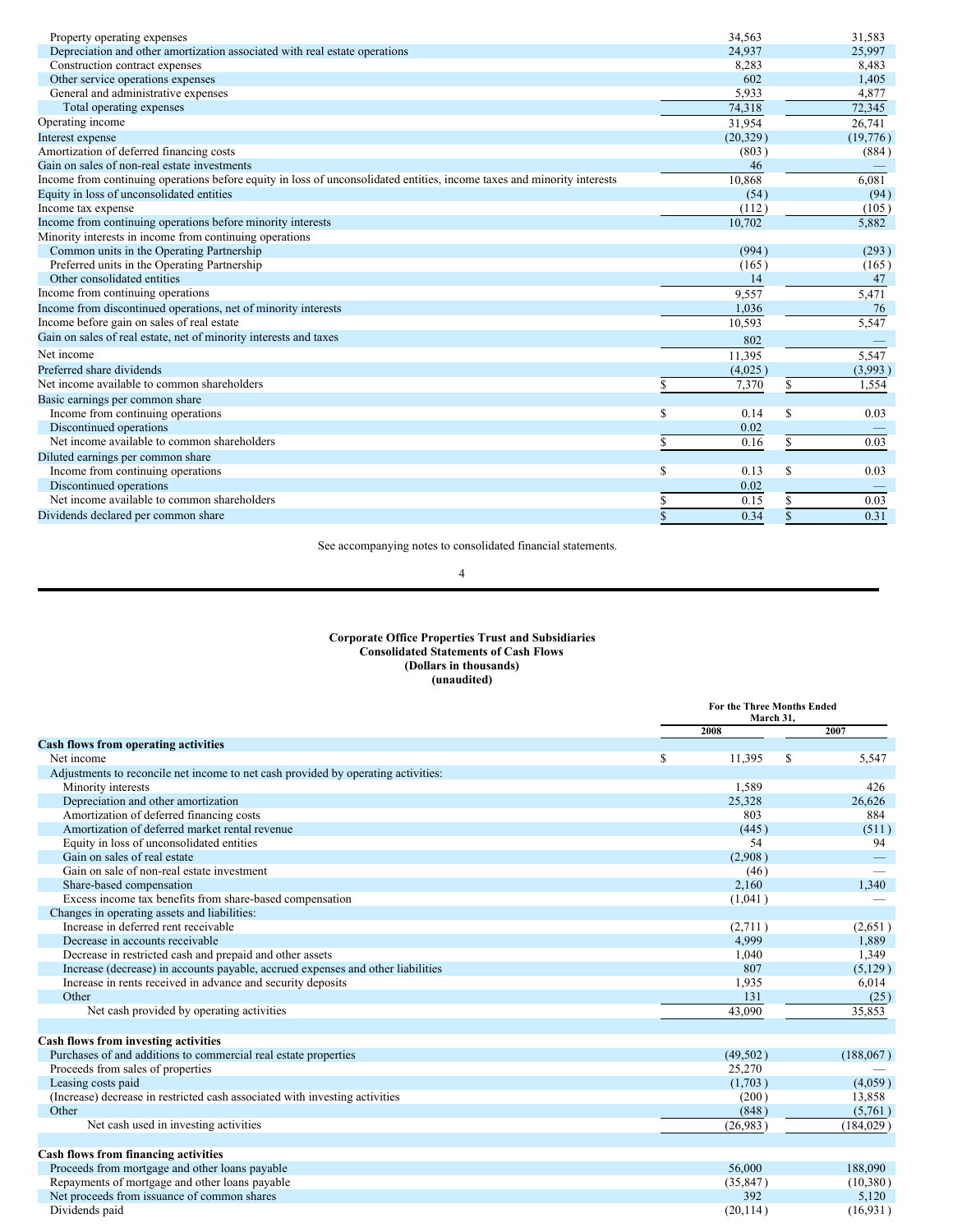| Distributions paid                                       | (2,942) | (2,787) |
|----------------------------------------------------------|---------|---------|
| Excess income tax benefits from share-based compensation | 1,041   |         |
| Restricted share redemptions                             | (1,149) | (351)   |
| Other                                                    | (519)   | (505)   |
| Net cash (used in) provided by financing activities      | (3,138) | 162,256 |
|                                                          |         |         |
| Net increase in cash and cash equivalents                | 12.969  | 14,080  |
| Cash and cash equivalents                                |         |         |
| Beginning of period                                      | 24,638  | 7,923   |
| End of period                                            | 37,607  | 22,003  |
|                                                          |         |         |

See accompanying notes to consolidated financial statements.

<span id="page-3-0"></span>5

#### **Corporate Office Properties Trust and Subsidiaries**

### **Notes to Consolidated Financial Statements (Dollars in thousands, except per share data) (unaudited)**

### **1. Organization**

Corporate Office Properties Trust ("COPT") and subsidiaries (collectively, the "Company") is a specialty office real estate investment trust ("REIT") that focuses on strategic customer relationships and specialized tenant requirements in the United States Government, defense information technology and data sectors. We acquire, develop, manage and lease properties which are typically concentrated in large office parks primarily located adjacent to government demand drivers and/or in demographically strong markets possessing growth opportunities. As of March 31, 2008, our investments in real estate included the following:

- 230 wholly owned operating properties totaling 17.9 million square feet;
- · 17 wholly owned properties under construction or development that we estimate will total approximately 1.6 million square feet upon completion;
- wholly owned land parcels totaling 1,479 acres that we believe are potentially developable into approximately 12.4 million square feet; and
- · partial ownership interests in a number of other real estate projects in operation or under development or redevelopment.

We conduct almost all of our operations through our operating partnership, Corporate Office Properties, L.P. (the "Operating Partnership"), for which we are the managing general partner. The Operating Partnership owns real estate both directly and through subsidiary partnerships and limited liability companies ("LLCs"). A summary of our Operating Partnership's forms of ownership and the percentage of those securities owned by COPT as of March 31, 2008 follows:

| Common Units             | 85%     |
|--------------------------|---------|
| Series G Preferred Units | $100\%$ |
| Series H Preferred Units | $100\%$ |
| Series I Preferred Units | $0\%$   |
| Series J Preferred Units | $100\%$ |
| Series K Preferred Units | $100\%$ |

Three of our trustees also controlled, either directly or through ownership by other entities or family members, 13% of the Operating Partnership's common units.

In addition to owning interests in real estate, the Operating Partnership also owns 100% of Corporate Office Management, Inc. ("COMI") and owns, either directly or through COMI, 100% of the consolidated subsidiaries that are set forth below (collectively defined as the "Service Companies"):

| <b>Entity Name</b>                                    | <b>Type of Service Business</b> |
|-------------------------------------------------------|---------------------------------|
| COPT Property Management Services, LLC ("CPM")        | Real Estate Management          |
| COPT Development & Construction Services, LLC ("CDC") | Construction and Development    |
| Corporate Development Services, LLC ("CDS")           | Construction and Development    |
| COPT Environmental Systems, LLC ("CES")               | Heating and Air Conditioning    |

Most of the services that CPM provides are for us. CDC, CDS and CES provide services to us and to third parties.

6

#### **2. Basis of Presentation**

The accompanying unaudited interim Consolidated Financial Statements have been prepared in accordance with the rules and regulations for reporting on Form 10-Q. Accordingly, certain information and disclosures required by accounting principles generally accepted in the United States for complete Consolidated Financial Statements are not included herein. These interim financial statements should be read together with the financial statements and notes thereto included in our 2007 Annual Report on Form 10-K. The interim financial statements reflect all adjustments that we believe are necessary for the fair statement of our financial position and results of operations for the interim periods presented. These adjustments are of a normal recurring nature. The results of operations for such interim periods are not necessarily indicative of the results for a full year.

We reclassified certain amounts from the prior period to conform to the current period presentation of our Consolidated Financial Statements. These reclassifications did not affect previously reported consolidated net income or shareholders' equity.

#### **3. Earnings Per Share ("EPS")**

We present both basic and diluted EPS. We compute basic EPS by dividing net income available to common shareholders by the weighted average number of common shares of beneficial interest ("common shares") outstanding during the period. Our computation of diluted EPS is similar except that:

the denominator is increased to include: (1) the weighted average number of potential additional common shares that would have been outstanding if securities that are convertible into our common shares were converted; and (2) the effect of dilutive potential common shares outstanding during the period attributable to share-based compensation using the treasury stock method; and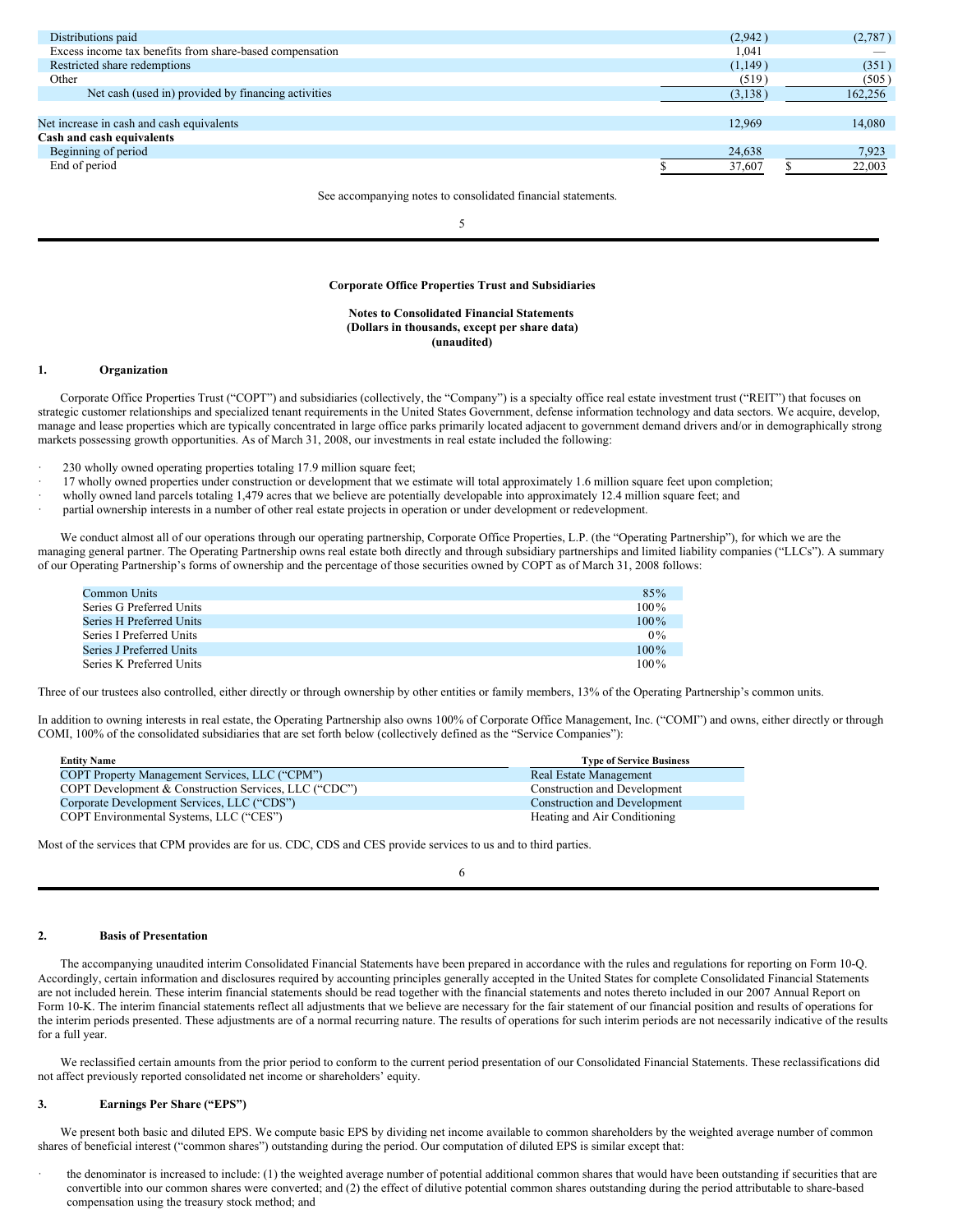the numerator is adjusted to add back any changes in income or loss that would result from the assumed conversion into common shares that we added to the denominator.

Our computation of diluted EPS does not assume conversion of securities into our common shares if conversion of those securities would increase our diluted EPS in a given period. A summary of the numerator and denominator for purposes of basic and diluted EPS calculations is set forth below (dollars and shares in thousands, except per share data):

|                                                                                    |    | <b>For the Three Months Ended</b><br>March 31, |   |         |
|------------------------------------------------------------------------------------|----|------------------------------------------------|---|---------|
|                                                                                    |    | 2008                                           |   | 2007    |
| Numerator:                                                                         |    |                                                |   |         |
| Income from continuing operations                                                  | S  | 9,557                                          | S | 5,471   |
| Add: Gain on sales of real estate, net                                             |    | 802                                            |   |         |
| Less: Preferred share dividends                                                    |    | (4,025)                                        |   | (3,993) |
| Numerator for basic and diluted EPS from continuing operations                     |    | 6,334                                          |   | 1,478   |
| Income from discontinued operations, net                                           |    | 1,036                                          |   | 76      |
| Numerator for basic and diluted EPS on net income available to common shareholders |    | 7,370                                          |   | 1,554   |
| Denominator (all weighted averages):                                               |    |                                                |   |         |
| Denominator for basic EPS (common shares)                                          |    | 47,001                                         |   | 45,678  |
| Dilutive effect of share-based compensation awards                                 |    | 765                                            |   | 1,465   |
| Denominator for diluted EPS                                                        |    | 47,766                                         |   | 47,143  |
|                                                                                    |    |                                                |   |         |
| <b>Basic EPS:</b>                                                                  |    |                                                |   |         |
| Income from continuing operations                                                  | S  | 0.14                                           | S | 0.03    |
| Income from discontinued operations                                                |    | 0.02                                           |   |         |
| Net income available to common shareholders                                        |    | 0.16                                           | S | 0.03    |
| Diluted EPS:                                                                       |    |                                                |   |         |
| Income from continuing operations                                                  | S  | 0.13                                           | S | 0.03    |
| Income from discontinued operations                                                |    | 0.02                                           |   |         |
| Net income available to common shareholders                                        | \$ | 0.15                                           | S | 0.03    |

Our diluted EPS computations do not include the effects of the following securities since the conversions of such securities would increase diluted EPS for the respective periods:

|                                                             |       | <b>Weighted Average</b><br><b>Shares in Denominator</b> |
|-------------------------------------------------------------|-------|---------------------------------------------------------|
|                                                             | 2008  | 2007                                                    |
| Conversion of weighted average common units                 | 8.154 | 8.411                                                   |
| Conversion of weighted average convertible preferred units  | 176   | 176                                                     |
| Conversion of weighted average convertible preferred shares | 434   | 395                                                     |

The 3.5% Exchangeable Senior Notes did not affect our diluted EPS reported above since the weighted average closing price of our common shares during the current period was less than \$53.88 per share.

### **4. Recent Accounting Pronouncements**

### **SFAS 157**

In September 2006, the Financial Accounting Standards Board ("FASB") issued Statement of Financial Accounting Standards No. 157, "Fair Value Measurements" ("SFAS 157"). SFAS 157 defines fair value, establishes a framework for measuring fair value in generally accepted accounting principles and expands disclosures about fair value measurements. The Statement does not require any new fair value measurements but does apply under other accounting pronouncements that require or permit fair value measurements. The changes to current practice resulting from the Statement relate to the definition of fair value, the methods used to measure fair value and the expanded disclosures about fair value measurements. With respect to SFAS 157, the FASB also issued FASB Staff Position SFAS 157-1, "Application of FASB Statement No. 157 to FASB Statement No. 13 and Other Accounting Pronouncements That Address Fair Value Measurements for Purposes of Lease Classification or Measurement under Statement 13" ("FSP FAS 157-1") and FASB Staff Position SFAS 157-2, "Effective Date of FASB Statement No. 157" ("FSP FAS 157-2"). FSP FAS 157-1 amends SFAS 157 to exclude from the scope of SFAS 157 certain leasing transactions accounted for under Statement of Financial Accounting Standards No. 13, "Accounting for Leases." FSP FAS 157-2 amends SFAS 157 to defer the effective date of SFAS 157 for all non-financial assets and non-financial liabilities except those that are recognized or disclosed at fair value in the financial statements on a recurring basis to fiscal years beginning after November 15, 2008. Effective January 1, 2008, we adopted, on a prospective basis, the portions of SFAS 157 not deferred by FSP FAS 157-2; this adoption

8

did not have a material effect on our financial position, results of operations or cash flows. We are evaluating the impact that SFAS 157 will have on our non-financial assets and non-financial liabilities since the application of SFAS 157 for such items for us was deferred to January 1, 2009.

Under SFAS 157, fair value is defined as the exit price, or the amount that would be received to sell an asset or paid to transfer a liability in an orderly transaction between market participants as of the measurement date. SFAS 157 also establishes a hierarchy for inputs used in measuring fair value that maximizes the use of observable inputs and minimizes the use of unobservable inputs by requiring that the most observable inputs be used when available. Observable inputs are inputs market participants would use in valuing the asset or liability developed based on market data obtained from sources independent of us. Unobservable inputs are inputs that reflect our assumptions about the factors market participants would use in valuing the asset or liability developed based upon the best information available in the circumstances. The hierarchy of these inputs is broken down into three levels: Level 1 inputs are quoted prices (unadjusted) in active markets for identical assets or liabilities; Level 2 inputs include quoted prices for similar assets or liabilities in active markets, quoted prices for identical or similar assets or liabilities in markets that are not active and inputs (other than quoted prices) that are observable for the asset or liability, either directly or indirectly; and Level 3 inputs are unobservable inputs for the asset or liability. Categorization within the valuation hierarchy is based upon the lowest level of input that is significant to the fair value measurement.

The assets held in connection with our non-qualified elective deferred compensation plan and the corresponding liability to the participants are measured at fair value on a recurring basis on our consolidated balance sheet using quoted market prices. The assets are treated as trading securities for accounting purposes and included in restricted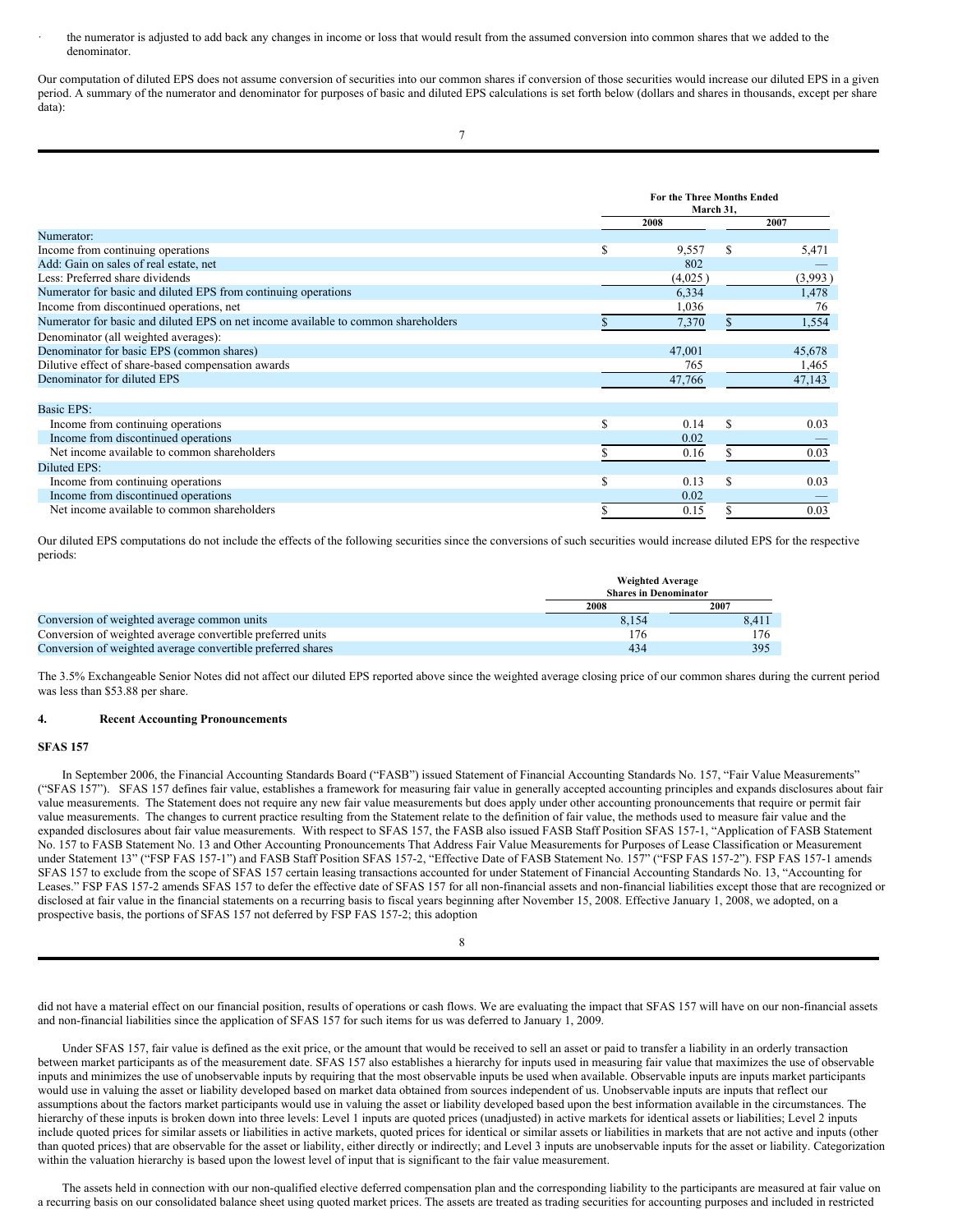cash on our consolidated balance sheet. The offsetting liability is adjusted to fair value at the end of each accounting period based on the fair value of the plan assets and reported in other liabilities in our consolidated balance sheet. The assets and corresponding liability of our non-qualified elective deferred compensation plan are classified in Level 1 of the fair value hierarchy.

The valuation of our derivatives is determined using widely accepted valuation techniques, including discounted cash flow analysis on the expected cash flows of each derivative. This analysis reflects the contractual terms of the derivatives, including the period to maturity, and uses observable market-based inputs, including interest rate market data and implied volatilities in such interest rates. While we determined that the majority of the inputs used to value our derivatives fall within Level 2 of the fair value hierarchy under SFAS 157, the credit valuation adjustments associated with our derivatives also utilize Level 3 inputs, such as estimates of current credit spreads to evaluate the likelihood of default. However, as of March 31, 2008, we assessed the significance of the impact of the credit valuation adjustments on the overall valuation of our derivatives and determined that the credit valuation adjustments are not significant to the overall valuation of our derivatives. As a result, we determined that our derivative valuations in their entirety are classified in Level 2 of the fair value hierarchy.

The table below sets forth our financial assets and liabilities that are accounted for at fair value on a recurring basis as of March 31, 2008:

| Significant<br><b>Unobservable Inputs</b><br>(Level 3) | Total  |
|--------------------------------------------------------|--------|
|                                                        |        |
| __                                                     | 5,386  |
|                                                        |        |
|                                                        | 5,386  |
| _                                                      | 4,701  |
| __                                                     | 10,087 |
|                                                        |        |

(1) Included in the line entitled "restricted cash" on our Consolidated Balance Sheet.

(2) Included in the line entitled "other liabilities" on our Consolidated Balance Sheet.

### **Other Recent Accounting Pronouncements**

In February 2007, the FASB issued Statement of Financial Accounting Standards No. 159, "The Fair Value Option for Financial Assets and Financial Liabilities" ("SFAS 159"). SFAS 159 permits entities to choose to measure many financial assets and financial liabilities at fair value. Unrealized gains and losses on items for which the fair value option has been elected are reported in earnings. We adopted SFAS 159 on a prospective basis effective January 1, 2008. Our adoption of SFAS 159 did not have a material effect on our financial position, results of operations or cash flows since we did not elect to apply the fair value option for any of our eligible financial instruments or other items on the January 1, 2008 effective date.

In December 2007, the FASB issued Statement of Financial Accounting Standards No. 141(R), "Business Combinations" ("SFAS 141(R)"). SFAS 141(R) requires the acquiring entity in a business combination to recognize all (and only) the assets acquired and liabilities assumed in the transactions; establishes the acquisition-date fair value as the measurement objective for all assets acquired and liabilities assumed; and requires the acquirer to disclose to investors and other users all of the information they need to evaluate and understand the nature and financial effect of the business combination. SFAS 141(R) is effective for fiscal years beginning after December 15, 2008. While we are currently assessing the impact of SFAS 141(R) on our consolidated financial position and results of operations, SFAS 141(R) will require us to expense transaction costs associated with property acquisitions, which is a significant change since our current practice is to capitalize such costs into the cost of acquisitions.

In December 2007, the FASB issued Statement of Financial Accounting Standards No. 160, "Noncontrolling Interests in Consolidated Financial Statements" ("SFAS 160"). SFAS 160 requires all entities to report noncontrolling (minority) interests in subsidiaries in the same way – as equity in the consolidated financial statements. SFAS 160 is effective for fiscal years beginning after December 15, 2008. We are currently assessing the impact of SFAS 160 on our consolidated financial position and results of operations.

In March 2008, the FASB issued Statement of Financial Accounting Standards No. 161 "Disclosures about Derivative Instruments and Hedging Activities" ("SFAS 161"). This new standard expands the disclosure requirements for derivative instruments and for hedging activities in order to provide users of financial statements with an enhanced understanding of: (1) how and why an entity uses derivative instruments; (2) how derivative instruments and related hedged items are accounted for under Financial Accounting Standards No. 133 "Accounting for Derivative Instruments and Hedging Activities" and its related interpretations; and (3) how derivative instruments and related hedged items affect an entity's financial position, financial performance, and cash flows. SFAS 161 is to be applied prospectively for the first annual reporting period beginning on or after November 15, 2008. We are evaluating the impact that SFAS 161 will have on our reporting for derivatives.

9

# **5. Commercial Real Estate Properties**

Operating properties consisted of the following:

|                                | March 31,<br>2008 |   | December 31,<br>2007 |
|--------------------------------|-------------------|---|----------------------|
| Land                           | 415,876           | S | 413,779              |
| Buildings and improvements     | 2,092,256         |   | 2,064,960            |
|                                | 2,508,132         |   | 2,478,739            |
| Less: accumulated depreciation | (302,994)         |   | (285, 785)           |
|                                | 2,205,138         |   | 2,192,954            |

As of March 31, 2008, 47 Commerce Drive, an office property located in Cranbury, New Jersey that we sold on April 1, 2008 for \$3,150, was classified as held for sale (Cranbury, New Jersey is located in the Northern/Central New Jersey Region). Properties held for sale, which included 47 Commerce Drive as of March 31, 2008 and 429 Ridge Road as of December 31, 2007 (which was sold on January 31, 2008), consisted of the following:

|                                | March 31,<br>2008 |   | December 31,<br>2007 |  |  |  |
|--------------------------------|-------------------|---|----------------------|--|--|--|
| Land                           | 756<br>Φ          | S | 2,932                |  |  |  |
| Buildings and improvements     | 2.922             |   | 15,003               |  |  |  |
|                                | 3,678             |   | 17,935               |  |  |  |
| Less: accumulated depreciation | (700)             |   | (2,947)              |  |  |  |
|                                | 2.978<br>Φ        |   | 14.988               |  |  |  |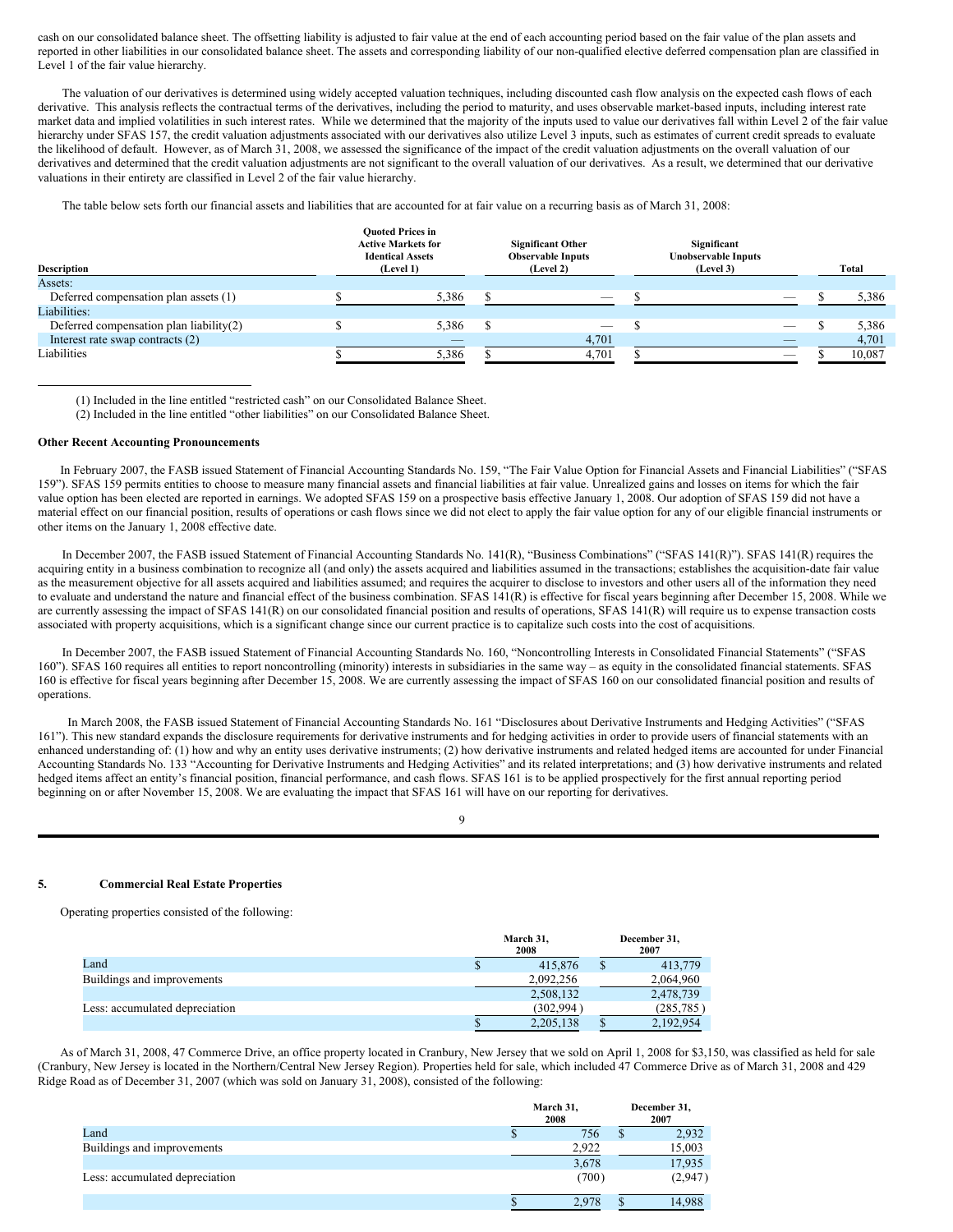Projects we had under construction or development consisted of the following:

|                          | March 31.<br>2008 |   | December 31,<br>2007 |
|--------------------------|-------------------|---|----------------------|
| Land                     | 210,449           |   | 214,696              |
| Construction in progress | 198.514           |   | 181.316              |
|                          | 408.963           | D | 396,012              |

# **2008 Construction, Development and Redevelopment Activities**

During the three months ended March 31, 2008, we had three properties totaling 291,658 square feet (two located in Colorado Springs, Colorado ("Colorado Springs") and one in the Baltimore/Washington Corridor) become fully operational (89,497 of these square feet were placed into service in 2007).

As of March 31, 2008, we had construction underway on five new buildings in the Baltimore/Washington Corridor (including one through a joint venture), three in Colorado Springs, two in San Antonio, Texas and one in the Suburban Maryland region through a joint venture. We also had development activities underway on two new buildings each located in the Baltimore/Washington Corridor, Colorado Springs, Suburban Maryland (including one through a joint venture) and Suburban Baltimore and one in King George County, Virginia. In addition, we had redevelopment underway on two buildings owned by a joint venture (one located in the Baltimore/Washington Corridor and the other in Northern Virginia).

#### **2008 Dispositions**

On January 31, 2008, we sold 429 Ridge Road, a 142,385 square foot office property located in Dayton, New Jersey, for \$17,000 (Dayton, New Jersey is located in the Northern/Central New Jersey Region). We recognized a gain of \$1,392 in connection with this sale.

During the three months ended March 31, 2008 we also completed the sale of six recently constructed office condominiums located in Herndon Virginia (Herndon, Virginia is located in the Northern Virginia region) for sale prices totaling \$8,388 in the aggregate. We recognized an aggregate gain before minority interests and taxes of \$1,340 on these sales.

$$
10\quad
$$

The table below sets forth the components of the line on our Consolidated Statements of Operations entitled "gain on sales of real estate" for the three months ended March 31, 2008:

| Gain on sales of real estate              | 1.632 |
|-------------------------------------------|-------|
| Income taxes                              | (573) |
| Minority interests                        |       |
| Common units in the Operating Partnership | (143) |
| Other consolidated entities               | (114) |
| Gain on sales of real estate, net         | 802   |

### **6. Real Estate Joint Ventures**

During the three months ended March 31, 2008, we had an investment in one unconsolidated real estate joint venture accounted for using the equity method of accounting. Information pertaining to this joint venture investment is set forth below.

|            |              |                                      |          |                           | Total     | Maximum             |
|------------|--------------|--------------------------------------|----------|---------------------------|-----------|---------------------|
| March 31,  | December 31. | Date                                 |          | Nature of                 | Assets at | Exposure            |
|            |              |                                      |          |                           |           | to Loss $(1)$       |
|            |              |                                      |          |                           |           |                     |
| (4,215)(2) | (4,246)(2)   | 9/29/2005                            | 20%      | Operates 16 buildings (3) |           |                     |
|            | 2008         | <b>Investment Balance at</b><br>2007 | Acquired | Ownership                 | Activity  | 3/31/2008<br>72,106 |

(1) Derived from the sum of our investment balance and maximum additional unilateral capital contributions or loans required from us. Not reported above are additional amounts that we and our partner are required to fund when needed by this joint venture; these funding requirements are proportional to our respective ownership percentages. Also not reported above are additional unilateral contributions or loans from us, the amounts of which are uncertain, which we would be required to make if certain contingent events occur.

(2) The carrying amount of our investment in this joint venture was lower than our share of the equity in the joint venture by \$5,196 at March 31, 2008 and December 31, 2007 due to our deferral of gain on the contribution by us of real estate into the joint venture upon its formation. A difference will continue to exist to the extent the nature of our continuing involvement in the joint venture remains the same.

(3) This joint venture's properties are located in Greater Harrisburg, Pennsylvania.

The following table sets forth condensed balance sheets for Harrisburg Corporate Gateway Partners, L.P.:

|                                      | March 31,<br>2008 |        |   | December 31,<br>2007 |  |  |
|--------------------------------------|-------------------|--------|---|----------------------|--|--|
| Commercial real estate property      |                   | 70,801 | S | 71,205               |  |  |
| Other assets                         |                   | 1.305  |   | 1,619                |  |  |
| Total assets                         |                   | 72,106 |   | 72,824               |  |  |
| Liabilities                          | S                 | 67,860 | S | 67,991               |  |  |
| Owners' equity                       |                   | 4.246  |   | 4,833                |  |  |
| Total liabilities and owners' equity |                   | 72,106 |   | 72,824               |  |  |

The following table sets forth combined condensed statements of operations for Harrisburg Corporate Gateway Partners, L.P.:

|          |      |  | For the Three Months<br><b>Ended March 31.</b> |        |        |  |
|----------|------|--|------------------------------------------------|--------|--------|--|
|          | 2008 |  |                                                |        | 2007   |  |
| Revenues | J    |  | 2.383                                          | ¢<br>ъ | 2. AAA |  |
|          |      |  |                                                |        |        |  |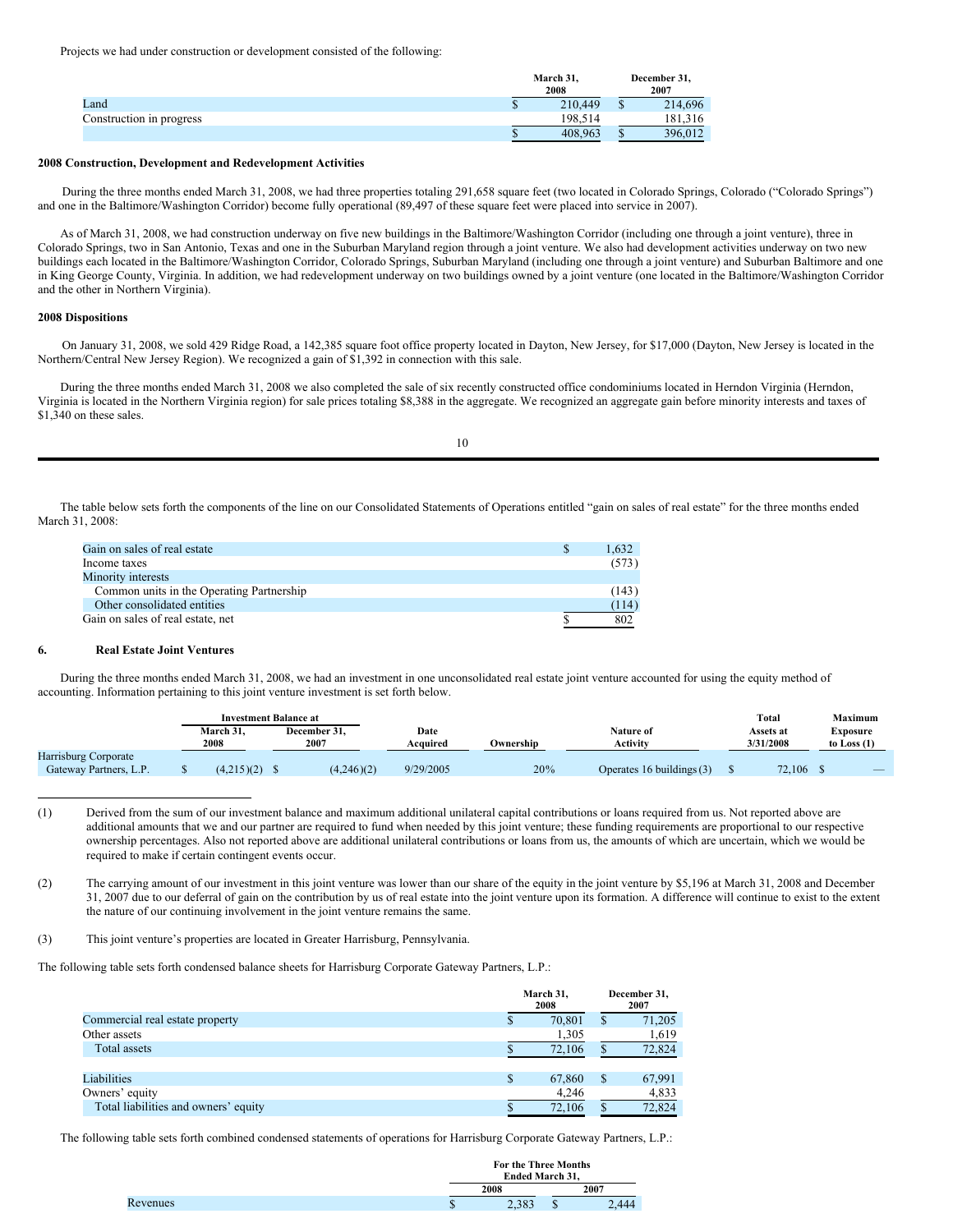| Property operating expenses           |       |          |
|---------------------------------------|-------|----------|
|                                       | (825) | (960)    |
| Interest expense                      | (980) | (1, 138) |
| Depreciation and amortization expense | (830) | (867     |
| Net loss                              | (252) | (521)    |
|                                       |       |          |
|                                       |       |          |

The table below sets forth information pertaining to our investments in consolidated joint ventures at March 31, 2008:

|                                  | Date<br>Acquired | Ownership<br>$%$ at<br>3/31/2008 | Nature of<br><b>Activity</b>              |  | Total<br>Assets at<br>3/31/2008 |  |  |  | Collateralized<br>Assets at<br>3/31/2008 |
|----------------------------------|------------------|----------------------------------|-------------------------------------------|--|---------------------------------|--|--|--|------------------------------------------|
| COPT Opportunity Invest I, LLC   | 12/20/2005       |                                  | 92.5% Redeveloping three properties $(1)$ |  | 43.219                          |  |  |  |                                          |
| Arundel Preserve #5, LLC         | 7/2/2007         |                                  | 50.0% Developing land parcel $(2)$        |  | 24,044                          |  |  |  |                                          |
| Enterprise Campus Developer, LLC | 6/26/2007        |                                  | 90.0% Developing land parcels (3)         |  | 22.723                          |  |  |  |                                          |
| COPT-FD Indian Head, LLC         | 10/23/2006       |                                  | 75.0% Developing land parcel (4)          |  | 4.655                           |  |  |  |                                          |
| MOR Forbes 2 LLC                 | 12/24/2002       |                                  | 50.0% Operates one building (5)           |  | 4.396                           |  |  |  |                                          |
| 13849 Park Center Road, LLC      | 10/2/2007        |                                  | 92.5% Redeveloping one property $(6)$     |  | 535                             |  |  |  |                                          |
|                                  |                  |                                  |                                           |  | 99,572                          |  |  |  |                                          |

(1) This joint venture owns one property in the Northern Virginia region and one in the Baltimore/Washington Corridor region.

(2) This joint venture is developing a land parcel located in Hanover, Maryland (located in the Baltimore/Washington Corridor).

- (4) This joint venture's property is located in Charles County, Maryland (located in our "other" business segment).
- (5) This joint venture's property is located in Lanham, Maryland (located in the Suburban Maryland region).
- (6) This joint venture is redeveloping a property in the Northern Virginia region.

Our commitments and contingencies pertaining to our real estate joint ventures are disclosed in Note 20.

### **7. Intangible Assets on Real Estate Acquisitions**

Intangible assets on real estate acquisitions consisted of the following:

|                                   | <b>March 31, 2008</b>           |  |                             |  | December 31, 2007             |                                 |  |                             |  |                               |
|-----------------------------------|---------------------------------|--|-----------------------------|--|-------------------------------|---------------------------------|--|-----------------------------|--|-------------------------------|
|                                   | <b>Gross Carrying</b><br>Amount |  | Accumulated<br>Amortization |  | <b>Net Carrying</b><br>Amount | <b>Gross Carrying</b><br>Amount |  | Accumulated<br>Amortization |  | <b>Net Carrying</b><br>Amount |
| Lease-up value                    | 125,338                         |  | 61,980                      |  | 63.358                        | 125,338                         |  | 58.435                      |  | 66,903                        |
| Tenant relationship value         | 35.189                          |  | 9.349                       |  | 25,840                        | 35,189                          |  | 7,892                       |  | 27,297                        |
| Lease cost portion of deemed cost |                                 |  |                             |  |                               |                                 |  |                             |  |                               |
| avoidance                         | 17.133                          |  | 9.281                       |  | 7.852                         | 17.133                          |  | 8,697                       |  | 8,436                         |
| Lease to market value             | 14.428                          |  | 9.975                       |  | 4.453                         | 14.428                          |  | 9,555                       |  | 4,873                         |
| Market concentration premium      | 1,333                           |  | 189                         |  | 1,144                         | 1,333                           |  | 181                         |  | 1,152                         |
|                                   | 193.421                         |  | 90.774                      |  | 102.647                       | 193.421                         |  | 84,760                      |  | 108,661                       |

Amortization of the intangible asset categories set forth above totaled \$6,039 in the three months ended March 31, 2008 and \$8,628 in the three months ended March 31, 2007. The approximate weighted average amortization periods of the categories set forth above follow: lease-up value: nine years; tenant relationship value: seven years; lease cost portion of deemed cost avoidance: five years; lease to market value: four years; and market concentration premium: 34 years. The approximate weighted average amortization period for all of the categories combined is nine years. Estimated amortization expense associated with the intangible asset categories set forth above is \$15.5 million for the nine months ending December 31, 2008, \$18.4 million for 2009, \$14.2 million for 2010, \$11.4 million for 2011, \$9.2 million for 2012 and \$6.7 million for 2013.

### 12

### **8. Deferred Charges**

Deferred charges consisted of the following:

|                          |   | March 31,<br>2008 | December 31.<br>2007 |           |  |
|--------------------------|---|-------------------|----------------------|-----------|--|
| Deferred leasing costs   | Φ | 64.484            | S                    | 63,052    |  |
| Deferred financing costs |   | 32,617            |                      | 32,617    |  |
| Goodwill                 |   | 1,853             |                      | 1,853     |  |
| Deferred other           |   | 155               |                      | 155       |  |
|                          |   | 99,109            |                      | 97,677    |  |
| Accumulated amortization |   | (50, 878)         |                      | (48, 626) |  |
| Deferred charges, net    |   | 48,231            |                      | 49,051    |  |

## **9. Accounts Receivable**

Our accounts receivable are reported net of an allowance for bad debts of \$922 at March 31, 2008 and \$798 at December 31, 2007.

### **10. Prepaid and Other Assets**

<sup>(3)</sup> This joint venture is developing land parcels located in College Park, Maryland (located in the Suburban Maryland region) through the M Square joint venture.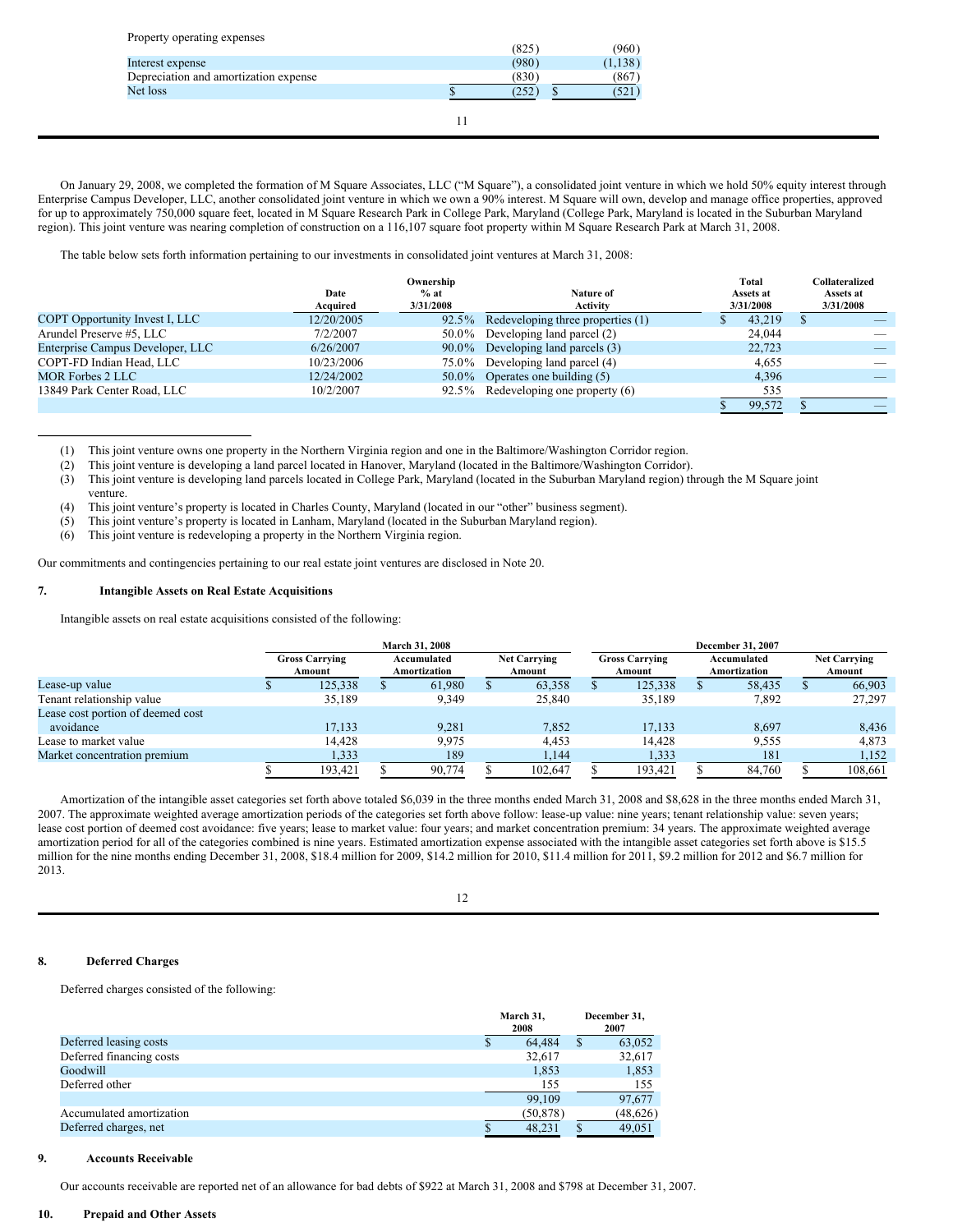|                                                            | March 31,<br>2008 | December 31,<br>2007 |
|------------------------------------------------------------|-------------------|----------------------|
| Furniture, fixtures and equipment                          | 11.725            | 11,395               |
| Prepaid expenses                                           | 11.344            | 13,907               |
| Other assets                                               | 8,357             | 7,239                |
| Construction contract costs incurred in excess of billings | 6.880             | 19,425               |
| Prepaid and other assets                                   | 38,306            | 51,966               |

13

# **11. Debt**

Our debt consisted of the following:

|                                   | Maximum<br><b>Principal Amount</b>     | <b>Carrying Value at</b> |                         |                                                   | <b>Scheduled</b><br>Maturity |
|-----------------------------------|----------------------------------------|--------------------------|-------------------------|---------------------------------------------------|------------------------------|
|                                   | <b>Under Debt at</b><br>March 31, 2008 | March 31,<br>2008        | December 31,<br>2007    | <b>Stated Interest Rates</b><br>at March 31, 2008 | Dates at<br>March 31, 2008   |
| Mortgage and other loans payable: |                                        |                          |                         |                                                   |                              |
| <b>Revolving Credit Facility</b>  | S<br>600,000                           | 397,000<br>S.            | 361,000<br><sup>S</sup> | LIBOR + 0.75 to 1.25%                             | September 30, 2011 (1)       |
|                                   |                                        |                          |                         |                                                   |                              |
| Mortgage and Other Secured        |                                        |                          |                         |                                                   |                              |
| Loans                             |                                        |                          |                         |                                                   |                              |
| Fixed rate mortgage loans (2)     | N/A                                    | 1,108,661                | 1,124,551               | $5.20 - 8.63\%$ (3)                               | $2008 - 2034(4)$             |
| Variable rate construction loan   |                                        |                          |                         |                                                   |                              |
| facilities                        | 111,500                                | 104,089                  | 104,089                 | LIBOR + 1.40 to 1.50%                             | 2008(5)                      |
| Other variable-rate secured loans | N/A                                    | 34,500                   | 34,500                  | LIBOR + 1.20 to $1.50\%$                          | 2008                         |
| Total mortgage and other          |                                        |                          |                         |                                                   |                              |
| secured loans                     |                                        | 1,247,250                | 1,263,140               |                                                   |                              |
|                                   |                                        |                          |                         |                                                   |                              |
| Note payable                      |                                        |                          |                         |                                                   |                              |
| Unsecured seller notes            | N/A                                    | 1,718                    | 1,702                   | $0 - 5.95\%$                                      | 2008-2016                    |
| Total mortgage and other loans    |                                        |                          |                         |                                                   |                              |
| payable                           |                                        | 1,645,968                | 1,625,842               |                                                   |                              |
|                                   |                                        |                          |                         |                                                   |                              |
| 3.5% Exchangeable Senior Notes    | N/A                                    | 200,000                  | 200,000                 | 3.50%                                             | September 2026 $(6)$         |
| Total debt                        |                                        | 845,968,                 | 1,825,842               |                                                   |                              |
|                                   |                                        |                          |                         |                                                   |                              |

<sup>(1)</sup> The Revolving Credit Facility may be extended for a one-year period at our option, subject to certain conditions.

(2) Several of the fixed rate mortgages carry interest rates that were above or below market rates upon assumption and therefore are recorded at their fair value based on applicable effective interest rates. The carrying values of these loans reflect net premiums totaling \$578 at March 31, 2008 and \$605 at December 31, 2007.

- (3) The weighted average interest rate on these loans was 5.89% at March 31, 2008.
- (4) A loan with a balance of \$4,800 at March 31, 2008 that matures in 2034 may be repaid in March 2014, subject to certain conditions.

(5) At March 31, 2008, \$84,589 in loans scheduled to mature in 2008 may be extended by us for a one-year period, subject to certain conditions; we expect to extend \$40,589 of these loans.

We capitalized interest costs of \$4,596 in the three months ended March 31, 2008 and \$4,132 in the three months ended March 31, 2007.

### **12. Derivatives**

The following table sets forth our interest rate swap contracts in place during the three months ended March 31, 2008 and their respective fair values:

|                    |                                |                          |                           | <b>Fair Value at</b> |                      |
|--------------------|--------------------------------|--------------------------|---------------------------|----------------------|----------------------|
| Notional<br>Amount | One-Month<br><b>LIBOR</b> base | <b>Effective</b><br>Date | <b>Expiration</b><br>Date | March 31,<br>2008    | December 31.<br>2007 |
| 50,000<br>S.       | 4.3300 %                       | 10/23/2007               | 10/23/2009                | (1,640)              | (596)                |
| 50,000             | 5.0360 %                       | 3/28/2006                | 3/30/2009                 | (1, 415)             | (765)                |
| 25,000             | 5.2320 %                       | 5/1/2006                 | 5/1/2009                  | (823)                | (486)                |
| 25,000             | 5.2320 %                       | 5/1/2006                 | 5/1/2009                  | (823)                | (486)                |
|                    |                                |                          |                           | (4,701)              | (2, 333)             |

These amounts are included on our Consolidated Balance Sheets as other liabilities.

We designated these derivatives as cash flow hedges. These contracts hedge the risk of changes in interest rates on certain of our one-month LIBOR-based variable rate borrowings until their respective maturities.

The table below sets forth our accounting application of changes in derivative fair values:

14



<sup>(6)</sup> Refer to our 2007 Annual Report on Form 10-K for descriptions of provisions for early redemption and repurchase of these notes.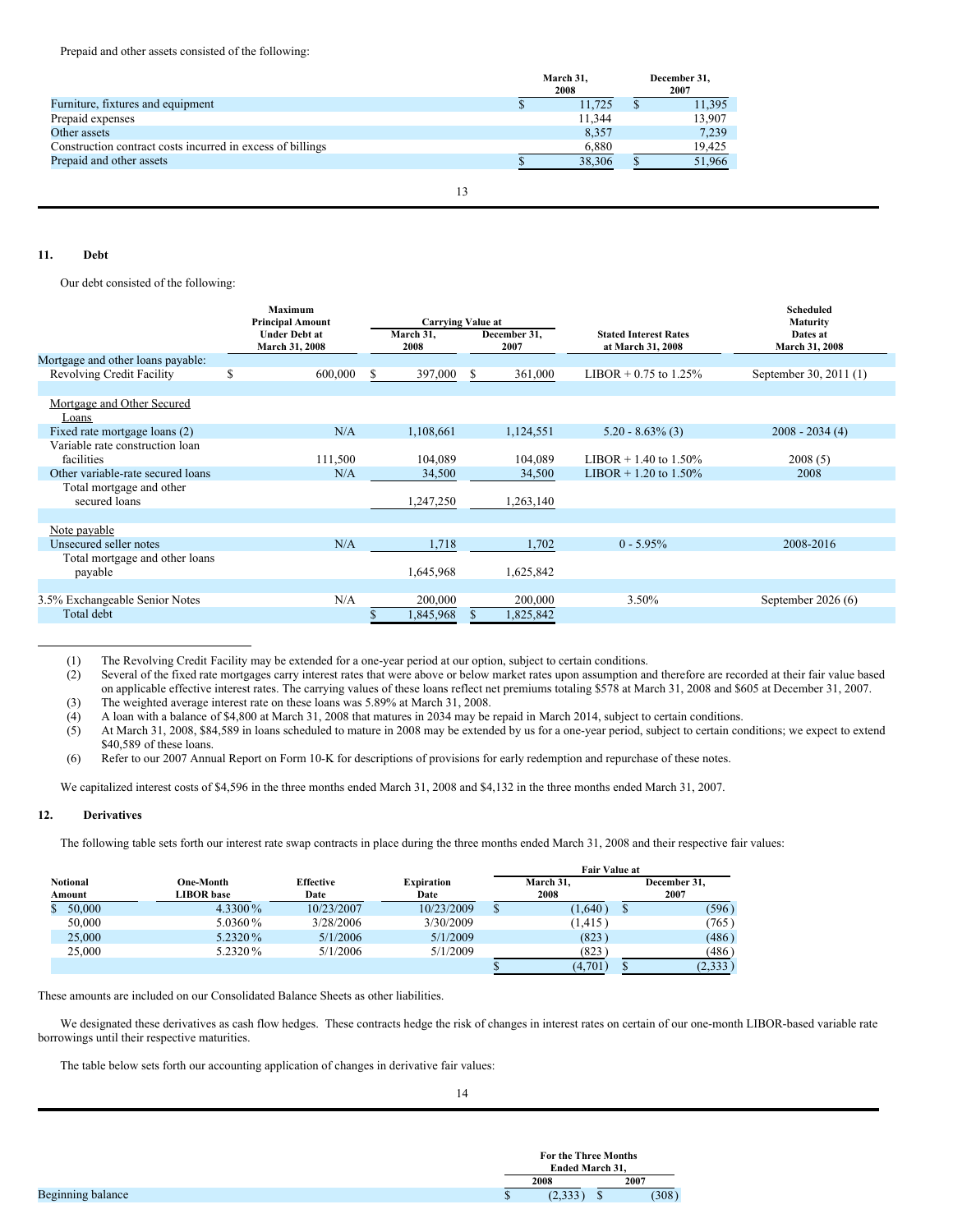Decrease in fair value applied to accumulated other comprehensive loss and minority

| $\cdots$<br>د الات | 60<br>2.900 | $\sim$<br>∪⊤ ⊶) |
|--------------------|-------------|-----------------|
| Endin<br>alance    |             | .               |

# **13. Shareholders' Equity**

## **Preferred Shares**

Preferred shares of beneficial interest ("preferred shares") consisted of the following:

|                                                                                                                  | March 31.<br>2008 |               | December 31.<br>2007 |
|------------------------------------------------------------------------------------------------------------------|-------------------|---------------|----------------------|
| 2,200,000 designated as Series G Cumulative Redeemable Preferred Shares of beneficial interest (2,200,000 shares |                   |               |                      |
| issued with an aggregate liquidation preference of \$55,000)                                                     |                   |               |                      |
| 2,000,000 designated as Series H Cumulative Redeemable Preferred Shares of beneficial interest (2,000,000 shares |                   |               |                      |
| issued with an aggregate liquidation preference of \$50,000)                                                     |                   | 20            |                      |
| 3,390,000 designated as Series J Cumulative Redeemable Preferred Shares of beneficial interest (3,390,000 shares |                   |               |                      |
| issued with an aggregate liquidation preference of \$84,750)                                                     |                   | 34            |                      |
| 531,667 designated as Series K Cumulative Redeemable Convertible Preferred Shares of beneficial interest         |                   |               |                      |
| $(531,667)$ shares issued with an aggregate liquidation preference of \$26,583)                                  |                   |               |                      |
| Total preferred shares                                                                                           |                   | $\mathsf{R}1$ |                      |
|                                                                                                                  |                   |               |                      |

# **Common Shares**

During the three months ended March 31, 2008, we converted 15,242 common units in our Operating Partnership into common shares on the basis of one common share for each common unit.

See Note 17 for disclosure of common share activity pertaining to our share-based compensation plans.

15

### **Accumulated Other Comprehensive Loss**

The table below sets forth activity in the accumulated other comprehensive loss component of shareholders' equity:

|                                                           | For the Three Months<br><b>Ended March 31.</b> |       |
|-----------------------------------------------------------|------------------------------------------------|-------|
|                                                           | 2008                                           | 2007  |
| Beginning balance                                         | (2,372)                                        | (693) |
| Unrealized loss on derivatives, net of minority interests | (2,009)                                        | (223) |
| Realized loss on derivatives, net of minority interests   |                                                |       |
| Ending balance                                            | (4.368)                                        | (903) |

The table below sets forth our comprehensive income:

|                                                           | <b>For the Three Months</b><br><b>Ended March 31.</b> |       |
|-----------------------------------------------------------|-------------------------------------------------------|-------|
|                                                           | 2008                                                  | 2007  |
| Net income                                                | 11.395                                                | 5,547 |
| Unrealized loss on derivatives, net of minority interests | (2,009)                                               | (223) |
| Realized loss on derivatives, net of minority interests   |                                                       |       |
| Total comprehensive income                                | 9.399                                                 | 5,337 |

16

# **14. Dividends and Distributions**

The following table summarizes our dividends and distributions when either the payable dates or record dates occurred during the three months ended March 31, 2008:

|                            |                    |                     |              | Dividend/<br><b>Distribution Per</b> |              | <b>Total Dividend/</b> |
|----------------------------|--------------------|---------------------|--------------|--------------------------------------|--------------|------------------------|
|                            | <b>Record Date</b> | <b>Payable Date</b> |              | Share/Unit                           |              | <b>Distribution</b>    |
| Series G Preferred Shares: |                    |                     |              |                                      |              |                        |
| Fourth Quarter 2007        | December 31, 2007  | January 15, 2008    | \$           | 0.5000                               | $\mathbb{S}$ | 1,100                  |
| First Ouarter 2008         | March 31, 2008     | April 15, 2008      | \$           | 0.5000                               | \$           | 1,100                  |
|                            |                    |                     |              |                                      |              |                        |
| Series H Preferred Shares: |                    |                     |              |                                      |              |                        |
| Fourth Quarter 2007        | December 31, 2007  | January 15, 2008    | \$           | 0.4688                               | $\mathbb{S}$ | 938                    |
| First Quarter 2008         | March 31, 2008     | April 15, 2008      | \$           | 0.4688                               | \$           | 938                    |
|                            |                    |                     |              |                                      |              |                        |
| Series J Preferred Shares: |                    |                     |              |                                      |              |                        |
| Fourth Quarter 2007        | December 31, 2007  | January 15, 2008    | \$           | 0.4766                               | \$           | 1,616                  |
| First Ouarter 2008         | March 31, 2008     | April 15, 2008      | \$           | 0.4766                               | \$           | 1,616                  |
|                            |                    |                     |              |                                      |              |                        |
| Series K Preferred Shares: |                    |                     |              |                                      |              |                        |
| Fourth Quarter 2007        | December 31, 2007  | January 15, 2008    | \$           | 0.7000                               | \$           | 372                    |
| First Ouarter 2008         | March 31, 2008     | April 15, 2008      | $\mathbf{S}$ | 0.7000                               | \$           | 372                    |
|                            |                    |                     |              |                                      |              |                        |
| <b>Common Shares:</b>      |                    |                     |              |                                      |              |                        |
| Fourth Quarter 2007        | December 31, 2007  | January 15, 2008    | \$.          | 0.3400                               | \$           | 16.097                 |
|                            |                    |                     |              |                                      |              |                        |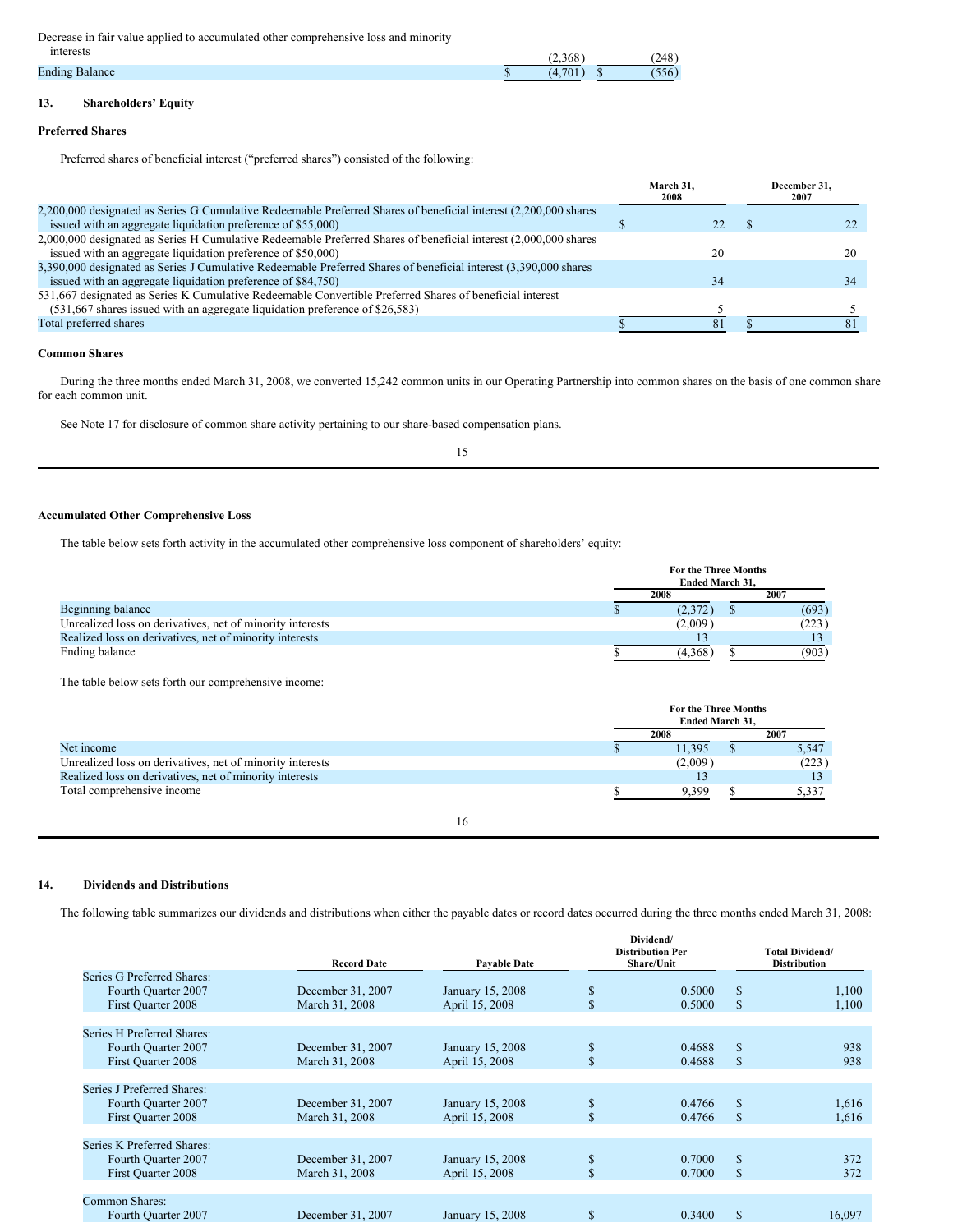| First Ouarter 2008        | March 31, 2008    | April 15, 2008   | ъ             | 0.3400<br><sup>\$</sup> | 16,173 |
|---------------------------|-------------------|------------------|---------------|-------------------------|--------|
|                           |                   |                  |               |                         |        |
| Series I Preferred Units: |                   |                  |               |                         |        |
| Fourth Quarter 2007       | December 31, 2007 | January 15, 2008 | S             | 0.4688<br><sup>\$</sup> | 165    |
| First Ouarter 2008        | March 31, 2008    | April 15, 2008   | S             | 0.4688<br><sup>\$</sup> | 165    |
|                           |                   |                  |               |                         |        |
| Common Units:             |                   |                  |               |                         |        |
| Fourth Quarter 2007       | December 31, 2007 | January 15, 2008 | <sup>\$</sup> | <sup>S</sup><br>0.3400  | 2.777  |
| First Ouarter 2008        | March 31, 2008    | April 15, 2008   | $\sigma$<br>D | 0.3400<br>S             | 2.771  |
|                           |                   |                  |               |                         |        |
|                           |                   | 17               |               |                         |        |

# **15. Supplemental Information to Statements of Cash Flows**

|                                                                                                                 |     | For the Three Months Ended |    |         |
|-----------------------------------------------------------------------------------------------------------------|-----|----------------------------|----|---------|
|                                                                                                                 |     | 2008                       |    | 2007    |
| Supplemental schedule of non-cash investing and financing activities:                                           |     |                            |    |         |
|                                                                                                                 |     |                            |    |         |
| Debt assumed in connection with acquisition of properties                                                       |     |                            |    | 38,848  |
| Issuance of common shares in connection with acquisition of properties                                          |     |                            |    | 156,691 |
| Issuance of preferred shares in connection with acquisition of properties                                       |     |                            |    | 26,583  |
| Restricted cash used in connection with acquisitions of properties                                              |     |                            |    | 20,122  |
| Decrease in accrued capital improvements, leasing, and acquisition costs                                        |     | (11,089)                   |    | (2,600) |
| Consolidation of real estate joint venture:                                                                     |     |                            |    |         |
| Real estate assets                                                                                              | \$. | 14,208                     | -S |         |
| Prepaid and other assets                                                                                        |     | (12, 530)                  |    |         |
| Minority interest                                                                                               |     | (1,678)                    |    |         |
| Net adjustment                                                                                                  |     | _                          |    |         |
| Amortization of discounts and premiums on mortgage loans to commercial real estate properties                   |     | 13                         |    | 255     |
| Decrease in fair value of derivatives applied to AOCL and minority interests                                    |     | (2,368)                    |    | (248)   |
| Adjustments to minority interests resulting from changes in ownership of the Operating Partnership by COPT      |     |                            |    | 26,511  |
| Dividends/distribution payable                                                                                  |     | 22,519                     |    | 20,687  |
| Decrease in minority interests and increase in shareholders' equity in connection with the conversion of common |     |                            |    |         |
| units into common shares                                                                                        |     | 420                        |    | 10,563  |
| $\sim$                                                                                                          |     |                            |    |         |

18

# **16. Information by Business Segment**

As of March 31, 2008, we had nine primary office property segments: Baltimore/Washington Corridor; Northern Virginia; Suburban Baltimore; Colorado Springs, Colorado; Suburban Maryland; Greater Philadelphia; St. Mary's and King George Counties; San Antonio, Texas; and Northern/Central New Jersey.

The table below reports segment financial information. Our segment entitled "Other" includes assets and operations not specifically associated with the other defined segments, including corporate assets and investments in unconsolidated entities. We measure the performance of our segments based on total revenues less property operating expenses, a measure we define as net operating income ("NOI"). We believe that NOI is an important supplemental measure of operating performance for a REIT's operating real estate because it provides a measure of the core operations that is unaffected by depreciation, amortization, financing and general and administrative expenses; this measure is particularly useful in our opinion in evaluating the performance of geographic segments, same-office property groupings and individual properties.

|                                                      |    | <b>Baltimore</b><br>Washington<br>Corridor |               | Northern<br>Virginia |               | Suburban<br><b>Baltimore</b>     |               | Colorado<br><b>Springs</b> |    | Suburban<br>Maryland |               | Greater<br>Philadelphia |     | St. Mary's &<br><b>King George</b><br><b>Counties</b> |               | San<br>Antonio |    | Northern/<br><b>Central New</b><br><b>Jersey</b> | Other        |               | Intersegment<br><b>Elimination</b> |              | Total               |
|------------------------------------------------------|----|--------------------------------------------|---------------|----------------------|---------------|----------------------------------|---------------|----------------------------|----|----------------------|---------------|-------------------------|-----|-------------------------------------------------------|---------------|----------------|----|--------------------------------------------------|--------------|---------------|------------------------------------|--------------|---------------------|
| Three Months Ended<br>March 31, 2008                 |    |                                            |               |                      |               |                                  |               |                            |    |                      |               |                         |     |                                                       |               |                |    |                                                  |              |               |                                    |              |                     |
| Revenues                                             | \$ | 45,577                                     | <sup>\$</sup> | 19,004               | -S            | 13,910 \$                        |               | 4,172 \$                   |    | 4,584 \$             |               | 2,506 \$                |     | 3,160                                                 | <sup>\$</sup> | $1,908$ \$     |    | 752                                              | S            | $2,726$ \$    |                                    | $(878)$ \$   | 97,421              |
| Property operating<br>expenses                       |    | 16,215                                     |               | 6,984                |               | 6,323                            |               | 1,582                      |    | 1,664                |               | 64                      |     | 742                                                   |               | 433            |    | 209                                              |              | 1,317         |                                    | (804)        | 34,729              |
| <b>NOI</b>                                           |    | 29,362                                     | <sup>\$</sup> | 12,020               | -S            | 7,587                            | <sup>\$</sup> | 2,590                      | S  | 2,920                | S             | 2,442                   |     | 2,418                                                 | S             | 1,475          | -S | 543                                              | S            | 1,409 \$      |                                    | (74)<br>-S   | 62,692              |
| Additions to<br>commercial real<br>estate properties | \$ | 14,087                                     | - \$          | 926                  | -S            | 3,428                            | <sup>S</sup>  | 11,978                     | -S | 20,858 \$            |               | 228 \$                  |     | 562                                                   | -S            | $(490)$ \$     |    | 21                                               | <sup>S</sup> | $1,282$ \$    |                                    | <sup>S</sup> | 52,880              |
| Segment assets at<br>March 31, 2008                  |    | \$1,214,145 \$472,119                      |               |                      |               | \$445,186 \$192,414 \$155,906 \$ |               |                            |    |                      |               | 95,508                  | - S | 95,108                                                | S.            | 59,556 \$      |    | 25,340                                           |              | $$182,425$ \$ |                                    |              | $(963)$ \$2,936,744 |
| Three Months Ended<br>March 31, 2007                 |    |                                            |               |                      |               |                                  |               |                            |    |                      |               |                         |     |                                                       |               |                |    |                                                  |              |               |                                    |              |                     |
| Revenues                                             | \$ | 43,837                                     | <sup>S</sup>  | 17,172               | <sup>\$</sup> | 13,081 \$                        |               | 3,595 \$                   |    | $3,967$ \$           |               | 2,506 \$                |     | 3,098                                                 | -S            | $1,781$ \$     |    | 1,786 \$                                         |              | 499           | - \$                               | $(927)$ \$   | 90,395              |
| Property operating<br>expenses                       |    | 14,535                                     |               | 6,328                |               | 5,771                            |               | 1,289                      |    | 1,668                |               | 37                      |     | 776                                                   |               | 362            |    | 700                                              |              | 1,302         |                                    | (681)        | 32,087              |
| <b>NOI</b>                                           |    | 29,302                                     | <sup>\$</sup> | 10,844 \$            |               | 7,310                            | -S            | 2,306 \$                   |    | 2,299                | <sup>\$</sup> | 2,469                   | -S  | 2,322                                                 | <sup>\$</sup> | 1,419          | -S | 1,086 \$                                         |              | $(803)$ \$    |                                    | $(246)$ \$   | 58,308              |
| Additions to<br>commercial real<br>estate properties | S. | 78,526                                     | <sup>\$</sup> | 10.897               |               | \$260,380                        | -S            | 3,803 \$                   |    | 496 \$               |               | 232 \$                  |     | 69                                                    | -S            | $(34)$ \$      |    | 254                                              | S            | 25,852 \$     |                                    |              | $(432)$ \$ 380,043  |
| Segment assets at<br>March 31, 2007                  |    | \$1,153,457                                | <sup>S</sup>  | 480,989              |               | \$462,330                        |               | \$137,948                  |    | \$117,496            | -S            | 97,306                  | -8  | 96,884                                                | <b>S</b>      | 57,250         | -S | 44,486                                           |              | \$166,577     | -S                                 |              | \$2,814,723         |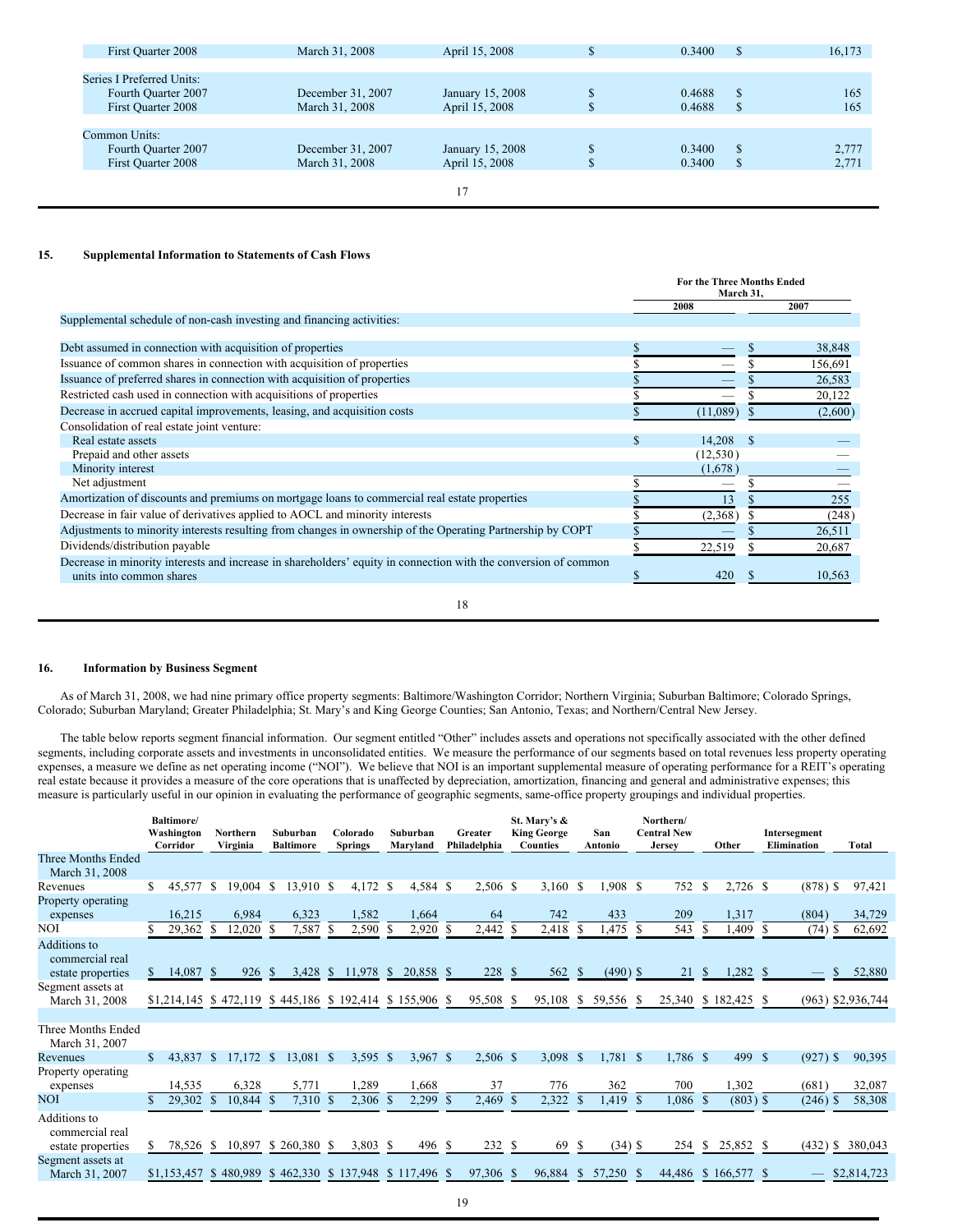The following table reconciles our segment revenues to total revenues as reported on our Consolidated Statements of Operations:

|                                                                   | <b>For the Three Months</b><br><b>Ended March 31.</b> |      |          |  |  |  |  |
|-------------------------------------------------------------------|-------------------------------------------------------|------|----------|--|--|--|--|
|                                                                   | 2008                                                  | 2007 |          |  |  |  |  |
| Segment revenues                                                  | 97.421                                                |      | 90,395   |  |  |  |  |
| Construction contract revenues                                    | 8.514                                                 |      | 8.691    |  |  |  |  |
| Other service operations revenues                                 | 478                                                   |      | 1,386    |  |  |  |  |
| Less: Revenues from discontinued real estate operations (Note 19) | (141)                                                 |      | (1, 386) |  |  |  |  |
| Total revenues                                                    | 106.272                                               |      | 99,086   |  |  |  |  |

The following table reconciles our segment property operating expenses to property operating expenses as reported on our Consolidated Statements of Operations:

|                                                                                      |      | <b>For the Three Months</b><br><b>Ended March 31.</b> |  |        |
|--------------------------------------------------------------------------------------|------|-------------------------------------------------------|--|--------|
|                                                                                      | 2008 |                                                       |  | 2007   |
| Segment property operating expenses                                                  |      | 34.729                                                |  | 32,087 |
| Less: Property operating expenses from discontinued real estate operations (Note 19) |      | (166)                                                 |  | (504)  |
| Total property operating expenses                                                    |      | 34.563                                                |  | 31.583 |

The following table reconciles our NOI for reportable segments to income from continuing operations as reported on our Consolidated Statements of Operations:

|                                                                            | For the Three Months<br>Ended March 31, |           |     |          |
|----------------------------------------------------------------------------|-----------------------------------------|-----------|-----|----------|
|                                                                            |                                         | 2008      |     | 2007     |
| NOI for reportable segments                                                |                                         | 62,692    | \$. | 58,308   |
| Construction contract revenues                                             |                                         | 8,514     |     | 8,691    |
| Other service operations revenues                                          |                                         | 478       |     | 1,386    |
| Equity in loss of unconsolidated entities                                  |                                         | (54)      |     | (94)     |
| Income tax expense                                                         |                                         | (112)     |     | (105)    |
| Other adjustments:                                                         |                                         |           |     |          |
| Depreciation and other amortization associated with real estate operations |                                         | (24, 937) |     | (25,997) |
| Construction contract expenses                                             |                                         | (8,283)   |     | (8, 483) |
| Other service operations expenses                                          |                                         | (602)     |     | (1,405)  |
| General and administrative expenses                                        |                                         | (5,933)   |     | (4,877)  |
| Interest expense on continuing operations                                  |                                         | (20, 329) |     | (19,776) |
| Gain on sale of non-real estate investment                                 |                                         | 46        |     |          |
| Amortization of deferred financing costs                                   |                                         | (803)     |     | (884)    |
| Minority interests in continuing operations                                |                                         | (1, 145)  |     | (411)    |
| Add (less) net operating loss (income) from discontinued operations        |                                         | 25        |     | (882)    |
| Income from continuing operations                                          |                                         | 9,557     |     | 5,471    |

The accounting policies of the segments are the same as those previously disclosed for Corporate Office Properties Trust and subsidiaries, where applicable. We did not allocate interest expense, amortization of deferred financing costs and depreciation and other amortization to segments since they are not included in the measure of segment profit reviewed by management. We also did not allocate construction contract

| I | ٦<br>×<br>I |
|---|-------------|

revenues, other service operations revenues, construction contract expenses, other service operations expenses, equity in loss of unconsolidated entities, general and administrative expense, gain on sale of non-real estate investment, income taxes and minority interests because these items represent general corporate items not attributable to segments.

### **17. Share-Based Compensation**

During the three months ended March 31, 2008, 17,435 options to purchase common shares ("options") were exercised. The weighted average exercise price of these options was \$23.75 per share, and the total intrinsic value of options exercised was \$154.

During the three months ended March 31, 2008, certain employees were granted a total of 261,094 restricted shares with a weighted average grant date fair value of \$31.65 per share. These shares are subject to forfeiture restrictions that lapse in equal increments annually over a three-year period (for most of the grants) or a five-year period beginning on the first anniversary of the grant date provided that the employees remain employed by us. During the three months ended March 31, 2008, forfeiture restrictions lapsed on 122,794 common shares previously issued to employees. These shares had a weighted average grant date fair value of \$36.07 per share, and the total fair value of the shares on the vesting dates was \$3,827.

We realized a windfall tax benefit of \$1,041 in the three months ended March 31, 2008 on options exercised and vesting restricted shares in connection with employees of our subsidiaries that are subject to income tax. We did not realize a windfall tax benefit in the three months ended March 31, 2007 because COMI had a net operating loss carryforward for tax purposes; had COMI not had a net operating loss carryforward during the three months ended March 31, 2007, we would have recognized a windfall tax benefit of \$865 in that period.

Expenses from share-based compensation are reflected in our Consolidated Statements of Operations as follows:

|                                                                         |      | <b>For the Three Months</b><br><b>Ended March 31.</b> |  |       |
|-------------------------------------------------------------------------|------|-------------------------------------------------------|--|-------|
|                                                                         | 2008 | 2007                                                  |  |       |
| Increase in general and administrative expenses                         |      | 1.531                                                 |  | 879   |
| Increase in construction contract and other service operations expenses |      | 515                                                   |  | 354   |
| Share-based compensation expense                                        |      | 2.046                                                 |  | 1.233 |
| Income taxes                                                            |      | (39)                                                  |  | (35)  |
| Minority interests                                                      |      | (306)                                                 |  | (193) |
| Net share-based compensation expense                                    |      | 1.701                                                 |  | 1,005 |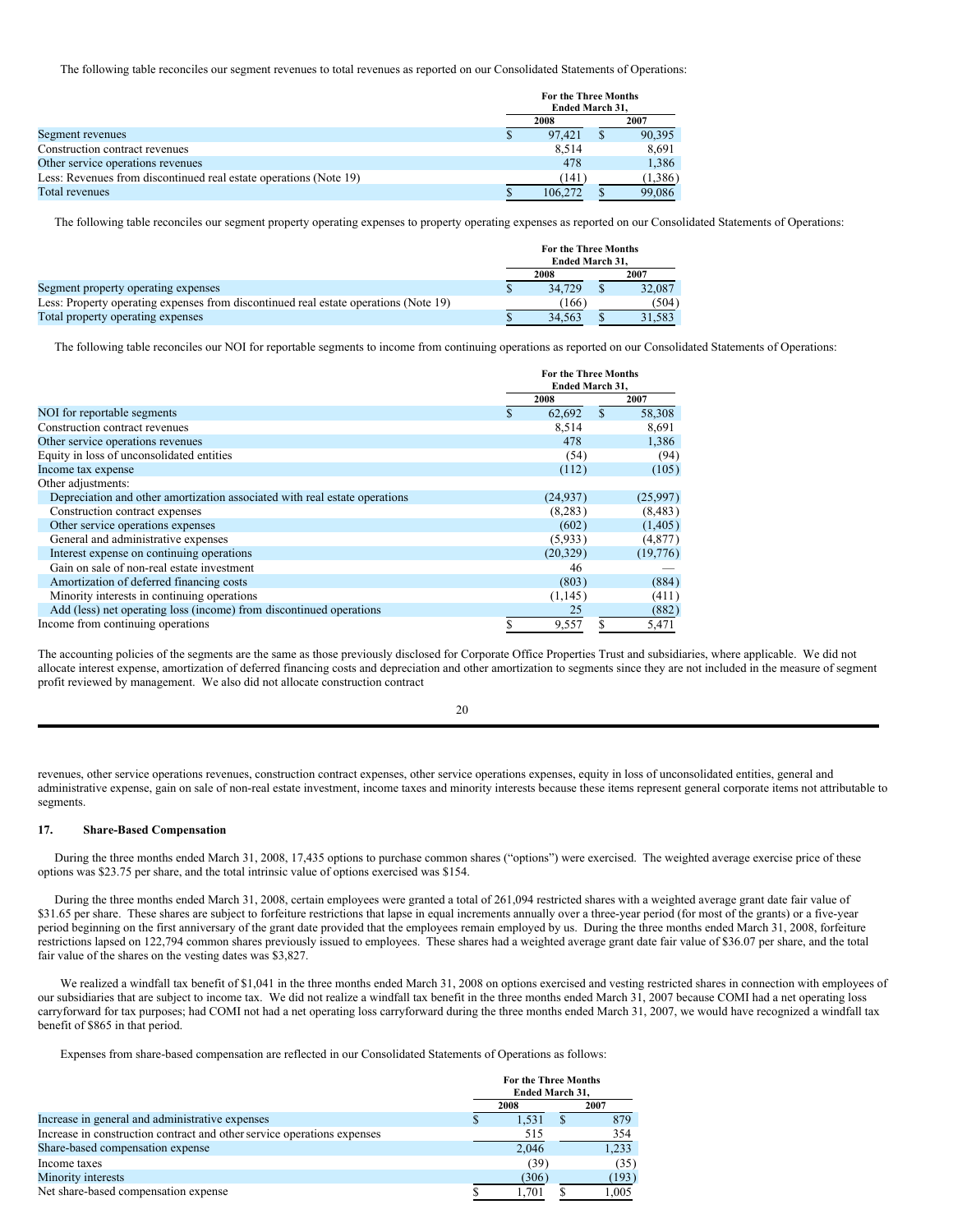#### **18. Income Taxes**

COMI's provision for income tax expense consisted of the following:

|   | <b>For the Three Months</b><br>Ended March 31, |   |      |  |  |
|---|------------------------------------------------|---|------|--|--|
|   | 2008                                           |   | 2007 |  |  |
|   |                                                |   |      |  |  |
| S | 356                                            | S | 86   |  |  |
|   | 79                                             |   | 19   |  |  |
|   | 435                                            |   | 105  |  |  |
|   |                                                |   |      |  |  |
|   | 205                                            | S |      |  |  |
|   | 45                                             |   |      |  |  |
|   | 250                                            |   | ___  |  |  |
|   | 685                                            | G | 105  |  |  |
|   |                                                |   |      |  |  |

Of the income tax expense reported above for the three months ended March 31, 2008, \$573 was attributable to gain on sales of properties and, as a result, is included in the line on the Consolidated Statements of Operations entitled "gain on sales of real estate, net of minority interests and taxes."

Items contributing to temporary differences that lead to deferred taxes include net operating losses that are not deductible until future periods, depreciation and amortization, certain accrued compensation and compensation paid in the form of contributions to a deferred nonqualified compensation plan.

COMI's combined Federal and state effective tax rate was 39% for the three months ended March 31, 2008 and 2007.

### **19. Discontinued Operations**

Income from discontinued operations primarily includes revenues and expenses associated with the following:

- · 2 and 8 Centre Drive properties that were sold on September 7, 2007;
- · 7321 Parkway property that was sold on September 7, 2007;
- · 429 Ridge Road property that was sold on January 31, 2008; and
- · 47 Commerce Drive property that we sold on April 1, 2008 and was classified as held for sale as of March 31, 2008.

The table below sets forth the components of income from discontinued operations:

|                                                                                    | <b>For the Three Months</b><br><b>Ended March 31.</b> |       |     |       |  |
|------------------------------------------------------------------------------------|-------------------------------------------------------|-------|-----|-------|--|
|                                                                                    |                                                       |       |     |       |  |
|                                                                                    |                                                       | 2008  |     | 2007  |  |
| Revenue from real estate operations                                                |                                                       | 141   | \$. | 1,386 |  |
| Expenses from real estate operations:                                              |                                                       |       |     |       |  |
| Property operating expenses                                                        |                                                       | 166   |     | 504   |  |
| Depreciation and amortization                                                      |                                                       |       |     | 303   |  |
| Interest expense                                                                   |                                                       | 21    |     | 488   |  |
| Expenses from real estate operations                                               |                                                       | 194   |     | 1,295 |  |
| (Loss) income from discontinued operations before gain on sales of real estate and |                                                       |       |     |       |  |
| minority interests                                                                 |                                                       | (53)  |     | 91    |  |
| Gain on sales of real estate                                                       |                                                       | 1,276 |     |       |  |
| Minority interests in discontinued operations                                      |                                                       | (187) |     | (15)  |  |
| Income from discontinued operations, net of minority interests                     |                                                       | 1,036 |     | 76    |  |
|                                                                                    | 22                                                    |       |     |       |  |
|                                                                                    |                                                       |       |     |       |  |

### **20. Commitments and Contingencies**

In the normal course of business, we are involved in legal actions arising from our ownership and administration of properties. Management does not anticipate that any liabilities that may result will have a materially adverse effect on our financial position, operations or liquidity. We are subject to various Federal, state and local environmental regulations related to our property ownership and operation. We have performed environmental assessments of our properties, the results of which have not revealed any environmental liability that we believe would have a materially adverse effect on our financial position, operations or liquidity.

### **Acquisitions**

As of March 31, 2008, we were under contract to acquire a parcel of land in Frederick, Maryland for an expected purchase price of \$8,000, on which we had paid a deposit of \$225.

### **Joint Ventures**

As part of our obligations under the partnership agreement of Harrisburg Corporate Gateway Partners, LP, we agreed to indemnify the partnership's lender for 80% of losses under standard nonrecourse loan guarantees (environmental indemnifications and guarantees against fraud and misrepresentation) during the period of time in which we manage the partnership's properties; we do not expect to incur any losses under these loan guarantees.

We are party to a contribution agreement that formed a joint venture relationship with a limited partnership to develop up to 1.8 million square feet of office space on 63 acres of land located in Hanover, Maryland. Under the contribution agreement, we agreed to fund up to \$2,200 in pre-construction costs associated with the property. As we and the joint venture partner agree to proceed with the construction of buildings in the future, our joint venture partner would contribute land into newly-formed entities and we would make additional cash capital contributions into such entities to fund development and construction activities for which financing is not obtained. We owned a 50% interest in one such joint venture as of March 31, 2008.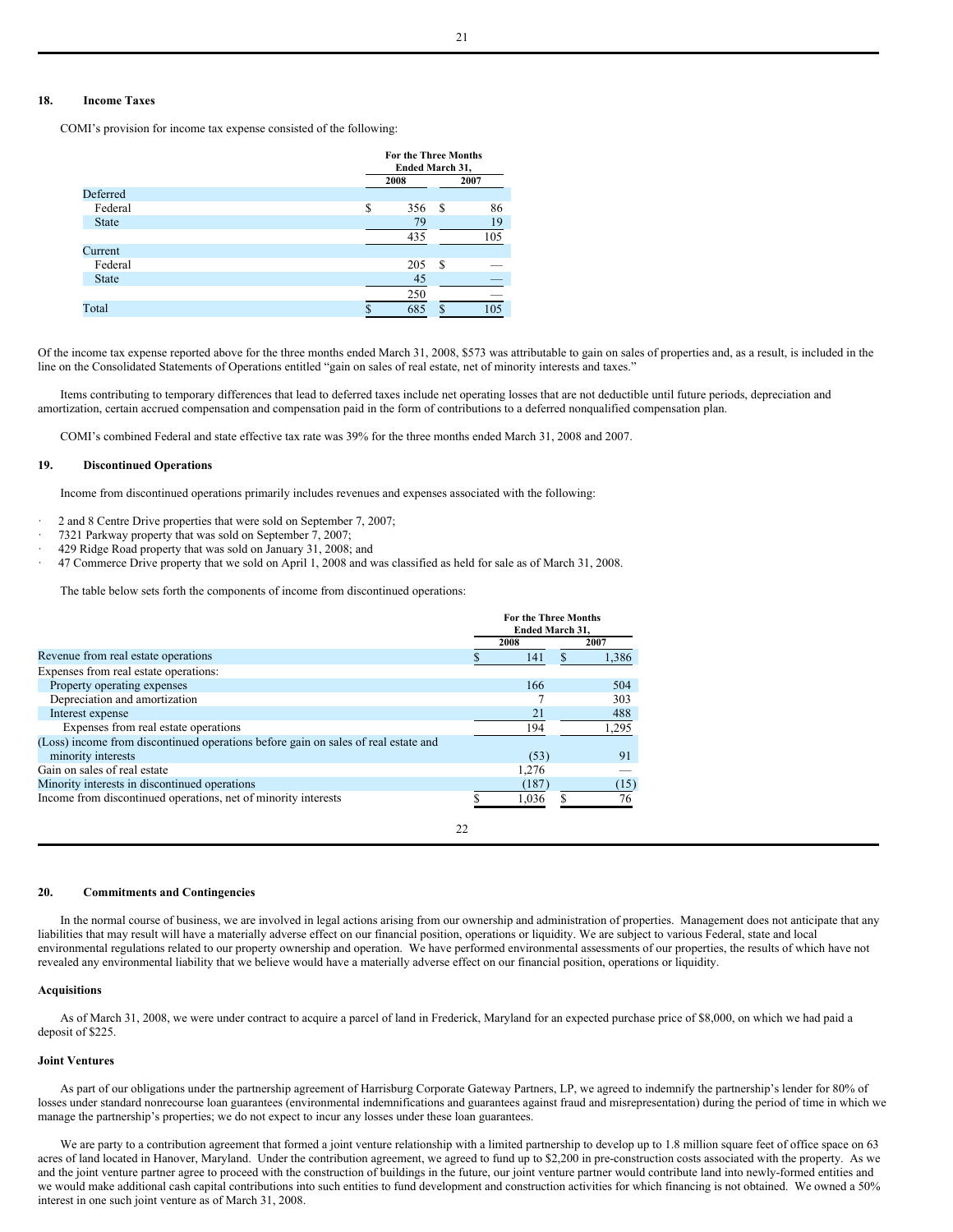We may be required to make our pro rata share of additional investments in our real estate joint ventures (generally based on our percentage ownership) in the event that additional funds are needed. In the event that the other members of these joint ventures do not pay their share of investments when additional funds are needed, we may then deem it appropriate to make even larger investments in these joint ventures.

In one of the consolidated joint ventures that we owned as of March 31, 2008, we would be obligated to acquire the other member's 50% interest in the joint venture if defined events were to occur. The amount we would need to pay for that membership interest is computed based on the amount that the owner of the interest would receive under the joint venture agreement in the event that the office property owned by the joint venture was sold for a capitalized fair value (as defined in the agreement) on a defined date. We estimate the aggregate amount we would need to pay for the other member's membership interest in this joint venture to be \$718; however, since the determination of this amount is dependent on the operations of the office property, which is not both completed and sufficiently occupied, this estimate is preliminary and could be materially different from the actual obligation.

#### **Office Space Operating Leases**

We are obligated as lessee under five operating leases for office space. Future minimum rental payments due under the terms of these leases as of March 31, 2008 follow:

| Nine months ended December 31, 2008 | S | 214 |
|-------------------------------------|---|-----|
| 2009                                |   | 178 |
| 2010                                |   | 135 |
| 2011                                |   |     |
|                                     |   |     |

# **Other Operating Leases**

We are obligated under various leases for vehicles and office equipment. Future minimum rental payments due under the terms of these leases as of March 31, 2008 follow:

| Nine months ended December 31, 2008 |     |
|-------------------------------------|-----|
| 2009                                | 363 |
| 2010                                | 17Q |
| 2011                                |     |
|                                     |     |

#### **Environmental Indemnity Agreement**

We agreed to provide certain environmental indemnifications in connection with a lease of three properties in our New Jersey region. The prior owner of the properties, a Fortune 100 company which is responsible for groundwater contamination at such properties, previously agreed to indemnify us for (1) direct losses incurred in connection with the contamination and (2) its failure to perform remediation activities required by the State of New Jersey, up to the point that the state declares the remediation to be complete. Under the lease agreement, we agreed to the following:

- to indemnify the tenant against losses covered under the prior owner's indemnity agreement if the prior owner fails to indemnify the tenant for such losses. This indemnification is capped at \$5,000 in perpetuity after the State of New Jersey declares the remediation to be complete;
- to indemnify the tenant for consequential damages (e.g., business interruption) at one of the buildings in perpetuity and another of the buildings for 15 years after the tenant's acquisition of the property from us. This indemnification is capped at \$12,500; and
- · to pay 50% of additional costs related to construction and environmental regulatory activities incurred by the tenant as a result of the indemnified environmental condition of the properties. This indemnification is capped at \$300 annually and \$1,500 in the aggregate.

#### **21. Subsequent Events**

On April 1, 2008, we completed the sale of the 47 Commerce Drive property in our Northern/Central New Jersey region for \$3,150.

On May 2, 2008, we entered into a construction loan agreement with a group of lenders for which KeyBanc Capital Markets, Inc. acted as arranger, KeyBank National Association acted as administrative agent, Bank of America, N.A. acted as syndication agent and Manufacturers and Traders Trust Company acted as documentation agent. The construction loan agreement provides for an aggregate commitment by the lenders of \$225,000, with a right for us to further increase the lenders' aggregate commitment during the term to a maximum of \$325,000, subject to certain conditions. Ownership interests in the properties for which construction costs are being financed through loans under the agreement are pledged as collateral. Borrowings are generally available for properties included in this construction loan agreement based on 85% of the total budgeted costs of construction of the applicable improvements for such properties as set forth in the properties' construction budgets, subject to certain other loan-to-value and debt coverage requirements. The construction loan agreement matures on May 2, 2011, and may be extended by one year at our option, subject to certain conditions. The variable interest rate on each loan is based on one of the following, to be selected by us: (1) subject to certain conditions, the LIBOR rate for the interest period designated by us (customarily the 30-day rate) plus 1.6% to 2.0%, as determined by our leverage levels at different points in time; or (2) the greater of (a) the prime rate of the lender then

24

acting as agent or (b) the Federal Funds Rate, as defined in the construction loan agreement, plus 0.50%. Interest is payable at the end of each interest period (as defined in the agreement), and principal outstanding under each loan under the agreement is payable on the maturity date. The construction loan agreement also carries a quarterly fee that is based on the unused amount of the commitment multiplied by a per annum rate of 0.125% to 0.20%.

<span id="page-13-0"></span>25

### **Item 2. Management's Discussion and Analysis of Financial Condition and Results of Operations**

### **Overview**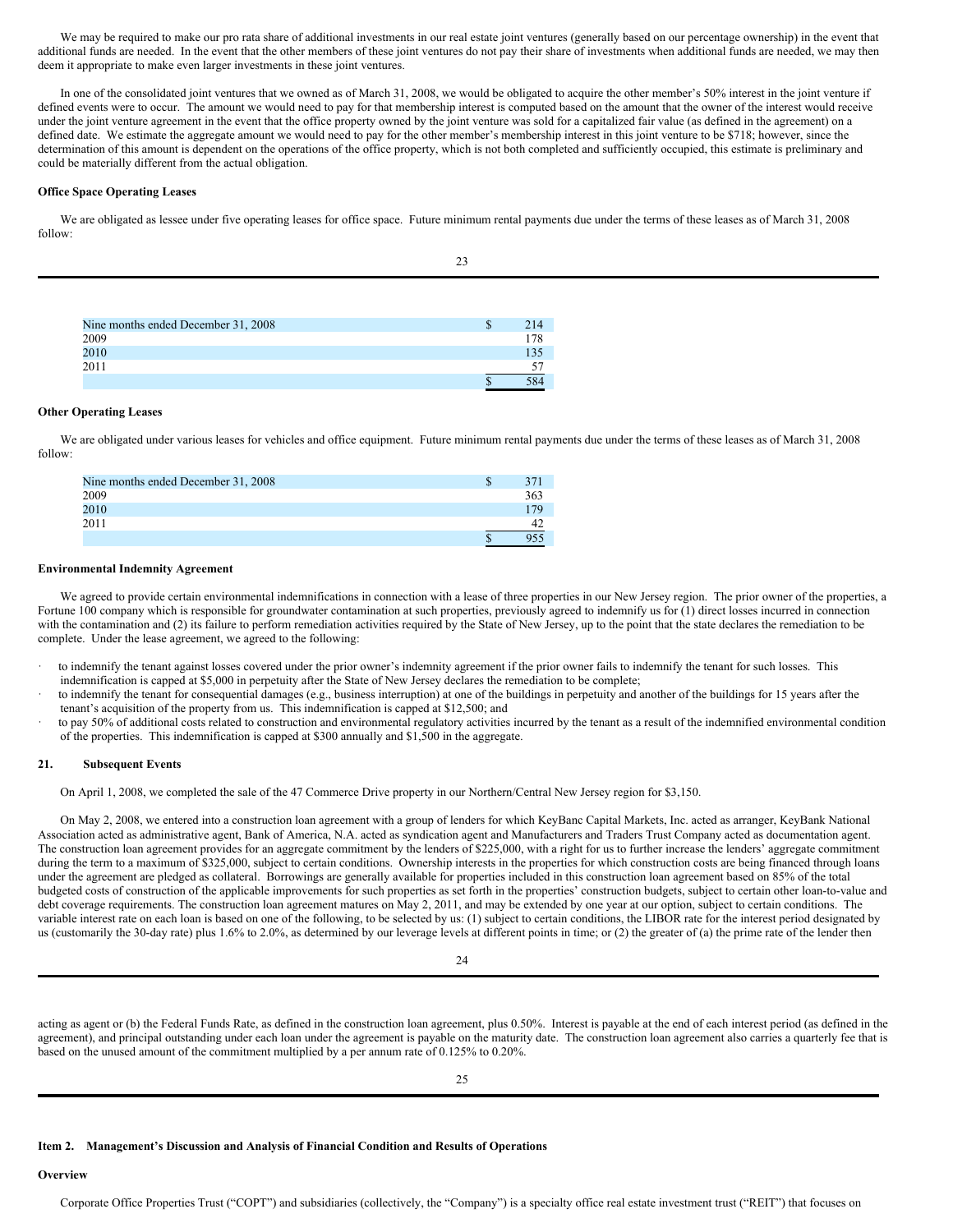strategic customer relationships and specialized tenant requirements in the United States Government, defense information technology and data sectors. We acquire, develop, manage and lease properties which are typically concentrated in large office parks primarily located adjacent to government demand drivers and/or in demographically strong markets possessing growth opportunities. As of March 31, 2008, our investments in real estate included the following:

- 230 wholly owned operating properties totaling 17.9 million square feet;
- · 17 wholly owned properties under construction or development that we estimate will total approximately 1.6 million square feet upon completion;
- · wholly owned land parcels totaling 1,479 acres that we believe are potentially developable into approximately 12.4 million square feet; and
- partial ownership interests in a number of other real estate projects in operation or under development or redevelopment.

During the three months ended March 31, 2008, we:

- · experienced significant growth in revenues from real estate operations and property operating expenses due primarily to the addition of properties through construction activities and acquisitions;
- finished the period with occupancy of our wholly owned portfolio of properties at 92.9%;
- had three newly-constructed properties totaling 291,658 square feet (two located in Colorado Springs and one in the Baltimore/Washington Corridor) become fully operational;
- sold 429 Ridge Road, a 142,385 square foot office property located in Dayton, New Jersey, for \$17.0 million, resulting in a recognized gain before minority interests of \$1.4 million; and
- sold six recently constructed office condominiums located in Northern Virginia for sale prices totaling \$8.4 million in the aggregate, resulting in a recognized gain before minority interests of \$1.3 million.

On May 2, 2008, we entered into a construction loan agreement with a group of lenders that provides for an aggregate commitment by the lenders of \$225.0 million, with a right for us to further increase the lenders' aggregate commitment during the term to a maximum of \$325.0 million, subject to certain conditions. The construction loan agreement matures on May 2, 2011, and may be extended by one year at our option, subject to certain conditions.

In this section, we discuss our financial condition and results of operations as of and for the three months ended March 31, 2008. This section includes discussions on, among other things:

- our results of operations and why various components of our Consolidated Statements of Operations changed for the three months ended March 31, 2008 compared to the same period in 2007;
- how we raised cash for acquisitions and other capital expenditures during the three months ended March 31, 2008;
- our cash flows for the three months ended March 31, 2008 and 2007;
- how we expect to generate cash for short and long-term capital needs;
- our commitments and contingencies at March 31, 2008; and
- the computation of our Funds from Operations for the three months ended March 31, 2008 and 2007.

You should refer to our Consolidated Financial Statements as you read this section.

This section contains "forward-looking" statements, as defined in the Private Securities Litigation Reform Act of 1995, that are based on our current expectations, estimates and projections about future events and financial trends affecting the financial condition and operations of our business. Forward-looking

26

statements can be identified by the use of words such as "may," "will," "should," "expect," "estimate" or other comparable terminology. Forward-looking statements are inherently subject to risks and uncertainties, many of which we cannot predict with accuracy and some of which we might not even anticipate. Although we believe that the expectations, estimates and projections reflected in such forward-looking statements are based on reasonable assumptions at the time made, we can give no assurance that these expectations, estimates and projections will be achieved. Future events and actual results may differ materially from those discussed in the forward-looking statements. Important factors that may affect these expectations, estimates and projections include, but are not limited to:

- · our ability to borrow on favorable terms;
- · general economic and business conditions, which will, among other things, affect office property demand and rents, tenant creditworthiness, interest rates and financing availability;
- adverse changes in the real estate markets, including, among other things, increased competition with other companies;
- · risks of real estate acquisition and development activities, including, among other things, risks that development projects may not be completed on schedule, that tenants may not take occupancy or pay rent or that development and operating costs may be greater than anticipated;
- · risks of investing through joint venture structures, including risks that our joint venture partners may not fulfill their financial obligations as investors or may take actions that are inconsistent with our objectives;
- · our ability to satisfy and operate effectively under federal income tax rules relating to real estate investment trusts and partnerships;
- · governmental actions and initiatives; and
- environmental requirements.

We undertake no obligation to update or supplement forward-looking statements.

### 27

### **Corporate Office Properties Trust and Subsidiaries Operating Data Variance Analysis (Dollars for this table are in thousands, except per share data)**

|                                                                            |  | 2008    |  | 2007   |  | Variance | % Change   |
|----------------------------------------------------------------------------|--|---------|--|--------|--|----------|------------|
| Revenues                                                                   |  |         |  |        |  |          |            |
| Rental revenue                                                             |  | 81.834  |  | 75.399 |  | 6,435    | $8.5\%$    |
| Tenant recoveries and other real estate operations revenue                 |  | 15.446  |  | 13,610 |  | 1,836    | $13.5\%$   |
| Construction contract revenues                                             |  | 8,514   |  | 8,691  |  | (177)    | $(2.0)\%$  |
| Other service operations revenues                                          |  | 478     |  | 1,386  |  | (908)    | $(65.5)\%$ |
| Total revenues                                                             |  | 106,272 |  | 99,086 |  | 7,186    | $7.3\%$    |
| <b>Expenses</b>                                                            |  |         |  |        |  |          |            |
| Property operating expenses                                                |  | 34.563  |  | 31.583 |  | 2,980    | $9.4\%$    |
| Depreciation and other amortization associated with real estate operations |  | 24,937  |  | 25,997 |  | (1,060)  | $(4.1)\%$  |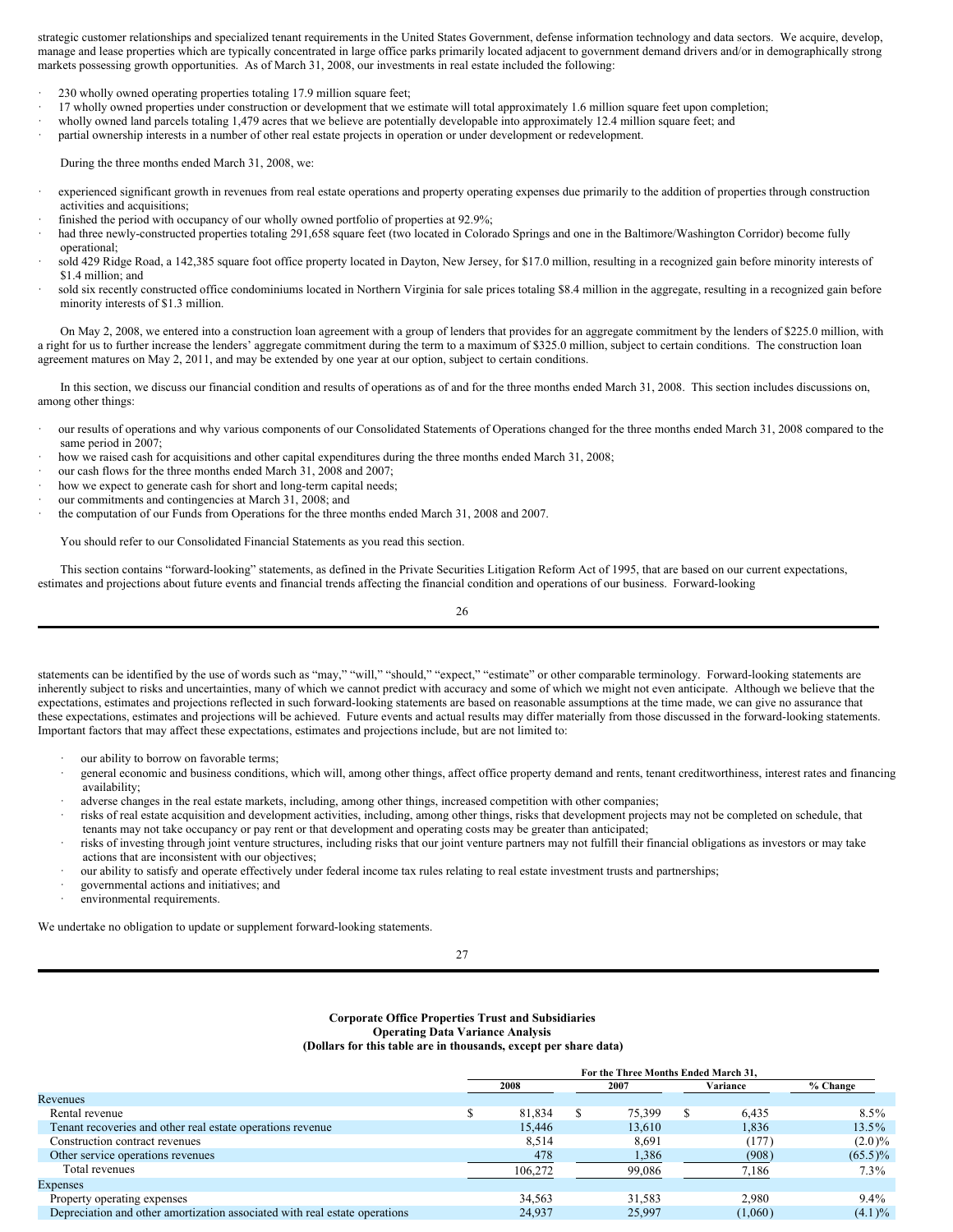| Construction contract expenses                                |     | 8,283     |               | 8,483    |     | (200) | $(2.4)\%$  |
|---------------------------------------------------------------|-----|-----------|---------------|----------|-----|-------|------------|
| Other service operations expenses                             |     | 602       |               | 1,405    |     | (803) | $(57.2)\%$ |
| General and administrative expenses                           |     | 5,933     |               | 4,877    |     | 1,056 | 21.7%      |
| Total operating expenses                                      |     | 74,318    |               | 72,345   |     | 1,973 | 2.7%       |
| Operating income                                              |     | 31,954    |               | 26,741   |     | 5,213 | 19.5%      |
| Interest expense and amortization of deferred financing costs |     | (21, 132) |               | (20,660) |     | (472) | $2.3\%$    |
| Gain on sale of non-real estate investment                    |     | 46        |               |          |     | 46    | N/A        |
| Equity in loss of unconsolidated entities                     |     | (54)      |               | (94)     |     | 40    | $(42.6)\%$ |
| Income tax expense                                            |     | (112)     |               | (105)    |     | (7)   | $6.7\%$    |
| Income from continuing operations before minority interests   |     | 10,702    |               | 5,882    |     | 4,820 | 81.9%      |
| Minority interests in income from continuing operations       |     | (1, 145)  |               | (411)    |     | (734) | 178.6%     |
| Income from continuing operations                             |     | 9,557     |               | 5,471    |     | 4,086 | 74.7%      |
| Income from discontinued operations, net                      |     | 1,036     |               | 76       |     | 960   | 1263.2%    |
| Gain on sales of real estate, net                             |     | 802       |               |          |     | 802   | N/A        |
| Net income                                                    |     | 11,395    |               | 5,547    |     | 5,848 | 105.4%     |
| Preferred share dividends                                     |     | (4,025)   |               | (3,993)  |     | (32)  | $0.8\%$    |
| Net income available to common shareholders                   |     | 7,370     |               | 1,554    |     | 5,816 | 374.3%     |
| Basic earnings per common share                               |     |           |               |          |     |       |            |
| Income from continuing operations                             |     | 0.14      | \$            | 0.03     | S   | 0.11  | 366.7%     |
| Net income available to common shareholders                   | \$  | 0.16      | $\mathbb{S}$  | 0.03     | S   | 0.13  | 433.3%     |
| Diluted earnings per common share                             |     |           |               |          |     |       |            |
| Income from continuing operations                             | \$. | 0.13      | <sup>\$</sup> | 0.03     | \$. | 0.10  | 333.3%     |
| Net income available to common shareholders                   | \$  | 0.15      | \$            | 0.03     | S   | 0.12  | 400.0%     |
|                                                               | 28  |           |               |          |     |       |            |

# **Results of Operations**

While reviewing this section, you should refer to the "Operating Data Variance Analysis" table set forth on the preceding page, as it reflects the computation of the variances described in this section.

# Occupancy and Leasing

The table below sets forth leasing information pertaining to our portfolio of wholly owned operating properties:

|                                                                          | March 31, | December 31, |
|--------------------------------------------------------------------------|-----------|--------------|
|                                                                          | 2008      | 2007         |
| Occupancy rates                                                          |           |              |
| Total                                                                    | 92.9%     | 92.6%        |
| Baltimore/Washington Corridor                                            | $91.9\%$  | $92.6\%$     |
| Northern Virginia                                                        | 99.3%     | 98.6%        |
| Suburban Baltimore                                                       | 83.8%     | 84.8%        |
| Suburban Maryland                                                        | 97.6%     | 97.8%        |
| Colorado Springs, Colorado                                               | $96.7\%$  | $96.7\%$     |
| St. Mary's and King George Counties                                      | 93.2%     | 91.6%        |
| Greater Philadelphia                                                     | $100.0\%$ | $100.0\%$    |
| San Antonio, Texas                                                       | $100.0\%$ | $100.0\%$    |
| Northern/Central New Jersey                                              | $100.0\%$ | 70.8%        |
| Other                                                                    | $100.0\%$ | $100.0\%$    |
| Average contractual annual rental rate per square foot at period end (1) | 21.87     | 21.36        |

(1) Includes estimated expense reimbursements.

The large increase in the occupancy rate of our Northern/Central New Jersey region reflected above was attributable to our sale of the 429 Ridge Road property, the only property in that region that was not fully occupied.

We renewed 83.2% of the square footage scheduled to expire in the three months ended March 31, 2008 (including the effects of early renewals and early lease terminations). This renewal rate was positively impacted by the effect of a high number of early renewals during the period.

As we stated in the section entitled "Management's Discussion and Analysis of Financial Condition and Results of Operations" in our 2007 Annual Report on Form 10- K, we believe that there is a fair amount of uncertainty surrounding the outlook for leasing activity for our overall portfolio in 2008 and 2009, and possibly beyond. Despite this uncertainty, we believe that we are somewhat protected in the short run from a slow down in leasing activity since the weighted average lease term for our wholly owned properties at March 31, 2008 was 4.8 years.

29

The table below sets forth occupancy information pertaining to operating properties in which we have a partial ownership interest:

|                          |                 | <b>Occupancy Rates at</b> |              |
|--------------------------|-----------------|---------------------------|--------------|
|                          | Ownership       | March 31.                 | December 31. |
| <b>Geographic Region</b> | <b>Interest</b> | 2008                      | 2007         |
| Greater Harrisburg (1)   | $20.0\%$        | 89.6%                     | $90.5\%$     |
| Northern Virginia (2)    | $92.5\%$        | $100.0\%$                 | 100.0%       |
| Suburban Maryland (3)    | 50.0%           | $76.2\%$                  | $76.2\%$     |

(1) Includes 16 properties totaling 671,759 square feet.

(2) Includes one property with 78,171 square feet in operations, which excludes the effect of 63,089 unoccupied square feet undergoing redevelopment at period end.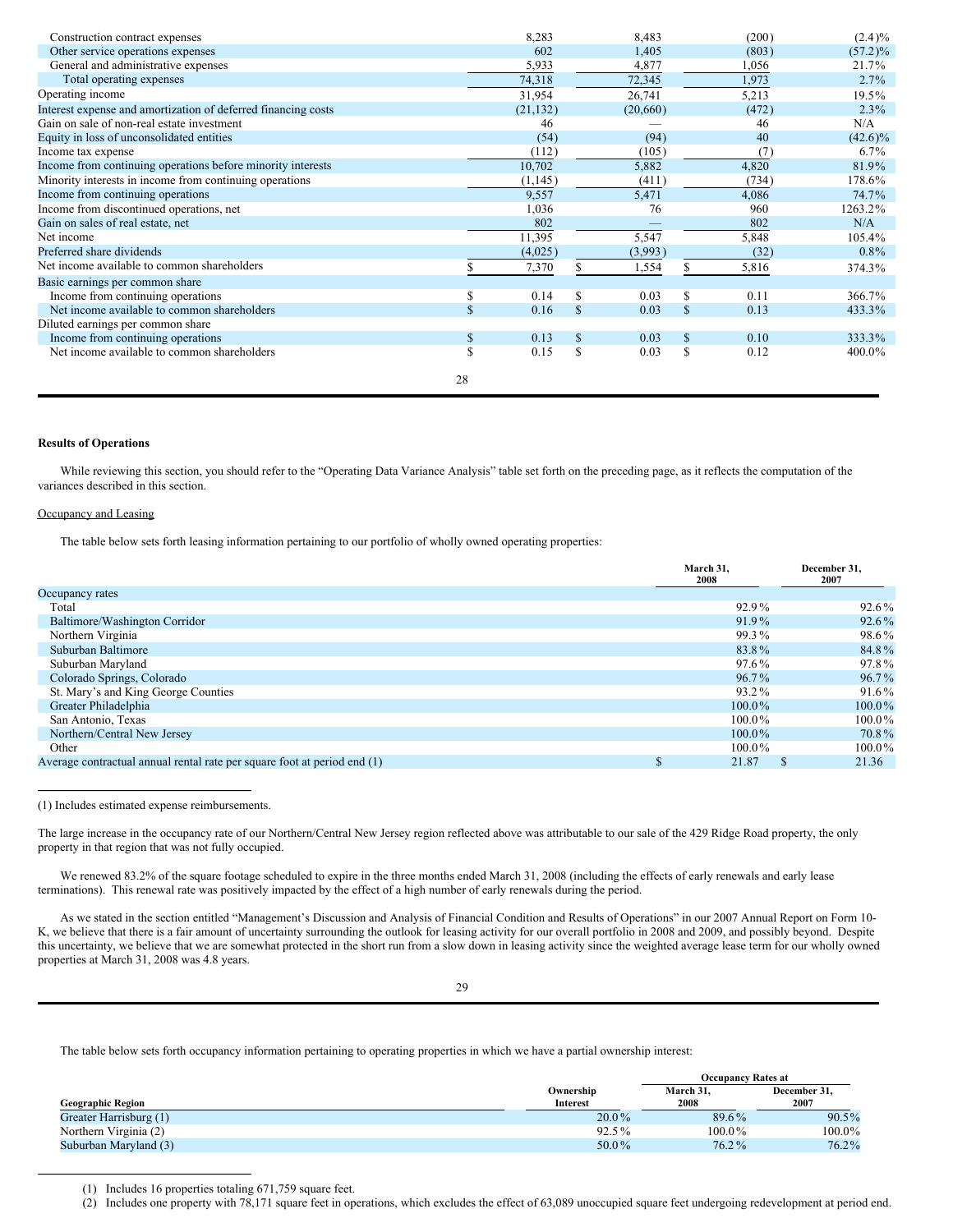### (3) Includes one property totaling 55,866 square feet.

#### Revenues from real estate operations and property operating expenses

We view our changes in revenues from real estate operations and property operating expenses as being comprised of the following main components:

- · Changes attributable to the operations of properties owned and 100% operational throughout the two periods being compared. We define these as changes from "Same-Office Properties." For example, when comparing the three months ended March 31, 2007 and 2008, Same-Office Properties would be properties owned and 100% operational from January 1, 2006 through March 31, 2008.
- · Changes attributable to operating properties acquired during the two periods being compared and newly-constructed properties that were placed into service and not 100% operational throughout the two periods being compared. We define these as changes from "Property Additions."

The tables below set forth the components of our changes in revenues from real estate operations and property operating expenses (dollars in thousands). The tables and the discussion that follows in this section pertain to properties included in continuing operations:

30

| Changes From the Three Months Ended March 31, 2007 to 2008             |   |                                     |   |                               |                      |  |                             |  |                  |
|------------------------------------------------------------------------|---|-------------------------------------|---|-------------------------------|----------------------|--|-----------------------------|--|------------------|
|                                                                        |   | <b>Property</b><br><b>Additions</b> |   | <b>Same-Office Properties</b> |                      |  | Other                       |  | Total            |
|                                                                        |   | Dollar<br>Change (1)                |   | <b>Dollar</b><br>Change       | Percentage<br>Change |  | <b>Dollar</b><br>Change (2) |  | Dollar<br>Change |
| Revenues from real estate operations                                   |   |                                     |   |                               |                      |  |                             |  |                  |
| Rental revenue                                                         | S | 4,990                               | S | 1,405                         | $2.1\%$ \$           |  | 40                          |  | 6,435            |
| Tenant recoveries and other real estate operations revenue             |   | 1,033                               |   | 879                           | $7.2\%$              |  | (76)                        |  | 1,836            |
| Total                                                                  |   | 6,023                               |   | 2,284                         | $2.8\%$              |  | (36)                        |  | 8,271            |
| Property operating expenses                                            |   | 1,850                               |   | 1,555                         | $5.7\%$ \$           |  | (425)                       |  | 2,980            |
| Straight-line rental revenue adjustments included in rental<br>revenue |   | 438                                 |   | (563)                         | N/A                  |  |                             |  | (117)            |
| Amortization of deferred market rental revenue                         |   | 49                                  |   | (114)                         | N/A                  |  |                             |  | (65)             |
| Number of operating properties included in component category          |   | 67                                  |   | 164                           | N/A                  |  |                             |  | 231              |

(1) Includes 55 acquired properties, ten construction/development properties and two redevelopment properties placed into service.

(2) Includes, among other things, the effects of amounts eliminated in consolidation. Certain amounts eliminated in consolidation are attributable to the Property Additions and Same-Office Properties.

With regard to changes in the Property Additions' revenues from real estate operations, \$4.6 million of the increase was attributable to construction, development and redevelopment properties placed into service and the remainder attributable to acquisitions.

With regard to changes in the Property Additions' property operating expenses, \$948,000 of the increase was attributable to construction, development and redevelopment properties placed into service and the remainder attributable to acquisitions.

With regard to changes in the Same-Office Properties' revenues from real estate operations:

- the increase in rental revenue from real estate operations for the Same-Office Properties included the following:
- an increase of \$2.3 million, or 3.5%, in rental revenue from the Same-Office Properties attributable primarily to changes in rental rates and occupancy between the two periods. Of this increase, \$914,000 was attributable to one property located in Northern Virginia; and
- a decrease of \$942,000, or 96.7%, in net revenue from the early termination of leases. To explain further the term net revenue from the early termination of leases, when tenants terminate their lease obligations prior to the end of the agreed lease terms, they typically pay fees to break these obligations. We recognize such fees as revenue and write off against such revenue any (1) deferred rents receivable and (2) deferred revenue and deferred assets that are amortizable into rental revenue associated with the leases; the resulting net amount is the net revenue from the early termination of the leases.
- tenant recoveries and other revenue from the Same-Office Properties increased due primarily to an \$841,000 increase in billings for miscellaneous direct reimbursable expenses, the related cost for which is reported below.

The increase in operating expenses for the Same-Office Properties included the following:

an increase of \$858,000 attributable to miscellaneous direct reimbursable expenses;

# 31

- an increase of \$476,000, or 9.6%, in real estate taxes, of which \$201,000 was attributable to our Colorado Springs portfolio which had a number of properties with significantly higher assessed values;
- an increase of \$377,000, or 6.0%, in electric utilities expense which included the effects of: (1) increased usage at certain properties due to increased occupancy; (2) our assumption of responsibility for payment of utilities at certain properties due to changes in lease structure; and (3) rate increases that we believe are the result of (a) increased oil prices and (b) energy deregulation in Maryland;
- an increase of \$192,000, or 9.0%, in management fees attributable primarily to an increase in revenue billed by the properties (management fees are generally computed based on a percentage of revenue billed by properties). The increase also was attributable in part to a change in the basis for computing management fees for a number of properties in the portfolio from being based on a percentage of property operating expenses to being based on a percentage of revenue;
- an increase of \$179,000, or 6.5%, in repairs and maintenance labor due primarily to: (1) an increase in labor hours due mostly to the addition of new employees to address staffing needs and increased labor requirements at certain properties with increased occupancy; and (2) higher labor rates resulting from an increase in the underlying costs for labor;
- an increase of \$182,000, or 1,114.0%, in bad debt expense due to additional reserves on tenant receivables;
- an increase of \$176,000, or 30.9%, in corporate overhead allocated to property operating expense due in large part to increased costs for corporate employees supporting the property operations, much of which is attributable to compensation costs for such employees;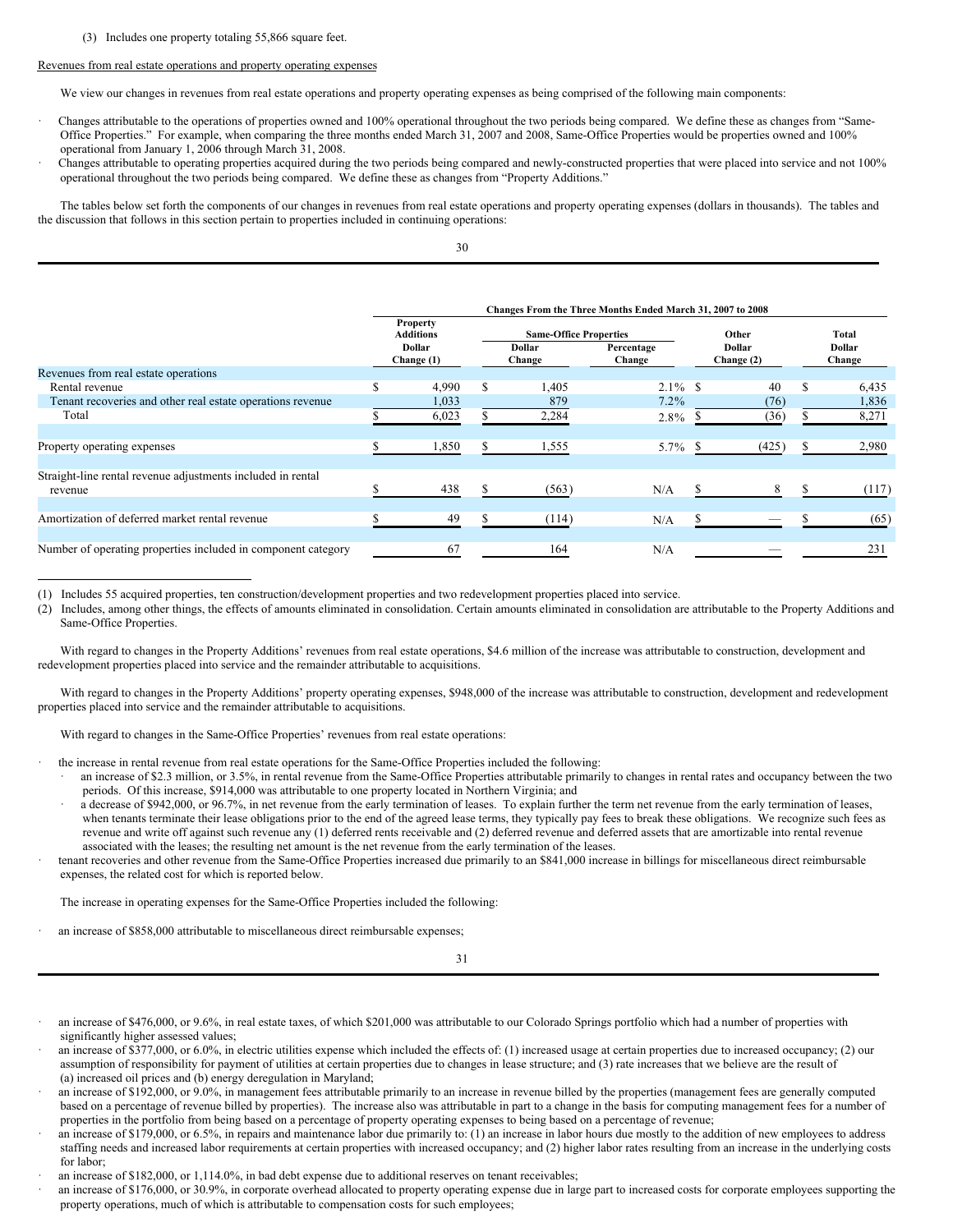- an increase of \$117,000, or 9.4%, in heating and air conditioning repairs and maintenance due to an increase in general repair activity and the commencement of new service arrangements at certain properties; and
- a decrease of \$1.2 million, or 56.4%, in snow removal due to decreased snow and ice in most of our regions.

### Other service revenues and expenses

The decrease in other service revenues and expenses is attributable primarily to a decrease in third party work for heating and air conditioning controls and plumbing services due to our decision in 2007 to limit the amount of these services that we provide to third parties and, instead, focus on providing these services predominantly for our properties.

### Depreciation and amortization

When we acquire operating properties, a portion of the acquisition value of such properties is generally allocated to assets with depreciable lives that are based on the lives of the underlying leases. Our decrease in depreciation and other amortization expense in the current period was attributable primarily to a number of these shorter lived assets becoming fully amortized during or prior to the current quarter. The effect of this decrease more than offset additional depreciation and amortization associated with new assets placed into service.

### General and administrative expenses

Our general and administrative expense increase included the following:

- a \$2.0 million, or 50.1%, increase in compensation expense due in large part to: (1) the increased number of employees in response to the continued growth of the Company; (2) increased salaries and bonuses for existing employees; and (3) a \$652,000, or 74.2%, increase in expense associated with share-based compensation due primarily to the effects of awards issued in 2007 and 2008; and
- a \$802,000, or 36.9%, decrease attributable to increased allocation of corporate overhead primarily to our service companies. Although our overall general and administrative expenses increased, this \$802,000 decrease in general and administrative expenses was caused by the combined effect of: (1) the increase in allocable general

32

and administrative expenses; and (2) a larger percentage of general and administrative expenses being allocated to the service companies due in large part to the increased number of employees in the service companies.

#### Interest expense and amortization of deferred financing costs

Our increase in interest expense and amortization of deferred financing costs included in continuing operations included the effects of the following:

- a 9.3% increase in our average outstanding debt balance due primarily to our 2007 and 2008 construction activities; offset in part by the effects of
- an increase in interest capitalized to construction, development and redevelopment projects of \$463,000, or 11.2%, due to increased construction, development and redevelopment activity; and
- a decrease in our weighted average interest rates from 5.8% to 5.4%.

#### **Minority** interests

Interests in our Operating Partnership are in the form of preferred and common units. The line entitled "minority interests in income from continuing operations" includes primarily income from continuing operations allocated to preferred and common units not owned by us. Income is allocated to minority interest preferred unitholders in an amount equal to the priority return from the Operating Partnership to which they are entitled. Income is allocated to minority interest common unitholders based on the income earned by the Operating Partnership, after allocation to preferred unitholders, multiplied by the percentage of the common units in the Operating Partnership owned by those common unitholders.

As of March 31, 2008, we owned 84.8% of the outstanding common units and 95.8% of the outstanding preferred units. The percentage of the Operating Partnership owned by minority interests during the last year decreased in the aggregate due primarily to the effect of the following transactions:

- the issuance of additional units to us as we issued new preferred shares and common shares during 2007 and 2008 due to the fact that we receive preferred units and common units in the Operating Partnership each time we issue preferred shares and common shares; and
- the exchange of common units for our common shares by certain minority interest holders of common units; offset in part by
- our issuance of common units to third parties totaling 262,165 in 2007 in connection with an acquisition.

Our income from continuing operations allocated to minority interests increased due to: (1) an increase in the income available to allocate to minority interests holders of common units attributable primarily to the reasons set forth above for changes in revenue and expense items; offset in part by the effect of (2) our increasing ownership of common units (from 82.8% at December 31, 2006 to 84.8% at March 31, 2008).

### Income from discontinued operations, net of minority interests

Our income from discontinued operations increased due primarily to the gain on our sale of the 429 Ridge Road property on January 31, 2008. See Note 19 to the Consolidated Financial Statements for a summary of the components of income from discontinued operations.

#### Gain on sales of real estate, net of minority interests

Our gain on sales of real estate increased due primarily to a \$1.3 million gain recognized before income taxes and allocation to minority interests on the sale of six recently constructed office condominiums located in Northern Virginia.

#### Diluted earnings per common share

Diluted earnings per common share on net income available to common shareholders increased due to the following:

increases in net income available to common shareholders, attributable primarily to the reasons set forth above; and

a larger number of common shares outstanding due to share issuances since January 1, 2007.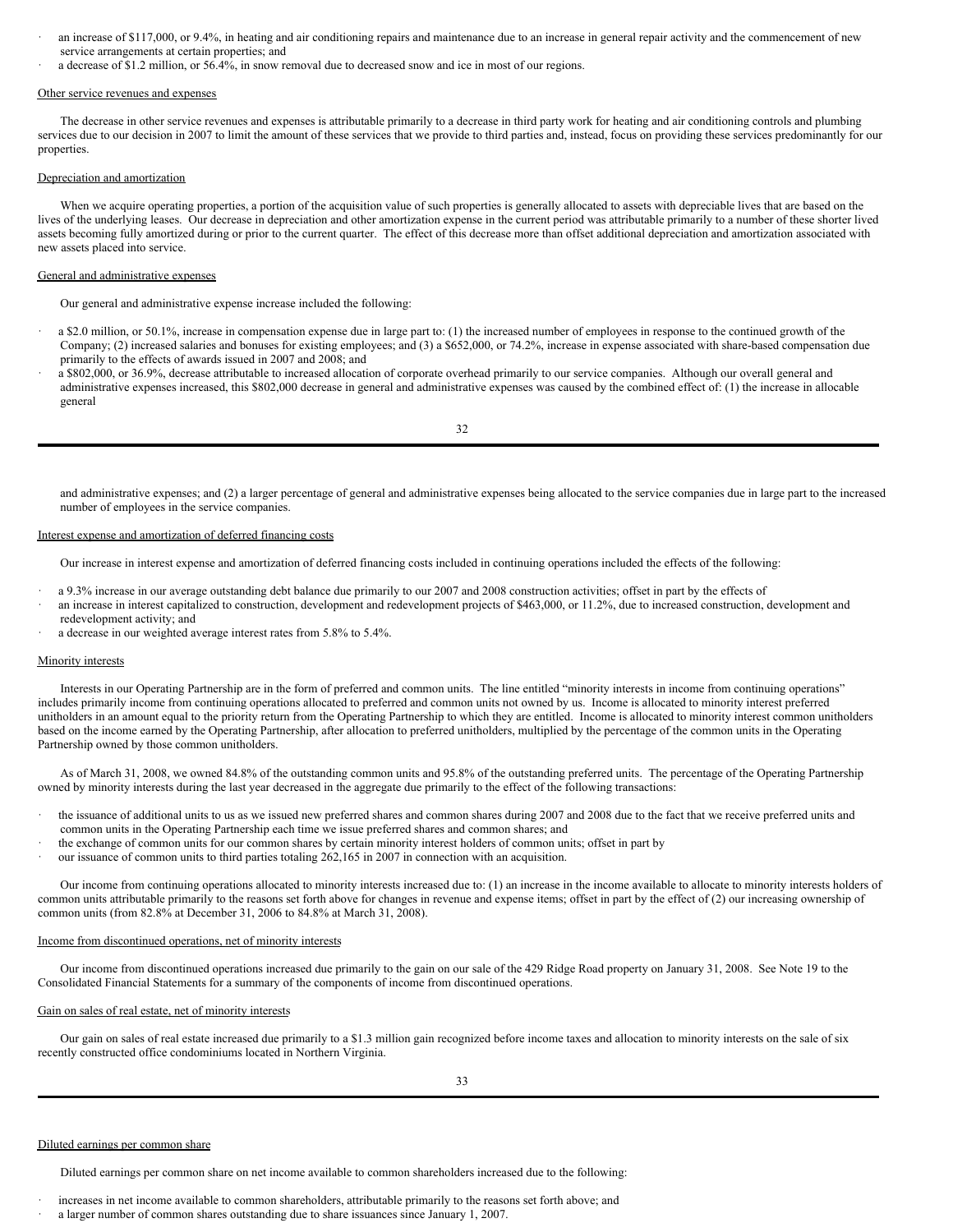### **Liquidity and Capital Resources**

#### Cash and cash equivalents

Our cash and cash equivalents balance totaled \$37.6 million as of March 31, 2008, a 53% increase from the balance at December 31, 2007. The cash and cash equivalents balances that we carry as of a point in time can vary significantly due in part to the inherent variability of the cash needs of our acquisition and development activities. We maintain sufficient cash and cash equivalents to meet our operating cash requirements and short term investing and financing cash requirements. When we determine that the amount of cash and cash equivalents on hand is more than we need to meet such requirements, we may pay down our Revolving Credit Facility or forgo borrowing under construction loan credit facilities to fund construction activities.

#### Operating Activities

We generated most of our cash from the operations of our properties. Most of the amount by which our revenues from real estate operations exceeded property operating expenses was cash flow; we applied most of this cash flow towards interest expense, scheduled principal amortization of debt, dividends to our shareholders, distributions to minority interest holders of preferred and common units in the Operating Partnership, capital improvements and leasing costs for our operating properties and general and administrative expenses.

Our cash flow from operations increased \$7.2 million, or 20.2%, when comparing the three months ended March 31, 2008 and 2007; this increase is attributable in large part to the additional cash flow from operations generated by our newly-constructed properties. We expect to continue to use cash flow provided by operations to meet our short-term capital needs, including all property operating expenses, general and administrative expenses, interest expense, scheduled principal amortization on debt, dividends to our shareholders, distributions to our minority interest holders of preferred and common units in the Operating Partnership and capital improvements and leasing costs. We do not anticipate borrowing to meet these requirements.

### Investing and Financing Activities During the Three Months Ended March 31, 2008

We had three newly-constructed properties totaling 291,658 square feet (two located in Colorado Springs and one in the Baltimore/Washington Corridor) become fully operational in the three months ended March 31, 2008 (89,497 of these square feet were placed into service in 2007). These properties were 74.9% leased or committed as of March 31, 2008. Costs incurred on these properties through March 31, 2008 totaled \$50.9 million, \$825,000 of which was incurred in the three months ended March 31, 2008. We financed the 2008 costs using primarily borrowings from our Revolving Credit Facility.

At March 31, 2008, we had construction activities underway on 11 office properties totaling 1.1 million square feet that were 15.6% leased, or considered committed to lease. Two of these properties are owned through consolidated joint ventures. Costs incurred on these properties through March 31, 2008 totaled approximately \$106.2 million, of which approximately \$36.6 million was incurred in the three months ended March 31, 2008. The costs incurred in the three months ended March 31, 2008 were funded using primarily borrowings from our Revolving Credit Facility and cash reserves.

On January 29, 2008, we completed the formation of M Square Associates, LLC ("M Square"), a consolidated joint venture in which we hold 50% equity interest through Enterprise Campus Developer,

34

LLC, another consolidated joint venture in which we own a 90% interest. M Square will own, develop and manage office properties, approved for up to approximately 750,000 square feet, located in M Square Research Park in College Park, Maryland. This joint venture was nearing completion of construction on a 116,107 square foot property within M Square Research Park at March 31, 2008.

The table below sets forth the major components of our additions to the line entitled "Total Commercial Real Estate Properties" on our Consolidated Balance Sheet for the three months ended March 31, 2008 (in thousands):

| Construction, development and redevelopment  | 50.359   |
|----------------------------------------------|----------|
| Tenant improvements on operating properties  | 2,224(1) |
| Capital improvements on operating properties | 297      |
|                                              | 52,880   |

(1) Tenant improvement costs incurred on newly-constructed properties are classified in this table as construction, development and redevelopment.

On January 31, 2008, we completed the sale of the 429 Ridge Road property in our Northern/Central New Jersey region for \$17.0 million, resulting in net proceeds of \$16.9 million. We used these proceeds to pay down our Revolving Credit Facility.

During the three months ended March 31, 2008, we also completed the sale of six recently constructed office condominiums located in Herndon, Virginia for sale prices totaling \$8.4 million in the aggregate, resulting in net proceeds of \$7.8 million.

Certain of our mortgage loans require that we comply with a number of restrictive financial covenants, including leverage ratio, minimum net worth, minimum fixed charge coverage, minimum debt service and maximum secured indebtedness. As of March 31, 2008, we were in compliance with these financial covenants.

#### Analysis of Cash Flow Associated with Investing and Financing Activities

Our net cash flow used in investing activities decreased \$157.0 million, or 85.3%, when comparing the three months ended March 31, 2008 and 2007. This decrease was due primarily to the following:

- a \$138.6 million, or 73.7%, decrease in purchases of and additions to commercial real estate due primarily to the completion of the Nottingham Acquisition during the quarter ended March 31, 2007; and
- a \$25.3 million increase in proceeds from sales of properties.

Our cash flow provided by financing activities decreased \$165.4 million due primarily to financing activity related to our completion of the Nottingham Acquisition during the quarter ended March 31, 2007.

# Off-Balance Sheet Arrangements

We had no significant changes in our off-balance sheet arrangements from those described in the section entitled "Off-Balance Sheet Arrangements" in our 2007 Annual Report on Form 10-K.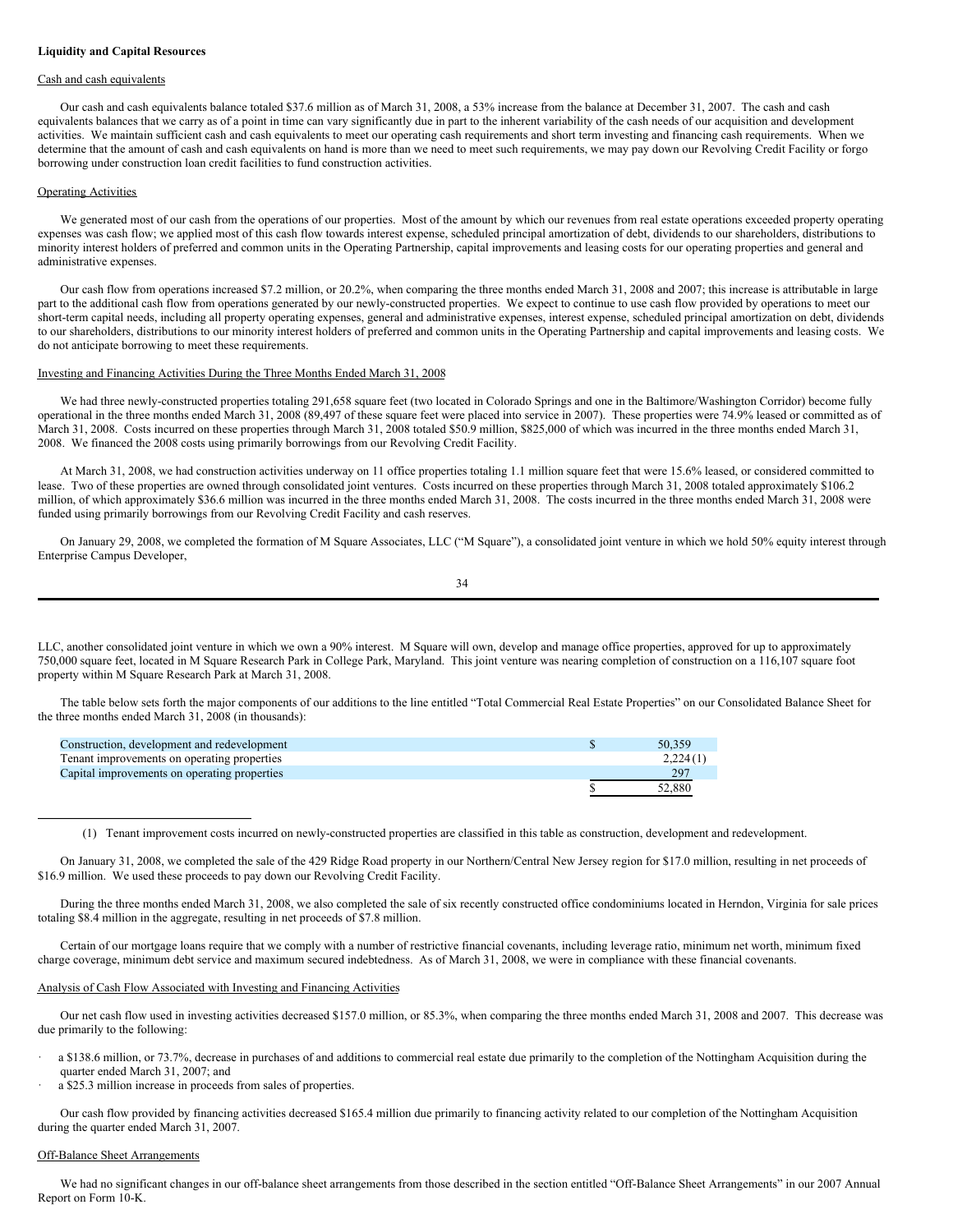#### Investing and Financing Activities Subsequent to March 31, 2008

On April 1, 2008, we completed the sale of the 47 Commerce Drive property in our Northern/Central New Jersey region for \$3.2 million. We applied the proceeds from this sale to our cash reserves.

On May 2, 2008, we entered into a construction loan agreement with a group of lenders for which KeyBanc Capital Markets, Inc. acted as arranger, KeyBank National Association acted as administrative agent, Bank of America, N.A. acted as syndication agent and Manufacturers and Traders Trust Company

acted as documentation agent. The construction loan agreement provides for an aggregate commitment by the lenders of \$225.0 million, with a right for us to further increase the lenders' aggregate commitment during the term to a maximum of \$325.0 million, subject to certain conditions. Ownership interests in the properties for which construction costs are being financed through loans under the agreement are pledged as collateral. Borrowings are generally available for properties included in this construction loan agreement based on 85% of the total budgeted costs of construction of the applicable improvements for such properties as set forth in the properties' construction budgets, subject to certain other loan-to-value and debt coverage requirements. The construction loan agreement matures on May 2, 2011, and may be extended by one year at our option, subject to certain conditions. The variable interest rate on each loan is based on one of the following, to be selected by us: (1) subject to certain conditions, the LIBOR rate for the interest period designated by us (customarily the 30-day rate) plus 1.6% to 2.0%, as determined by our leverage levels at different points in time; or (2) the greater of (a) the prime rate of the lender then acting as agent or (b) the Federal Funds Rate, as defined in the construction loan agreement, plus 0.50%. Interest is payable at the end of each interest period (as defined in the agreement), and principal outstanding under each loan under the agreement is payable on the maturity date. The construction loan agreement also carries a quarterly fee that is based on the unused amount of the commitment multiplied by a per annum rate of 0.125% to 0.20%. As of May 5, 2008, the maximum amount of borrowing capacity under this agreement totaled \$79.8, of which \$35.4 million had been borrowed; the proceeds from these borrowings were used to pay down borrowings under our Revolving Credit Facility.

#### Other Future Cash Requirements for Investing and Financing Activities

As previously discussed, as of March 31, 2008, we had construction activities underway on 11 office properties totaling 1.1 million square feet that were 15.6% preleased, or considered committed to lease (including two properties owned through joint ventures). We estimate remaining costs to be incurred will total approximately \$107.8 million upon completion of these properties; we expect to incur these costs through 2010. We expect to fund these costs using borrowings from new construction loan facilities and our Revolving Credit Facility.

As of March 31, 2008, we had development activities underway on nine new office properties estimated to total 897,000 square feet. We estimate that costs for these properties will total approximately \$181.1 million. As of March 31, 2008, costs incurred on these properties totaled \$21.2 million and the balance is expected to be incurred from 2008 through 2010. We expect to fund most of these costs using borrowings from new construction loan facilities.

As of March 31, 2008, we had redevelopment activities underway on two properties totaling 493,000 square feet (these properties are owned through a consolidated joint venture in which we own a 92.5% interest). We estimate that the remaining costs of the redevelopment activities will total approximately \$13.3 million. We expect to fund most of these costs using borrowings from new construction loan facilities and our Revolving Credit Facility.

In September 2007, the City of Colorado Springs announced that it had selected us to be the master developer for the 272-acre site known as the Colorado Springs Mixed-Use Business Park, located at the entrance of the Colorado Springs Airport and adjacent to Peterson Air Force Base. We are currently in the process of negotiating the long-term ground lease and development agreement with the City of Colorado Springs regarding the details of this arrangement; we expect that the terms of these agreements will be finalized in 2008. We expect that this business park can support potential development of approximately 3.5 million square feet, including office, retail, industrial and flex space. We anticipate that this project could cost approximately \$800.0 million, which we expect to be funded over the next 10 to 20 years. As each parcel commences development, we expect to execute long term land leases. For each parcel, we expect to oversee the development, construction, leasing and management and have a leasehold interest in the buildings.

During the remainder of 2008 and beyond, we could complete other acquisitions of properties and commence construction and development activities in addition to the ones previously described. We expect

36

to finance these activities as we have in the past, using mostly a combination of borrowings from new debt, borrowings under our Revolving Credit Facility, proceeds from sales of existing properties and additional equity issuances of common and/or preferred shares or units.

As of May 5, 2008, the maximum principal amount on our Revolving Credit Facility was \$600.0 million, with a right to further increase the maximum principal amount in the future to \$800.0 million, subject to certain conditions. As of May 5, 2008, the borrowing capacity under the Revolving Credit Facility was \$600.0 million, of which \$184.0 million was available.

# **Funds From Operations**

Funds from operations ("FFO") is defined as net income computed using GAAP, excluding gains (or losses) from sales of real estate, plus real estate-related depreciation and amortization, and after adjustments for unconsolidated partnerships and joint ventures. Gains from sales of newly-developed properties less accumulated depreciation, if any, required under GAAP are included in FFO on the basis that development services are the primary revenue generating activity; we believe that inclusion of these development gains is in accordance with the National Association of Real Estate Investment Trusts ("NAREIT") definition of FFO, although others may interpret the definition differently.

Accounting for real estate assets using historical cost accounting under GAAP assumes that the value of real estate assets diminishes predictably over time. NAREIT stated in its April 2002 White Paper on Funds from Operations that "since real estate asset values have historically risen or fallen with market conditions, many industry investors have considered presentations of operating results for real estate companies that use historical cost accounting to be insufficient by themselves." As a result, the concept of FFO was created by NAREIT for the REIT industry to "address this problem." We agree with the concept of FFO and believe that FFO is useful to management and investors as a supplemental measure of operating performance because, by excluding gains and losses related to sales of previously depreciated operating real estate properties and excluding real estate-related depreciation and amortization, FFO can help one compare our operating performance between periods. In addition, since most equity REITs provide FFO information to the investment community, we believe that FFO is useful to investors as a supplemental measure for comparing our results to those of other equity REITs. We believe that net income is the most directly comparable GAAP measure to FFO.

Since FFO excludes certain items includable in net income, reliance on the measure has limitations; management compensates for these limitations by using the measure simply as a supplemental measure that is weighed in the balance with other GAAP and non GAAP measures. FFO is not necessarily an indication of our cash flow available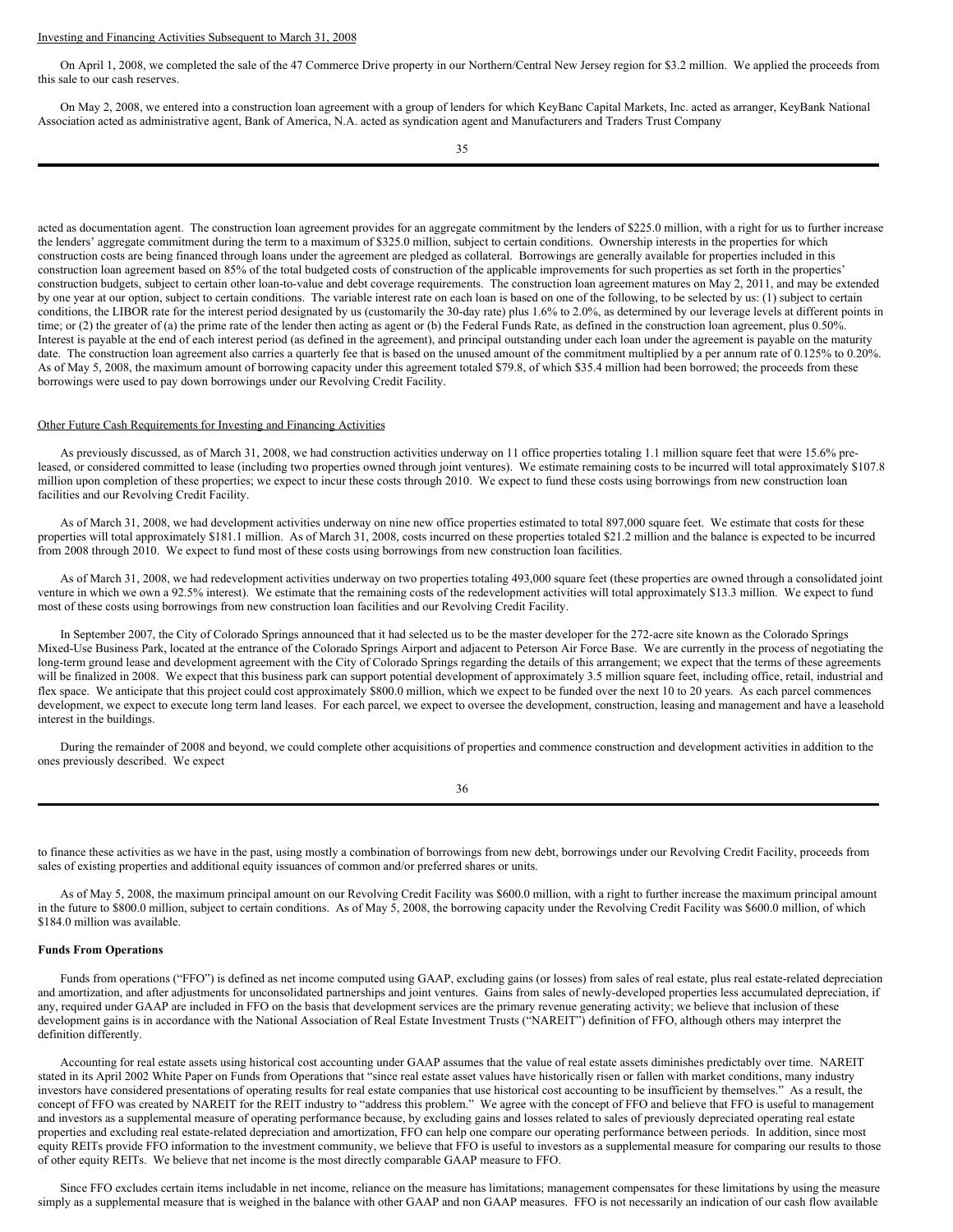to fund cash needs. Additionally, it should not be used as an alternative to net income when evaluating our financial performance or to cash flow from operating, investing and financing activities when evaluating our liquidity or ability to make cash distributions or pay debt service. The FFO we present may not be comparable to the FFO presented by other REITs since they may interpret the current NAREIT definition of FFO differently or they may not use the current NAREIT definition of FFO.

Basic funds from operations ("Basic FFO") is FFO adjusted to (1) subtract preferred share dividends and (2) add back GAAP net income allocated to common units in the Operating Partnership not owned by us. With these adjustments, Basic FFO represents FFO available to common shareholders and common unitholders. Common units in the Operating Partnership are substantially similar to our common shares and are exchangeable into common shares, subject to certain conditions. We believe that Basic FFO is useful to investors due to the close correlation of common units to common shares. We believe that net income is the most directly comparable GAAP measure to Basic FFO. Basic FFO has essentially the same limitations as FFO; management compensates for these limitations in essentially the same manner as described above for FFO.

Diluted funds from operations ("Diluted FFO") is Basic FFO adjusted to add back any changes in Basic FFO that would result from the assumed conversion of securities that are convertible or exchangeable into common shares. However, the computation of Diluted FFO does not assume conversion of securities other than common units in the Operating Partnership that are convertible into common shares if the

37

conversion of those securities would increase Diluted FFO per share in a given period. We believe that Diluted FFO is useful to investors because it is the numerator used to compute Diluted FFO per share, discussed below. In addition, since most equity REITs provide Diluted FFO information to the investment community, we believe Diluted FFO is a useful supplemental measure for comparing us to other equity REITs. We believe that the numerator for diluted EPS is the most directly comparable GAAP measure to Diluted FFO. Since Diluted FFO excludes certain items includable in the numerator to diluted EPS, reliance on the measure has limitations; management compensates for these limitations by using the measure simply as a supplemental measure that is weighed in the balance with other GAAP and non-GAAP measures. Diluted FFO is not necessarily an indication of our cash flow available to fund cash needs. Additionally, it should not be used as an alternative to net income when evaluating our financial performance or to cash flow from operating, investing and financing activities when evaluating our liquidity or ability to make cash distributions or pay debt service. The Diluted FFO that we present may not be comparable to the Diluted FFO presented by other REITs.

Diluted funds from operations per share ("Diluted FFO per share") is (1) Diluted FFO divided by (2) the sum of the (a) weighted average common shares outstanding during a period, (b) weighted average common units outstanding during a period and (c) weighted average number of potential additional common shares that would have been outstanding during a period if other securities that are convertible or exchangeable into common shares were converted or exchanged. However, the computation of Diluted FFO per share does not assume conversion of securities other than common units in the Operating Partnership that are convertible into common shares if the conversion of those securities would increase Diluted FFO per share in a given period. We believe that Diluted FFO per share is useful to investors because it provides investors with a further context for evaluating our FFO results in the same manner that investors use earnings per share ("EPS") in evaluating net income available to common shareholders. In addition, since most equity REITs provide Diluted FFO per share information to the investment community, we believe Diluted FFO per share is a useful supplemental measure for comparing us to other equity REITs. We believe that diluted EPS is the most directly comparable GAAP measure to Diluted FFO per share. Diluted FFO per share has most of the same limitations as Diluted FFO (described above); management compensates for these limitations in essentially the same manner as described above for Diluted FFO.

Our Basic FFO, Diluted FFO and Diluted FFO per share for the three months ended March 31, 2008 and 2007 and reconciliations of (1) net income to FFO, (2) the numerator for diluted EPS to diluted FFO and (3) the denominator for diluted EPS to the denominator for diluted FFO per share are set forth in the following table (dollars and shares in thousands, except per share data):

| ۰,<br>۹<br>×<br>۰. | I<br>×<br>w<br>۹ |
|--------------------|------------------|

|                                                                                                    | <b>For the Three Months</b><br>Ended March 31, |         |               |         |
|----------------------------------------------------------------------------------------------------|------------------------------------------------|---------|---------------|---------|
|                                                                                                    |                                                | 2008    |               | 2007    |
| Net income                                                                                         | \$                                             | 11,395  | <sup>\$</sup> | 5,547   |
| Add: Real estate-related depreciation and amortization                                             |                                                | 24,944  |               | 26,300  |
| Add: Depreciation and amortization on unconsolidated real estate entities                          |                                                | 164     |               | 168     |
| Less: Depreciation and amortization allocable to minority interests in other consolidated entities |                                                | (49)    |               | (42)    |
| Less: Gain on sales of real estate, excluding development portion (1)                              |                                                | (1,380) |               |         |
| Funds from operations ("FFO")                                                                      |                                                | 35,074  |               | 31,973  |
| Add: Minority interests-common units in the Operating Partnership                                  |                                                | 1,324   |               | 308     |
| Less: Preferred share dividends                                                                    |                                                | (4,025) |               | (3,993) |
| Funds from Operations - basic and diluted ("Basic and Diluted FFO")                                | \$                                             | 32,373  | $\mathbb{S}$  | 28,288  |
|                                                                                                    |                                                |         |               |         |
| Weighted average common shares                                                                     |                                                | 47,001  |               | 45,678  |
| Conversion of weighted average common units                                                        |                                                | 8,154   |               | 8,411   |
| Weighted average common shares/units - Basic FFO                                                   |                                                | 55,155  |               | 54,089  |
| Dilutive effect of share-based compensation awards                                                 |                                                | 765     |               | 1,465   |
| Weighted average common shares/units - Diluted FFO                                                 |                                                | 55,920  |               | 55,554  |
| Diluted FFO per common share                                                                       | \$                                             | 0.58    | \$            | 0.51    |
| Numerator for diluted EPS                                                                          | \$                                             | 7,370   | $\mathbb{S}$  | 1,554   |
| Add: Minority interests-common units in the Operating Partnership                                  |                                                | 1,324   |               | 308     |
| Add: Real estate-related depreciation and amortization                                             |                                                | 24,944  |               | 26,300  |
| Add: Depreciation and amortization on unconsolidated real estate entities                          |                                                | 164     |               | 168     |
| Less: Depreciation and amortization allocable to minority interests in other consolidated entities |                                                | (49)    |               | (42)    |
| Less: Gain on sales of real estate, excluding development portion (1)                              |                                                | (1,380) |               |         |
| Diluted FFO                                                                                        | \$                                             | 32,373  | $\mathsf{\$}$ | 28,288  |
| Denominator for diluted EPS                                                                        |                                                |         |               |         |
|                                                                                                    |                                                | 47,766  |               | 47,143  |
| Weighted average common units                                                                      |                                                | 8,154   |               | 8,411   |
| Denominator for Diluted FFO per share                                                              |                                                | 55,920  |               | 55,554  |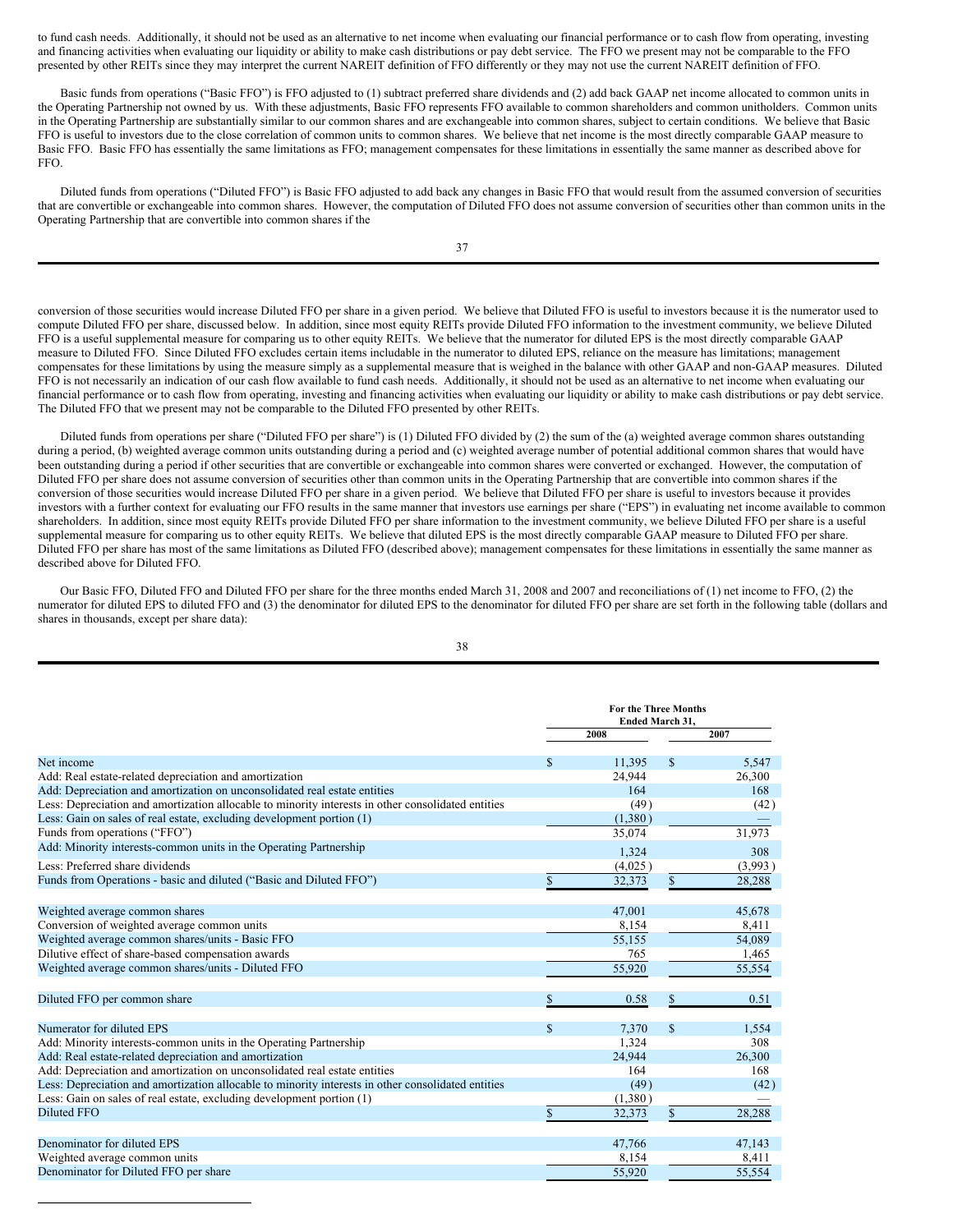(1) Gains from the sale of real estate that are attributable to sales of non-operating properties are included in FFO. Gains from newly-developed or re-developed properties less accumulated depreciation, if any, required under GAAP are also included in FFO on the basis that development services are the primary revenue generating activity; we believe that inclusion of these development gains is in compliance with the NAREIT definition of FFO, although others may interpret the definition differently.

### **Inflation**

Most of our tenants are obligated to pay their share of a building's operating expenses to the extent such expenses exceed amounts established in their leases, based on historical expense levels. Some of our tenants are obligated to pay their full share of a building's operating expenses. These arrangements somewhat reduce our exposure to increases in such costs resulting from inflation. In addition, since our average lease life is approximately five years, we generally expect to be able to compensate for increased operating expenses through increased rental rates upon lease renewal or expiration.

Our costs associated with constructing buildings and completing renovation and tenant improvement work increased due to higher cost of materials. We expect to recover a portion of these costs through higher tenant rents and reimbursements for tenant improvements. The additional costs that we do not recover increase depreciation expense as projects are completed and placed into service.

<span id="page-21-0"></span>39

#### **Item 3. Quantitative and Qualitative Disclosures about Market Risk**

We are exposed to certain market risks, the most predominant of which is change in interest rates. Increases in interest rates can result in increased interest expense under our Revolving Credit Facility and our other debt carrying variable interest rate terms. Increases in interest rates can also result in increased interest expense when our debt carrying fixed interest rate terms mature and need to be refinanced. Our debt strategy favors long-term, fixed-rate, secured debt over variable-rate debt to minimize the risk of short-term increases in interest rates. As of March 31, 2008, 84.3% of our fixed-rate debt was scheduled to mature after 2009. As of March 31, 2008, 20.9% of our total debt had variable interest rates, including the effect of interest rate swaps. As of March 31, 2008, the percentage of variable-rate debt, including the effect of interest rate swaps, relative to total assets was 13.1%.

The following table sets forth our long-term debt obligations by scheduled maturity and weighted average interest rates at March 31, 2008 (dollars in thousands):

| For the Periods Ended December 31. |  |         |  |                                 |  |          |          |                          |  |                                                                                                                                                                                                                                                                                                                                                                                               |          |
|------------------------------------|--|---------|--|---------------------------------|--|----------|----------|--------------------------|--|-----------------------------------------------------------------------------------------------------------------------------------------------------------------------------------------------------------------------------------------------------------------------------------------------------------------------------------------------------------------------------------------------|----------|
|                                    |  | 2008(2) |  | 2009                            |  | 2010     | 2011     | 2012                     |  | Thereafter                                                                                                                                                                                                                                                                                                                                                                                    | Total    |
| Long term debt:                    |  |         |  |                                 |  |          |          |                          |  |                                                                                                                                                                                                                                                                                                                                                                                               |          |
| Fixed rate $(1)$                   |  | 142.685 |  | 62.643                          |  | 74.033   | 109.814  | 42.200                   |  | 878,426                                                                                                                                                                                                                                                                                                                                                                                       | ,309,801 |
| Average interest rate              |  | 5.48%   |  | 5.32%                           |  | 5.26%    | $5.23\%$ | 5.20%                    |  | $4.21\%$                                                                                                                                                                                                                                                                                                                                                                                      | $4.72\%$ |
| Variable rate                      |  | 38.589  |  | $\hspace{0.1mm}-\hspace{0.1mm}$ |  |          | 397,000  | $\overline{\phantom{a}}$ |  | $\hspace{1.0cm} \overline{\hspace{1.0cm} \hspace{1.0cm} \hspace{1.0cm} } \hspace{1.0cm} \hspace{1.0cm} \overline{\hspace{1.0cm} \hspace{1.0cm} \hspace{1.0cm} } \hspace{1.0cm} \hspace{1.0cm} \overline{\hspace{1.0cm} \hspace{1.0cm} \hspace{1.0cm} } \hspace{1.0cm} \hspace{1.0cm} \overline{\hspace{1.0cm} \hspace{1.0cm} \hspace{1.0cm} } \hspace{1.0cm} \hspace{1.0cm} \hspace{1.0cm} }$ | 535.589  |
| Average interest rate              |  | 3.66%   |  | 3.57%                           |  | $3.57\%$ | $3.57\%$ | $\overline{\phantom{a}}$ |  | $\overline{\phantom{a}}$                                                                                                                                                                                                                                                                                                                                                                      | 3.59%    |

(1) Represents scheduled principal maturities only and therefore excludes a net premium of \$578,000.

(2) Our loans maturing in 2008 as of March 31, 2008 include loans totaling \$41.5 million that were paid off subsequent to March 31, 2008, \$40.6 million that we expect to extend until 2009 and approximately \$187.4 million that we expect to refinance using a combination of medium- and long-term financing; the balance of the 2008 maturities represent primarily scheduled principal amortization payments that we expect to pay using cash flow from operations.

The fair market value of our debt was \$1.89 billion at March 31, 2008. If interest rates on our fixed-rate debt had been 1% lower, the fair value of this debt would have increased by \$56.7 million at March 31, 2008.

The following table sets forth information pertaining to interest rate swap contracts in place as of March 31, 2008, and their respective fair values (dollars in thousands):

**Fair Value at**

| Notional<br>Amount |        | One-Month<br><b>LIBOR</b> base | <b>Effective</b><br>Date | <b>Expiration</b><br>Date |    | Fair Value at<br>March 31,<br>2008 |
|--------------------|--------|--------------------------------|--------------------------|---------------------------|----|------------------------------------|
|                    | 50,000 | $4.3300\%$                     | 10/23/2007               | 10/23/2009                |    | (1,640)                            |
|                    | 50,000 | 5.0360 %                       | 3/28/2006                | 3/30/2009                 |    | (1, 415)                           |
|                    | 25,000 | 5.2320 %                       | 5/1/2006                 | 5/1/2009                  |    | (823)                              |
|                    | 25,000 | 5.2320 %                       | 5/1/2006                 | 5/1/2009                  |    | (823)                              |
|                    |        |                                |                          |                           | ۰D | (4,701)                            |

Based on our variable-rate debt balances, our interest expense would have increased by \$925,000 in the three months ended March 31, 2008 if short-term interest rates were 1% higher.

40

#### <span id="page-21-1"></span>**Item 4. Controls and Procedures**

### (a) Evaluation of Disclosure Controls and Procedures

Our management, with the participation of our Chief Executive Officer and Chief Financial Officer, evaluated the effectiveness of our disclosure controls and procedures (as defined in Rule 13a-15(e) under the Exchange Act) as of March 31, 2008. Based on this evaluation, our Chief Executive Officer and Chief Financial Officer concluded that our disclosure controls and procedures as of March 31, 2008 were functioning effectively to provide reasonable assurance that the information required to be disclosed by us in reports filed or submitted under the Securities Exchange Act of 1934 is (i) recorded, processed, summarized and reported within the time periods specified in the SEC's rules and forms, and (ii) accumulated and communicated to our management, including our principal executive and principal financial officers, or persons performing similar functions, as appropriate to allow timely decisions regarding required disclosure.

#### (b) Change in Internal Control over Financial Reporting

During the quarter ended March 31, 2008, we commenced the implementation of a software package provided by Argus Software (the "Argus System"). The Argus System is an Enterprise Resource Planning (ERP) suite of integrated operational and financial modules that supports our current and future operational needs and enhances our internal control over financial reporting. The implementation of the Argus System has affected our internal controls over financial reporting by, among other things, improving user access security and automating a number of accounting, back office, and reporting processes and activities. Other than the implementation of the Argus System, there have been no changes in internal control over financial reporting occurred during the most recent fiscal quarter that have materially affected, or are reasonably likely to materially affect, our internal control over financial reporting.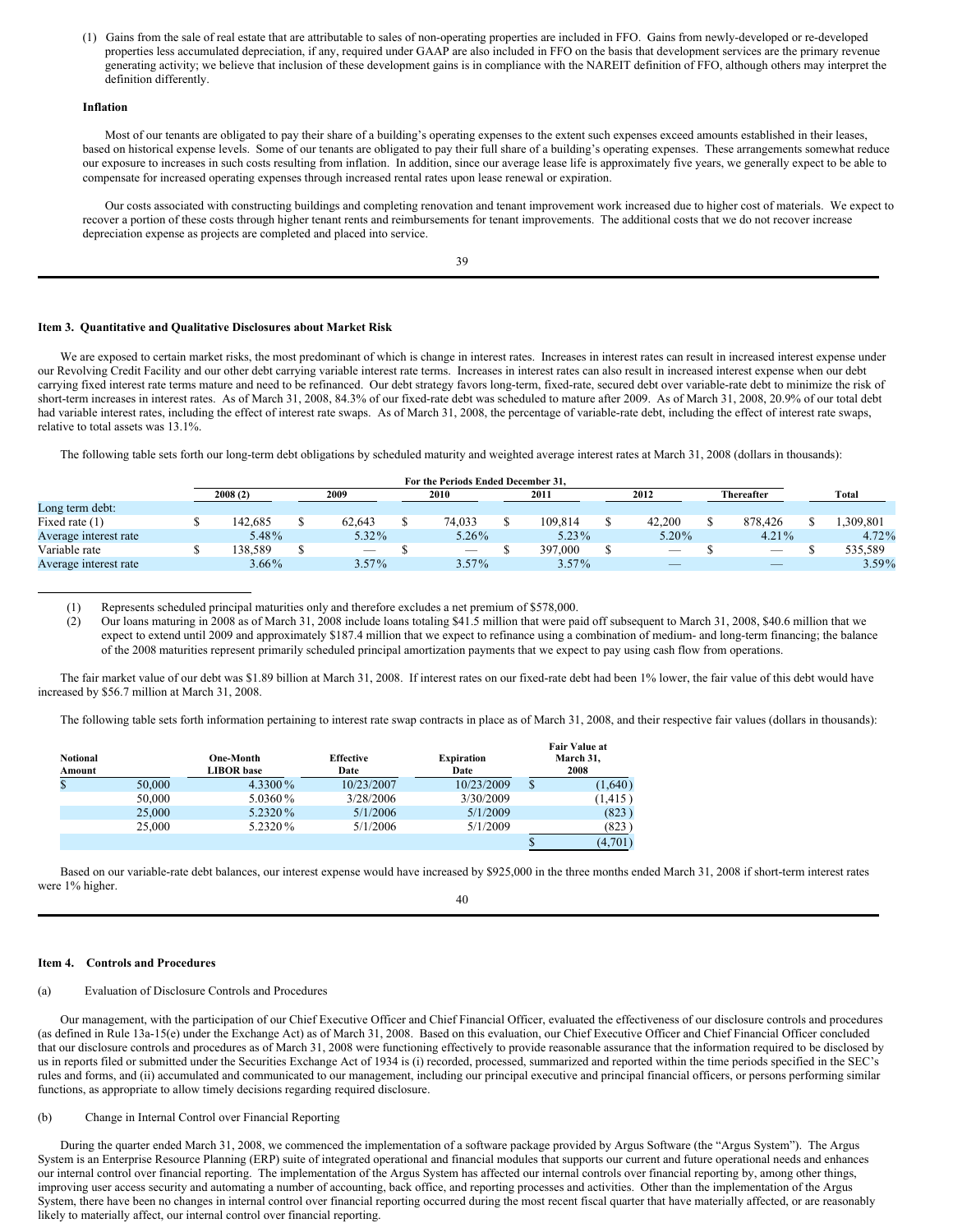### <span id="page-22-0"></span>**PART II**

### <span id="page-22-1"></span>**Item 1. Legal Proceedings**

Jim Lemon and Robin Biser, as plaintiffs, initiated a suit on May 12, 2005, in The United States District Court for the District of Columbia (Case No. 1:05CV00949), against The Secretary of the United States Army, PenMar Development Corporation ("PMDC") and the Company, as defendants, in connection with the then pending acquisition by the Company of the former army base known as Fort Ritchie located in Cascade, Maryland. The case was dismissed by the United States District Court on September 28, 2006, due to the plaintiffs' lack of standing. The plaintiffs filed an appeal in the case in the United States Court of Appeals for the District of Columbia Circuit and the Court of Appeals reversed the findings of the District Court and remanded the case to the District Court for further proceedings. The plaintiffs were unsuccessful in their request for an emergency injunction pending appeal. The Company acquired from PMDC fee simple title to 500 acres of the 591 acres comprising Fort Ritchie on October 5, 2006 and the remaining 91 acres on November 29, 2007.

We are not currently involved in any other material litigation nor, to our knowledge, is any material litigation currently threatened against the Company (other than routine litigation arising in the ordinary course of business, substantially all of which is expected to be covered by liability insurance).

### **Item 1A. Risk Factors**

<span id="page-22-2"></span>Not applicable

<span id="page-22-3"></span>41

#### **Item 2. Unregistered Sales of Equity Securities and Use of Proceeds**

- (a) During the three months ended March 31, 2008, 15,242 of the Operating Partnership's common units were exchanged for 15,242 common shares in accordance with the Operating Partnership's Second Amended and Restated Limited Partnership Agreement, as amended. The issuance of these common shares was effected in reliance upon the exemption from registration under Section 4(2) of the Securities Act of 1933, as amended.
- (b) Not applicable
- (c) Not applicable

### <span id="page-22-4"></span>**Item 3. Defaults Upon Senior Securities**

- (a) Not applicable
- (b) Not applicable

### **Item 4. Submission of Matters to a Vote of Security Holders**

<span id="page-22-5"></span>Not applicable

### **Item 5. Other Information**

<span id="page-22-7"></span><span id="page-22-6"></span>Not applicable

#### **Item 6. Exhibits**

(a) Exhibits:

| <b>EXHIBIT</b><br>NO. | <b>DESCRIPTION</b>                                                                                                                                                                                                                                                                                                                                                                                                                                                                                                                                                                         |
|-----------------------|--------------------------------------------------------------------------------------------------------------------------------------------------------------------------------------------------------------------------------------------------------------------------------------------------------------------------------------------------------------------------------------------------------------------------------------------------------------------------------------------------------------------------------------------------------------------------------------------|
| 31.1                  | Certification of the Chief Executive Officer of Corporate Office Properties Trust required by Rule 13a-14(a) under the Securities Exchange<br>Act of 1934, as amended (filed herewith.)                                                                                                                                                                                                                                                                                                                                                                                                    |
| 31.2                  | Certification of the Chief Financial Officer of Corporate Office Properties Trust required by Rule 13a-14(a) under the Securities Exchange<br>Act of 1934, as amended (filed herewith.)                                                                                                                                                                                                                                                                                                                                                                                                    |
| 32.1                  | Certification of the Chief Executive Officer of Corporate Office Properties Trust required by Rule 13a-14(b) under the Securities Exchange<br>Act of 1934, as amended. (This exhibit shall not be deemed "filed" for purposes of Section 18 of the Securities Exchange Act of 1934, as<br>amended, or otherwise subject to the liability of that section. Further, this exhibit shall not be deemed to be incorporated by reference into<br>any filing under the Securities Exchange Act of 1933, as amended, or the Securities Exchange Act of 1934, as amended. (Furnished<br>herewith.) |
| 32.2                  | Certification of the Chief Financial Officer of Corporate Office Properties Trust required by Rule 13a-14(b) under the Securities Exchange<br>Act of 1934, as amended. (This exhibit shall not be deemed "filed" for purposes of Section 18 of the Securities Exchange Act of 1934, as<br>amended, or otherwise subject to the liability of that section. Further, this exhibit shall not be deemed to be incorporated by reference into<br>any filing under the Securities Exchange Act of 1933, as amended, or the Securities Exchange Act of 1934, as amended. (Furnished<br>herewith.) |

<span id="page-22-8"></span>42

# **SIGNATURES**

Pursuant to the requirements of the Securities Exchange Act of 1934, the Registrant has duly caused this report to be signed on its behalf by the undersigned, thereunto duly authorized.

> CORPORATE OFFICE PROPERTIES **TRUST**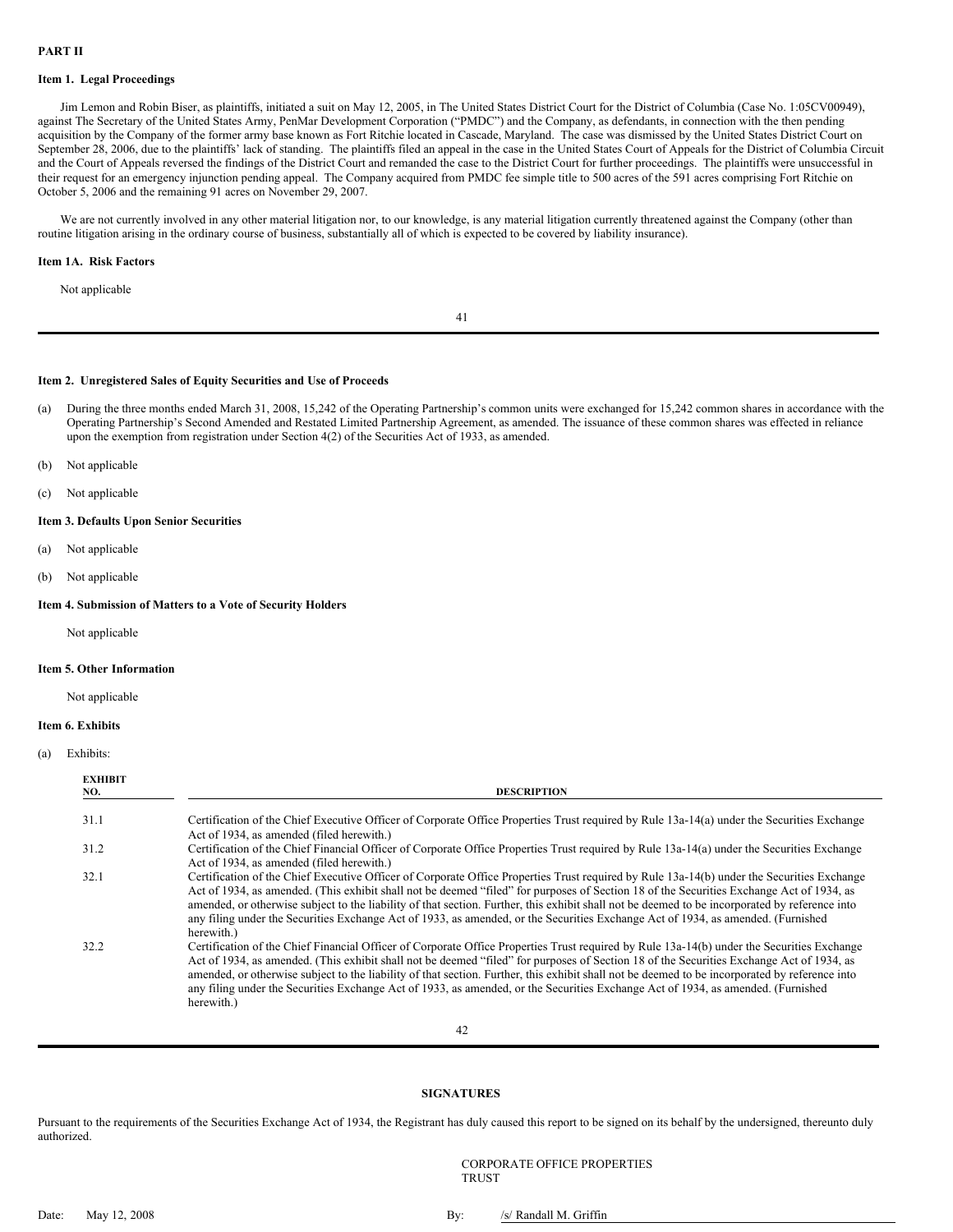Date e: May 12, 2008 Randall M. Griffin President and Chief Executive Officer

By:  $/$ s/ Stephen E. Riffee Stephen E. Riffee Executive Vice President and Chief Financial Officer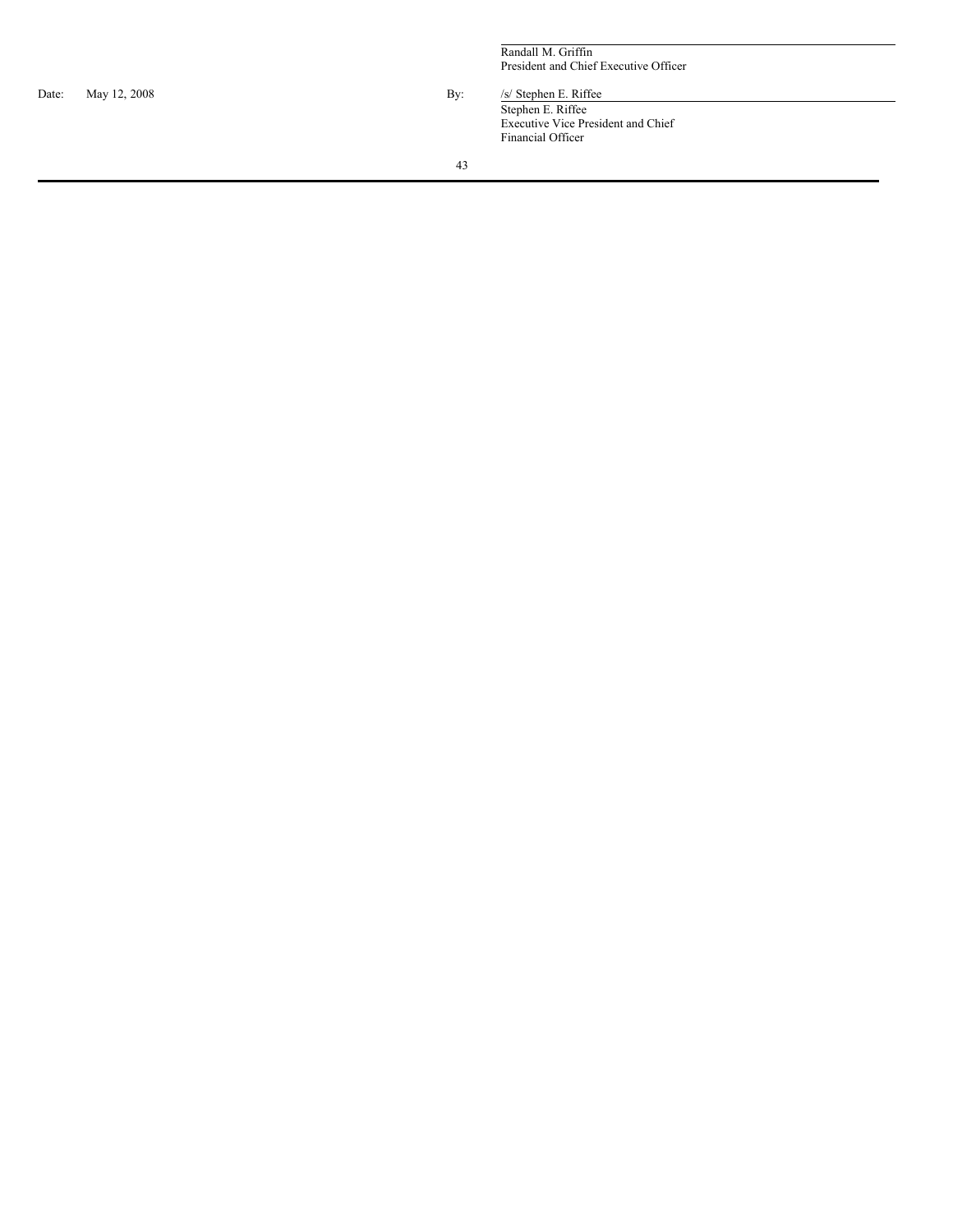### CERTIFICATIONS REQUIRED BY RULE 13a-14(a) UNDER THE SECURITIES EXCHANGE ACT OF 1934

### **CERTIFICATIONS**

I, Randall M. Griffin, certify that:

1. I have reviewed this quarterly report on Form 10-Q of Corporate Office Properties Trust;

2. Based on my knowledge, this report does not contain any untrue statement of a material fact or omit to state a material fact necessary to make the statements made, in light of the circumstances under which such statements were made, not misleading with respect to the period covered by this report;

3. Based on my knowledge, the financial statements, and other financial information included in this report, fairly present in all material respects the financial condition, results of operations and cash flows of the registrant as of, and for, the periods presented in this report;

4. The registrant's other certifying officer(s) and I are responsible for establishing and maintaining disclosure controls and procedures (as defined in Exchange Act Rules 13a-15(e) and 15d-15(e)) and internal control over financial reporting (as defined in Exchange Act Rules 13a-15(f) and 15d-15(f)) for the registrant and have:

- a) Designed such disclosure controls and procedures, or caused such disclosure controls and procedures to be designed under our supervision, to ensure that material information relating to the registrant, including its consolidated subsidiaries, is made known to us by others within those entities, particularly during the period in which this report is being prepared;
- b) Designed such internal control over financial reporting, or caused such internal control over financial reporting to be designed under our supervision, to provide reasonable assurance regarding the reliability of financial reporting and the preparation of financial statements for external purposes in accordance with generally accepted accounting principles;
- c) Evaluated the effectiveness of the registrant's disclosure controls and procedures and presented in this report our conclusions about the effectiveness of the disclosure controls and procedures, as of the end of the period covered by this report based on such evaluation; and
- d) Disclosed in this report any change in the registrant's internal control over financial reporting that occurred during the registrant's most recent fiscal quarter (the registrant's fourth fiscal quarter in the case of an annual report) that has materially affected, or is reasonably likely to materially affect, the registrant's internal control over financial reporting; and

5. The registrant's other certifying officer(s) and I have disclosed, based on our most recent evaluation of internal control over financial reporting, to the registrant's auditors and the audit committee of the registrant's board of directors (or persons performing the equivalent functions):

- a) All significant deficiencies and material weaknesses in the design or operation of internal control over financial reporting which are reasonably likely to adversely affect the registrant's ability to record, process, summarize and report financial information; and
- b) Any fraud, whether or not material, that involves management or other employees who have a significant role in the registrant's internal control over financial reporting.

Date: May 12, 2008 /s/ Randall M. Griffin

Randall M. Griffin Chief Executive Officer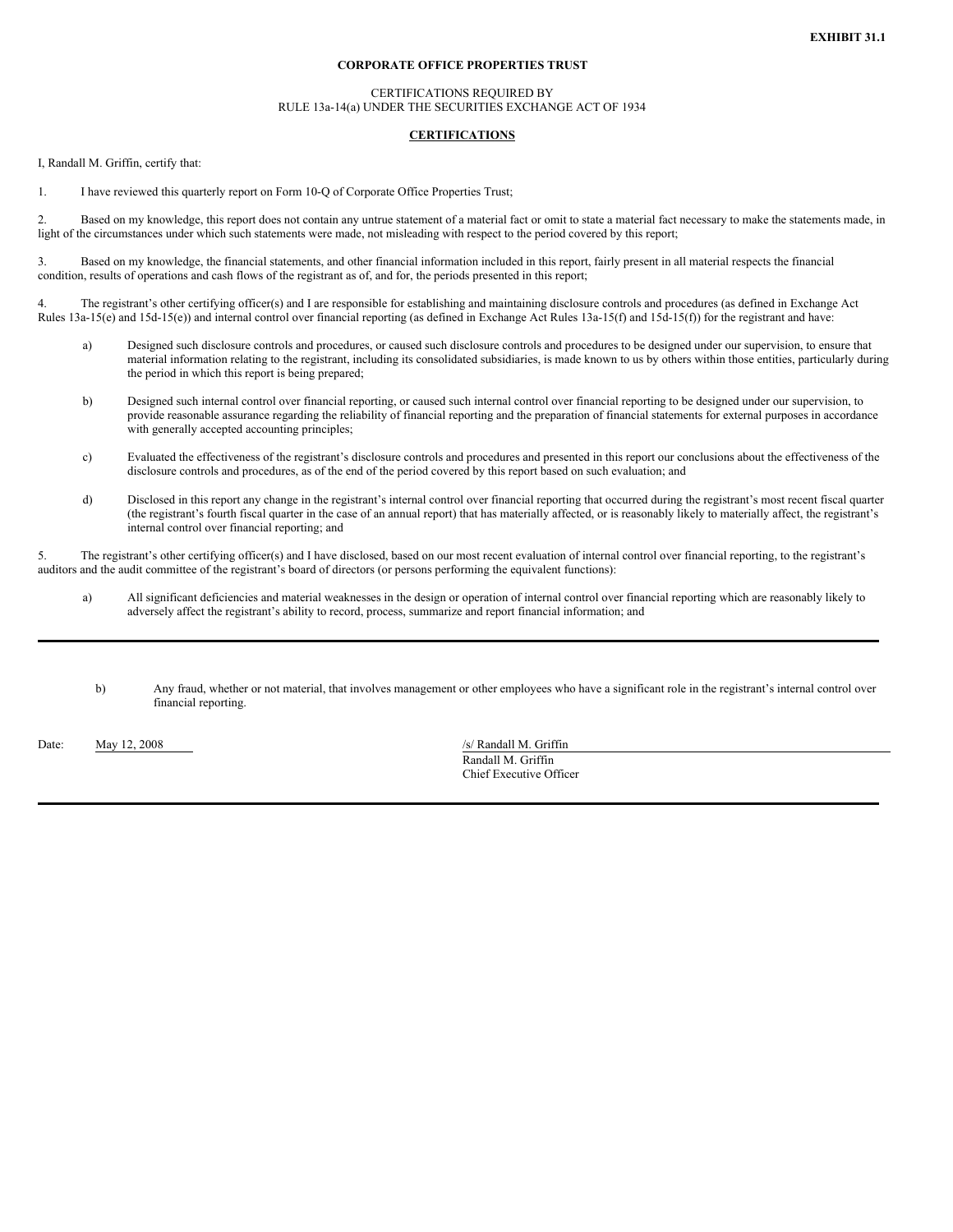## CERTIFICATIONS REQUIRED BY RULE 13a-14(a) UNDER THE SECURITIES EXCHANGE ACT OF 1934

### **CERTIFICATIONS**

I, Stephen E. Riffee, certify that:

1. I have reviewed this quarterly report on Form 10-Q of Corporate Office Properties Trust;

2. Based on my knowledge, this report does not contain any untrue statement of a material fact or omit to state a material fact necessary to make the statements made, in light of the circumstances under which such statements were made, not misleading with respect to the period covered by this report;

3. Based on my knowledge, the financial statements, and other financial information included in this report, fairly present in all material respects the financial condition, results of operations and cash flows of the registrant as of, and for, the periods presented in this report;

4. The registrant's other certifying officer(s) and I are responsible for establishing and maintaining disclosure controls and procedures (as defined in Exchange Act Rules 13a-15(e) and 15d-15(e)) and internal control over financial reporting (as defined in Exchange Act Rules 13a-15(f) and 15d-15(f)) for the registrant and have:

- a) Designed such disclosure controls and procedures, or caused such disclosure controls and procedures to be designed under our supervision, to ensure that material information relating to the registrant, including its consolidated subsidiaries, is made known to us by others within those entities, particularly during the period in which this report is being prepared;
- b) Designed such internal control over financial reporting, or caused such internal control over financial reporting to be designed under our supervision, to provide reasonable assurance regarding the reliability of financial reporting and the preparation of financial statements for external purposes in accordance with generally accepted accounting principles;
- c) Evaluated the effectiveness of the registrant's disclosure controls and procedures and presented in this report our conclusions about the effectiveness of the disclosure controls and procedures, as of the end of the period covered by this report based on such evaluation; and
- d) Disclosed in this report any change in the registrant's internal control over financial reporting that occurred during the registrant's most recent fiscal quarter (the registrant's fourth fiscal quarter in the case of an annual report) that has materially affected, or is reasonably likely to materially affect, the registrant's internal control over financial reporting; and

5. The registrant's other certifying officer(s) and I have disclosed, based on our most recent evaluation of internal control over financial reporting, to the registrant's auditors and the audit committee of the registrant's board of directors (or persons performing the equivalent functions):

- a) All significant deficiencies and material weaknesses in the design or operation of internal control over financial reporting which are reasonably likely to adversely affect the registrant's ability to record, process, summarize and report financial information; and
- b) Any fraud, whether or not material, that involves management or other employees who have a significant role in the registrant's internal control over financial reporting.

Date: May 12, 2008 /s/ Stephen E. Riffee

Stephen E. Riffee Chief Financial Officer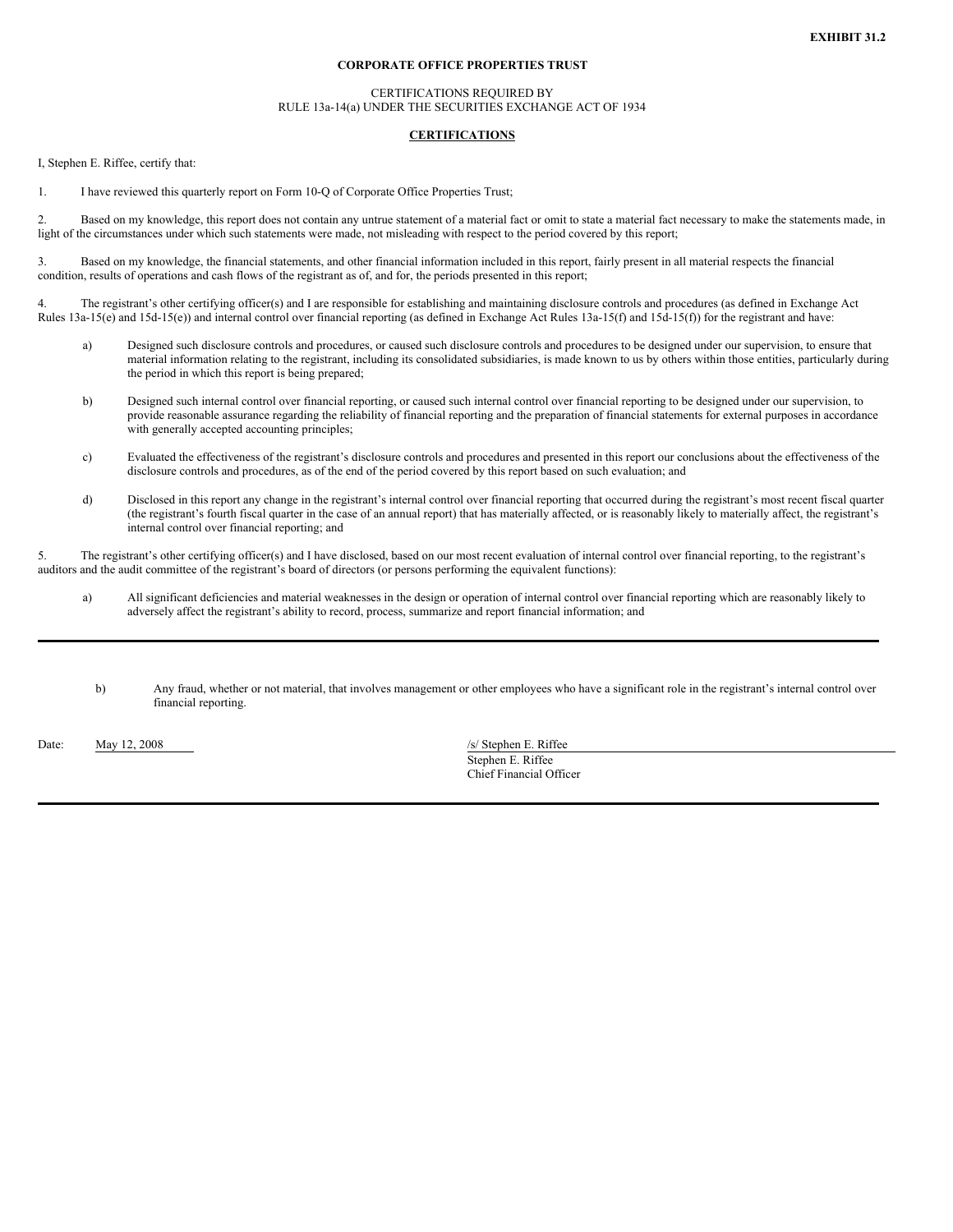### CERTIFICATIONS REQUIRED BY RULE 13a-14(b) UNDER THE SECURITIES EXCHANGE ACT OF 1934

In connection with the Quarterly Report on Form 10-Q of Corporate Office Properties Trust (the "Company") for the quarterly period ended March 31, 2008, as filed with the Securities and Exchange Commission on the date hereof (the "Report"), I, Randall M. Griffin, Chief Executive Officer of the Company, certify that to my knowledge:

- (1) The Report fully complies with the requirements of section 13(a) or 15(d) of the Securities Exchange Act of 1934; and
- (2) The information contained in the Report fairly presents, in all material respects, the financial condition and result of operations of the Company.

/s/ Randall M. Griffin Randall M. Griffin Chief Executive Officer

Date: May 12, 2008